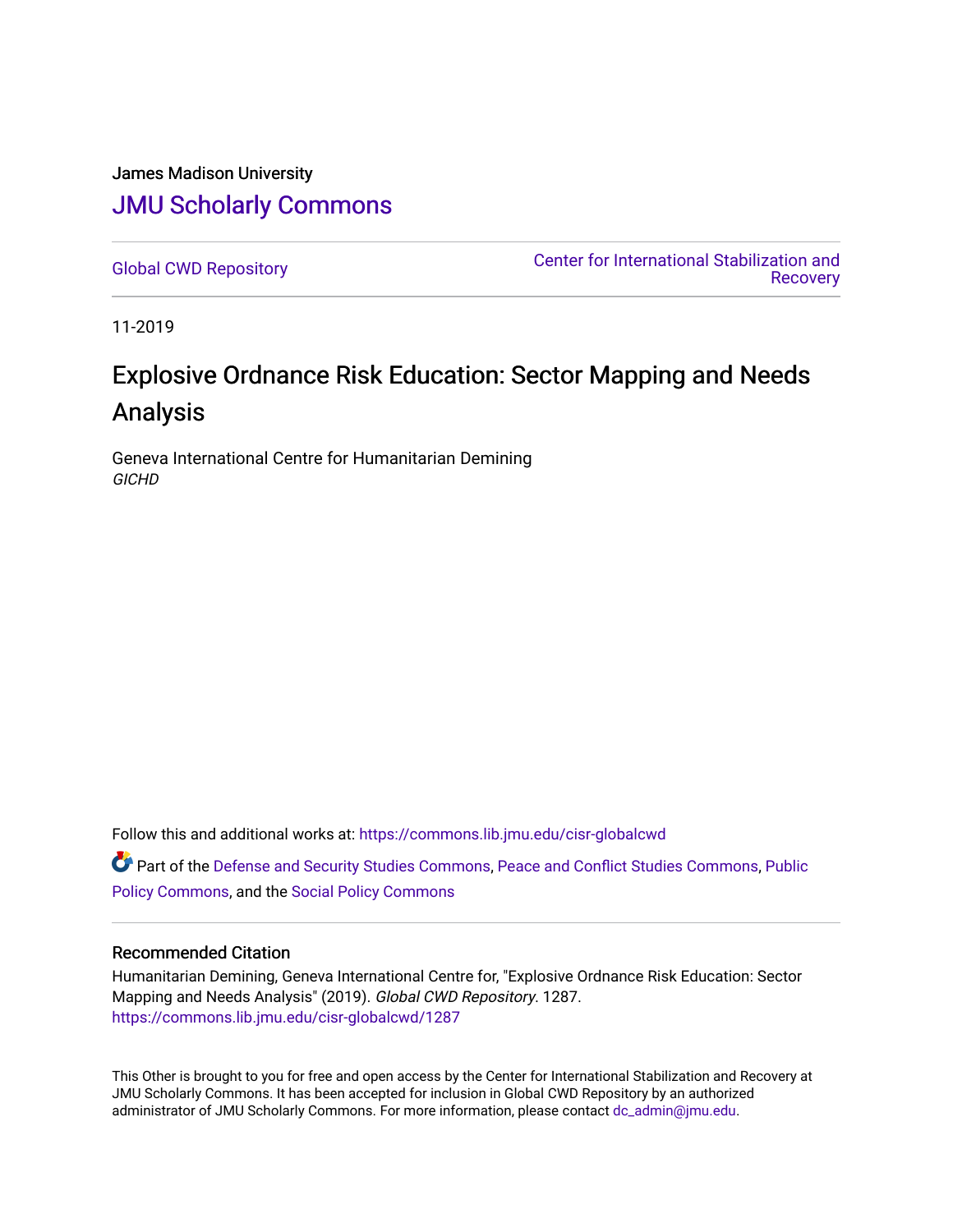

# EXPLOSIVE ORDNANCE RISK EDUCATION

Sector mapping and needs analysis

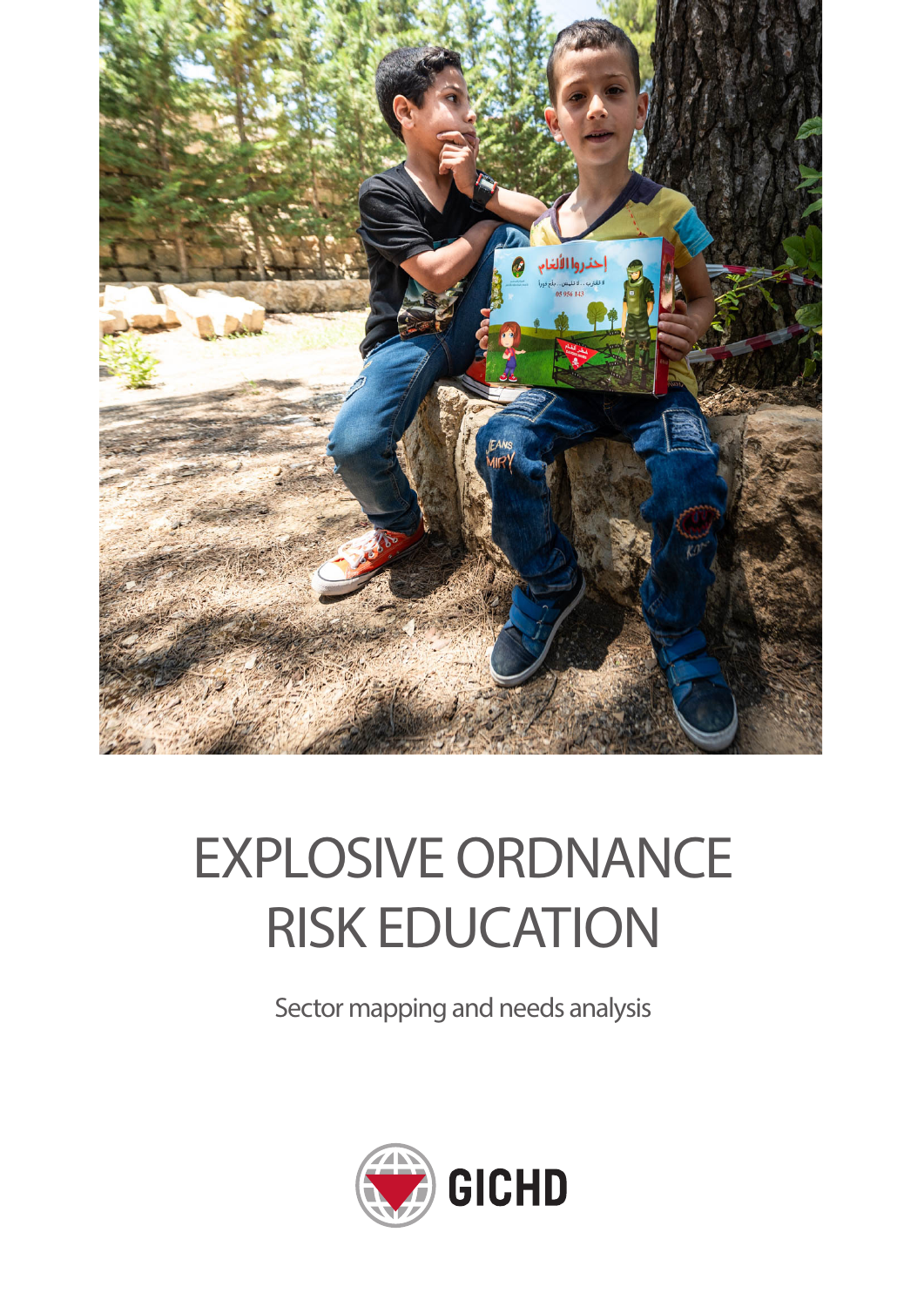The Geneva International Centre for Humanitarian Demining (GICHD) works towards reducing risks to communities stemming from explosive ordnance, with particular focus on mines, cluster munitions, other explosive remnants of war and ammunition storage. It does so by combining three distinct lines of service: field support focused on capacity development and advice, multilateral work focused on norms and standards, and research and development focused on cutting-edge solutions.

The GICHD is a core member of and serves as secretariat for the Explosive Ordnance Risk Education Advisory Group (EORE AG). The Advisory Group draws on the expertise of over a dozen UN agencies, international organisations and international NGOs to provide overall guidance to the sector and identify ways to improve the integration, effectiveness, efficiency and relevance of EORE.

#### **Acknowledgements**

This publication was made possible thanks to the financial support of the Norwegian Ministry of Foreign Affairs. The GICHD would like to thank all those who gave their time at short notice and sometimes more than once to respond to questions and supply documents and those who participated in the validation process. Without their input and feedback this report would not have been possible.

GENEVA INTERNATIONAL CENTRE FOR HUMANITARIAN DEMINING Explosive Ordnance Risk Education Sector Mapping and Needs Analysis GICHD, Geneva, November 2019 © GICHD

This report has been commissioned by the GICHD on behalf of the EORE AG to inform the development of an annual work plan for the AG. The analysis was conducted and report written by a team of external consultants. The GICHD facilitated a review process of the report by the members and observers of the EORE AG, on which basis the GICHD edited and finalised the report for publication. The views or opinions in the report result from this process and may not necessarily be considered representative of the GICHD.

The designation employed and the presentation of the material in this publication do not imply the expression of any opinion whatsoever on the part of the GICHD concerning the legal status of any country, territory or armed group, or concerning the delimitation of its frontiers or boundaries.

Cover photo © Johannes Müller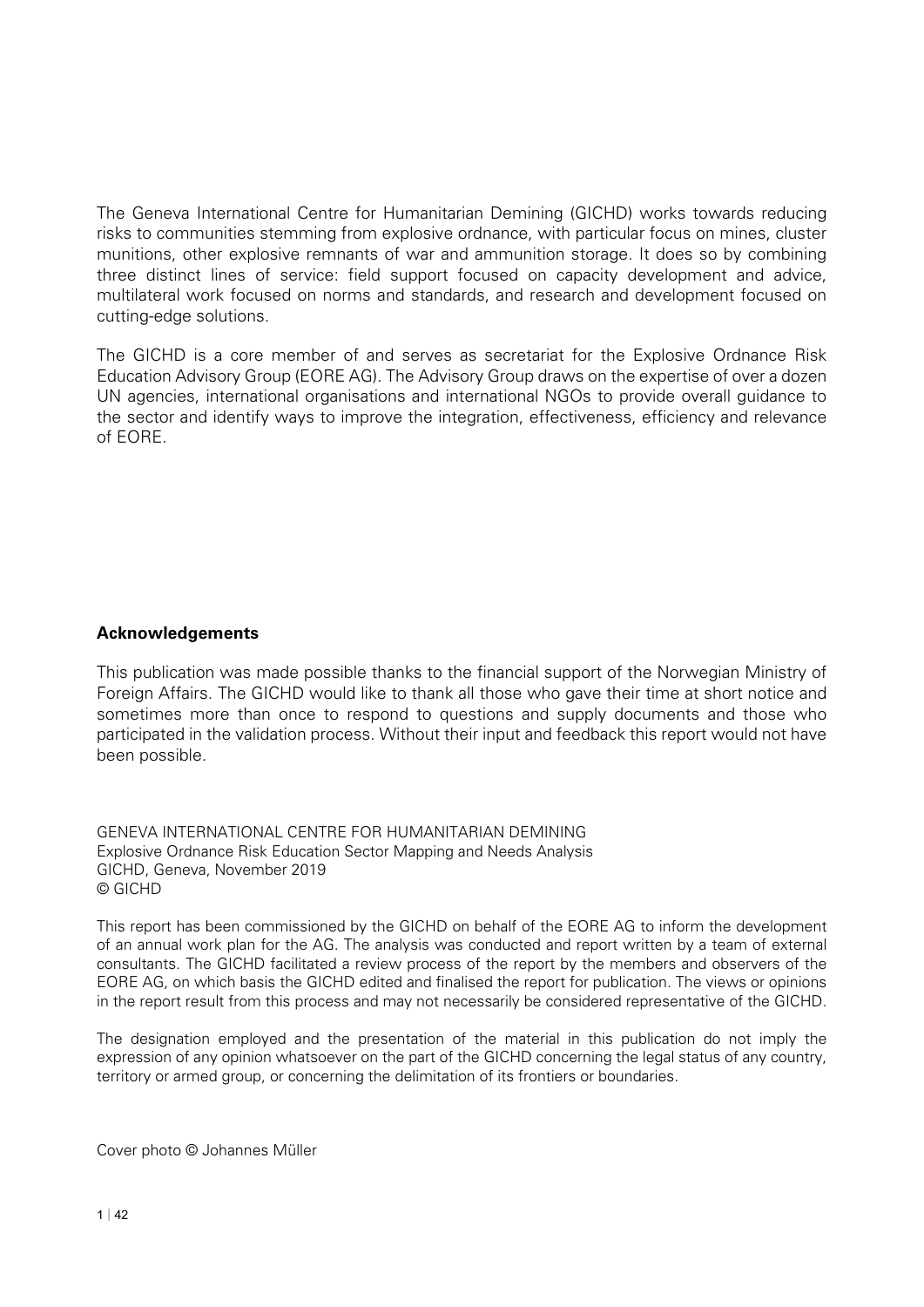

# **CONTENTS**

| 3.4 Understanding the needs for and effectiveness of EORE: monitoring, evaluation and |  |
|---------------------------------------------------------------------------------------|--|
|                                                                                       |  |
|                                                                                       |  |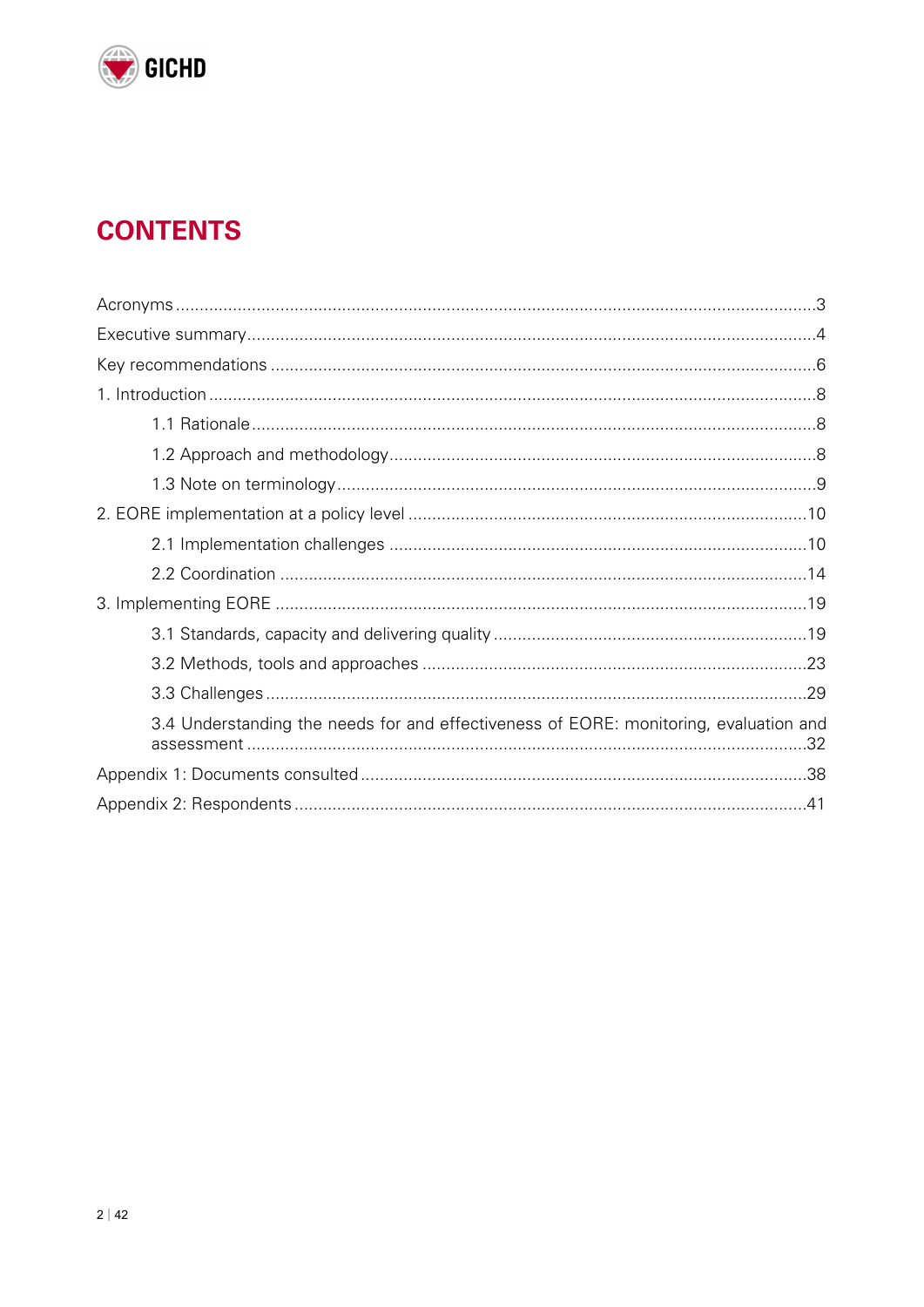

# **ABBREVIATIONS AND ACRONYMS**

| <b>APMBC</b> | Anti-personnel Mine Ban Convention                       |  |  |  |
|--------------|----------------------------------------------------------|--|--|--|
| <b>CCM</b>   | <b>Convention on Cluster Munitions</b>                   |  |  |  |
| <b>CHS</b>   | Core Humanitarian Standard on Quality and Accountability |  |  |  |
| <b>CPP</b>   | Conflict preparedness and protection                     |  |  |  |
| <b>DCA</b>   | DanChurchAid                                             |  |  |  |
| EO           | Explosive ordnance                                       |  |  |  |
| <b>EOD</b>   | Explosive ordnance disposal                              |  |  |  |
| <b>EORE</b>  | Explosive ordnance risk education                        |  |  |  |
| <b>ERW</b>   | Explosive remnants of war                                |  |  |  |
| <b>EWIPA</b> | Explosive weapons in populated areas                     |  |  |  |
| <b>FSD</b>   | <b>Swiss Foundation for Mine Action</b>                  |  |  |  |
| <b>GICHD</b> | Geneva International Centre for Humanitarian Demining    |  |  |  |
| <b>GPC</b>   | Global protection cluster                                |  |  |  |
| HI           | Humanity and Inclusion                                   |  |  |  |
| <b>ICRC</b>  | International Committee of the Red Cross / Red Crescent  |  |  |  |
| <b>IDP</b>   | Internally displaced person                              |  |  |  |
| <b>IED</b>   | Improvised explosive device                              |  |  |  |
| <b>IMAS</b>  | <b>International Mine Action Standards</b>               |  |  |  |
| <b>IMSMA</b> | Information Management System for Mine Action            |  |  |  |
| KAP[B]       | Knowledge, attitudes, practices [and beliefs]            |  |  |  |
| MA           | Mine action                                              |  |  |  |
| <b>MAG</b>   | Mines Advisory Group                                     |  |  |  |
| <b>MRE</b>   | Mine risk education                                      |  |  |  |
| <b>NPA</b>   | Norwegian People's Aid                                   |  |  |  |
| <b>NTS</b>   | Non-technical survey                                     |  |  |  |
| <b>RASB</b>  | Risk awareness and safer behaviour                       |  |  |  |
| <b>RBM</b>   | Results-based management                                 |  |  |  |
| RE           | Risk education                                           |  |  |  |
| SOP          | Standard operating procedure                             |  |  |  |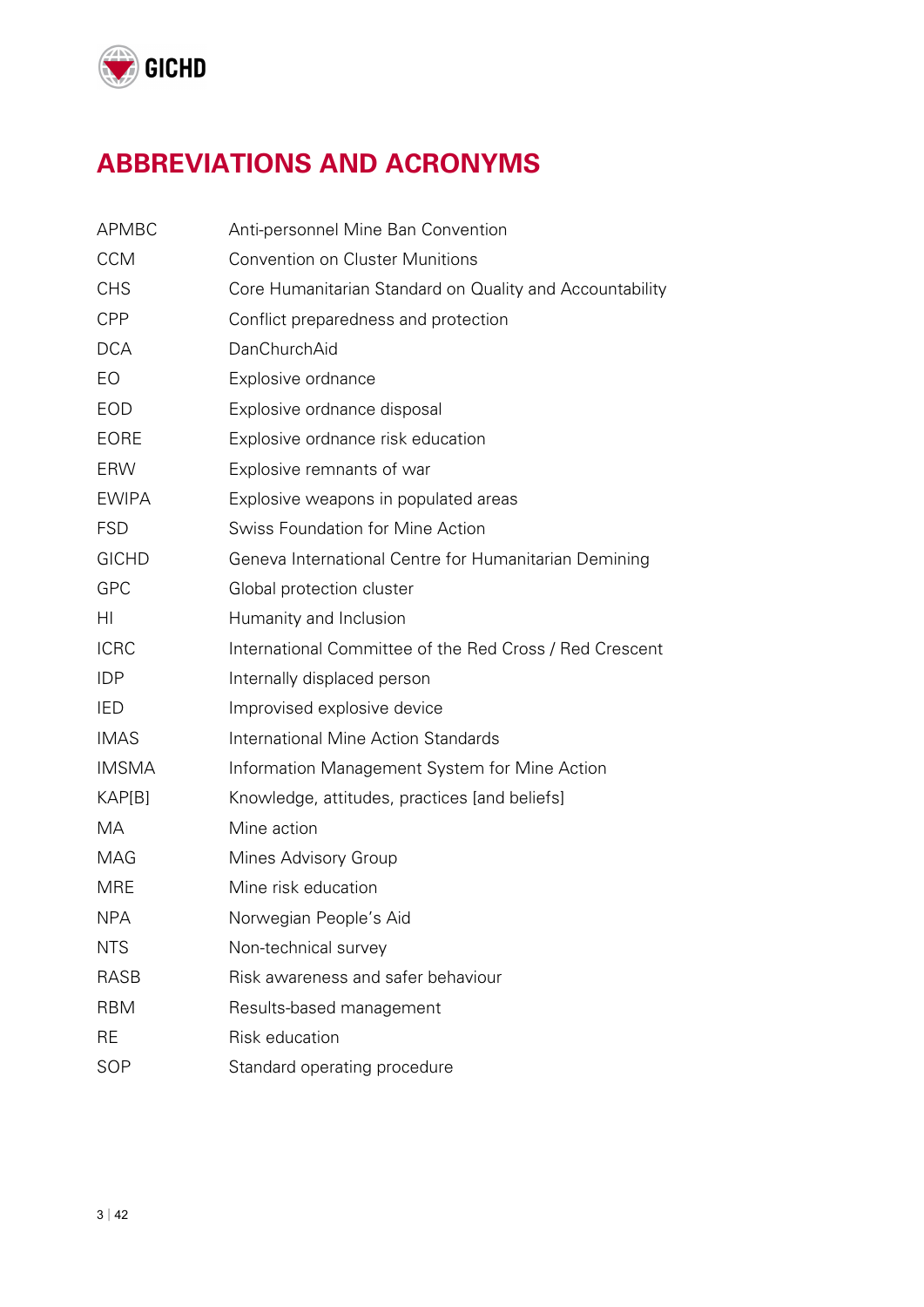

# **EXECUTIVE SUMMARY**

The dramatic rise in the number of civilian casualties from explosive ordnance (EO) since 2013 has triggered a debate in the mine action (MA) sector about the effectiveness of explosive ordnance risk education (EORE) (often shortened to risk education – RE). This rapid appraisal of EORE approaches, capacity, coordination and resources examines how the EORE sector is responding to new and emerging EO threats and violent operating environments to identify EORE good practices and potential needs. This report, based on document review and interviews with MA stakeholders conducted between mid-May and mid-June 2019, summarises the research findings:

#### **Increase in number of EO casualties**

 The number of reported casualties from accidents with mines and other explosive remnants of war (ERW) rose from the lowest annual total of 3,353 in 2013 to the highest annual total of 9,437 in 2016.<sup>1</sup> Ongoing violent conflicts, the use of mines of an improvised nature and of explosive weapons in populated areas, and the displacement of civilian populations are thought to be largely responsible for the increase in casualties.

#### **Lack of quality management, capacity and effective coordination for EORE**

- The mine action sector has established standards, procedures and guidelines for EORE that are widely accepted as good practice, although these are often outdated and not always translated into good practice implementation. There is space for improvement of quality management and capacity.
- The level of EORE expertise in mine action is difficult to assess but it seems to be insufficient. At the global level, the number of dedicated EORE staff has reduced. Most mine action organisations have focal points, and a few have dedicated technical experts at their headquarters to support EORE development and implementation and provide training to newly recruited staff. Organisations may also have in-country EORE focal points.
- Coordination among mine action actors and between its field-level implementation and its policy and strategic levels varies. Coordination between the mine action sector and other sectors is inconsistent and sometimes ineffective. Fragmented mandates, insecurity, and differences in operating permissions and in understandings of the importance of EORE on the ground among different actors, have exacerbated coordination difficulties.

#### **Inadequate data and research to inform EORE**

- The quality of casualty and accident data, analysis and sharing is inconsistent and in some instances poor.
- Difficult operating contexts, lack of funding and capacity are hampering the development of the sector's ability to collect data and information about EORE needs and impact. Monitoring and evaluation (M&E) and impact assessments of EORE often provide only limited insights into its effectiveness.

#### **Violent conflict a challenge for EORE**

 Mine action actors are increasingly operating in complex violent conflict environments so have had to adopt more rigorous conflict sensitivity and security procedures.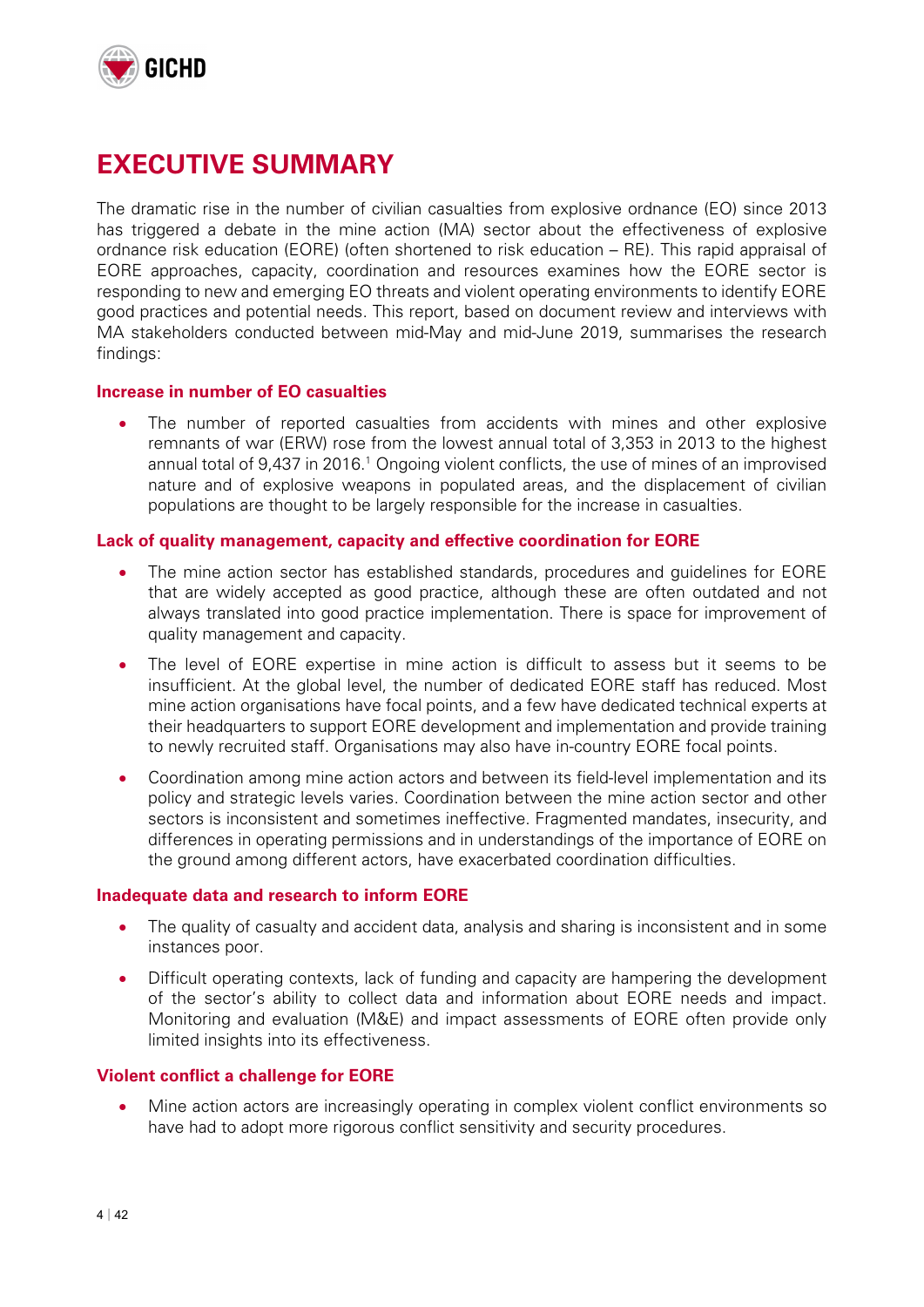

 $\overline{a}$ 

- Conflict environments have led to mine action organisations training staff to deliver EORE through Skype and WhatsApp and to remote management or monitoring of staff and partners. Measures have been introduced to provide quality control, although it is accepted that maintenance of standards is more difficult without direct implementation or oversight.
- The use of mines of an improvised nature, EO contamination of urban areas, and how and when to provide EORE to displaced populations, continue to pose a dilemma to stakeholders about how to support affected populations while ensuring that their interventions do no harm.

<sup>&</sup>lt;sup>1</sup> International Campaign to Ban Landmines and Cluster Munition Coalition (ICBL-CMC), 2018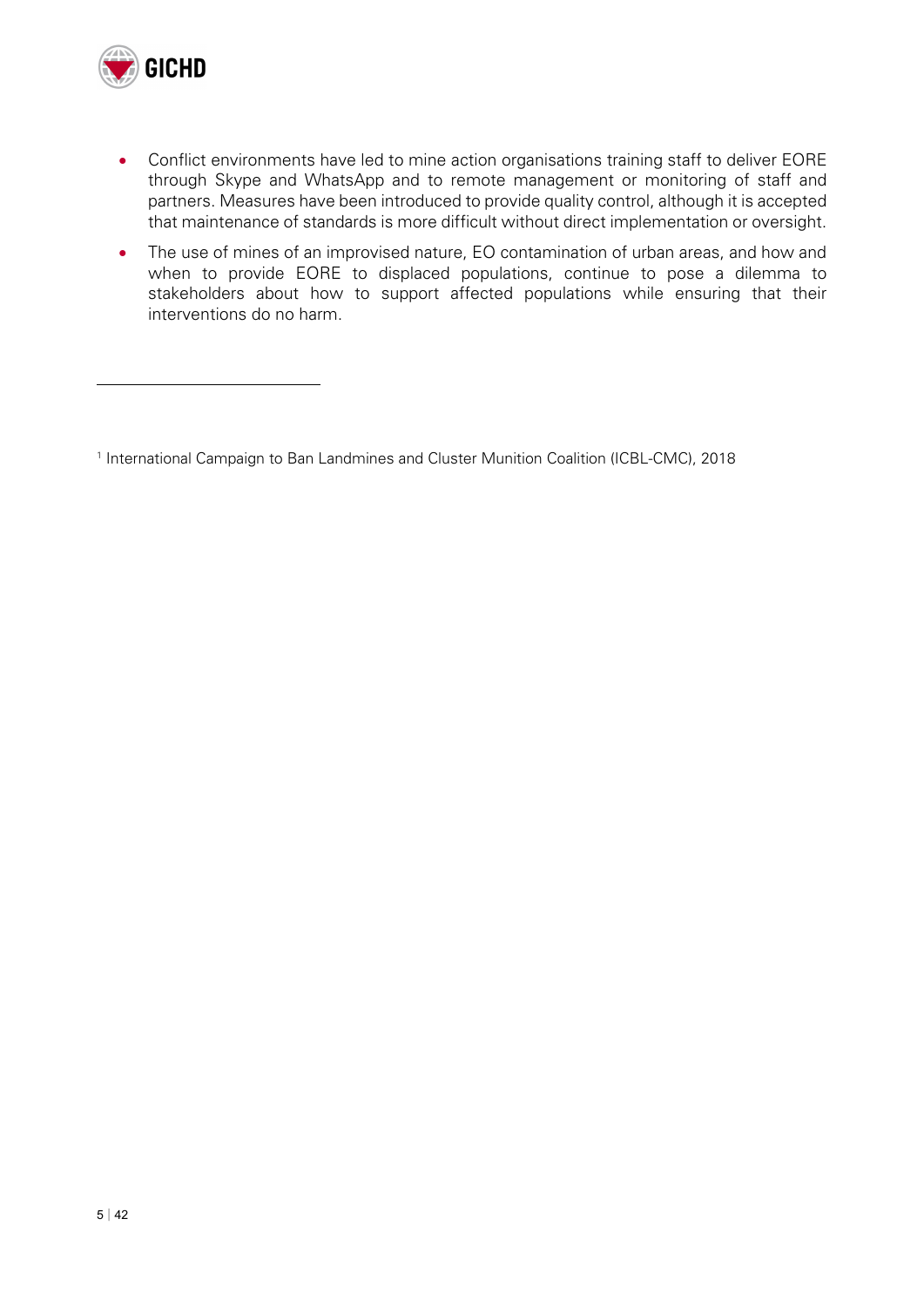

## **KEY RECOMMENDATIONS**

This report is an initial stocktake of the EORE sector and provides an overview of the current needs of the sector. Further discussion and research are needed to inform the development of EORE. The following recommendations are aimed at the Explosive Ordnance Risk Education Advisory Group (EORE AG). It is believed that the Group could and should make a tangible contribution to improving EORE.

#### **Quality management**

- Develop an evidence base and plan to improve overall quality, capacity and professionalism in the sector to address outstanding challenges, especially in relation to EORE in conflict settings; promote guiding principles, good practice approaches and implementation of International Mine Action Standards (IMAS); to strengthen qualitative and quantitative research skills; and agree on terminology and scope of EORE. The development of this plan should enable the EORE AG to identify priorities and to take action to address gaps. This might include, for example, establishing smaller working groups, commissioning further external research or engaging with other sectors such as health, education and protection to learn from their good practices.
- Address training needs, for instance by:
	- Increasing the number of UN Children's Fund (UNICEF) EORE courses offered annually, and hold them in different locations that are accessible to all relevant staff, including national staff;
	- As part of the UNICEF EORE course, dedicating time to qualitative and quantitative research methodologies drawing on the UNICEF-GICHD MRE guidebooks;
	- Determining whether an EORE online certification course would add value and, if so, agreeing how to proceed.
- Consider developing an online repository of key mine action EORE documents, guiding principles and good practice materials which can be accessed worldwide. Ensure that documents are properly categorised and archived and can easily be downloaded by those with poor Internet access.
- Provide more systematic opportunities for the sharing and discussion, as a sector, of examples of good practice and of new and innovative approaches, including digital communication and technology, and M&E and impact assessment methodologies.

#### **Policy and advocacy**

- Develop an advocacy strategy to strengthen the knowledge of and the interest towards EORE among key stakeholders, decision makers and donors inside and outside the mine action (MA) sector.
- Strengthen understanding, knowledge of and investment in EORE beyond mine action actors by engaging with the broader protection sector and in the explosive weapons in populated areas (EWIPA) discussion.
- Promote EORE at every States Parties meeting including at the upcoming  $4<sup>th</sup>$  Review Conference in Oslo in November 2019, and continue to use side events as a tool to address key EORE challenges and to raise its profile.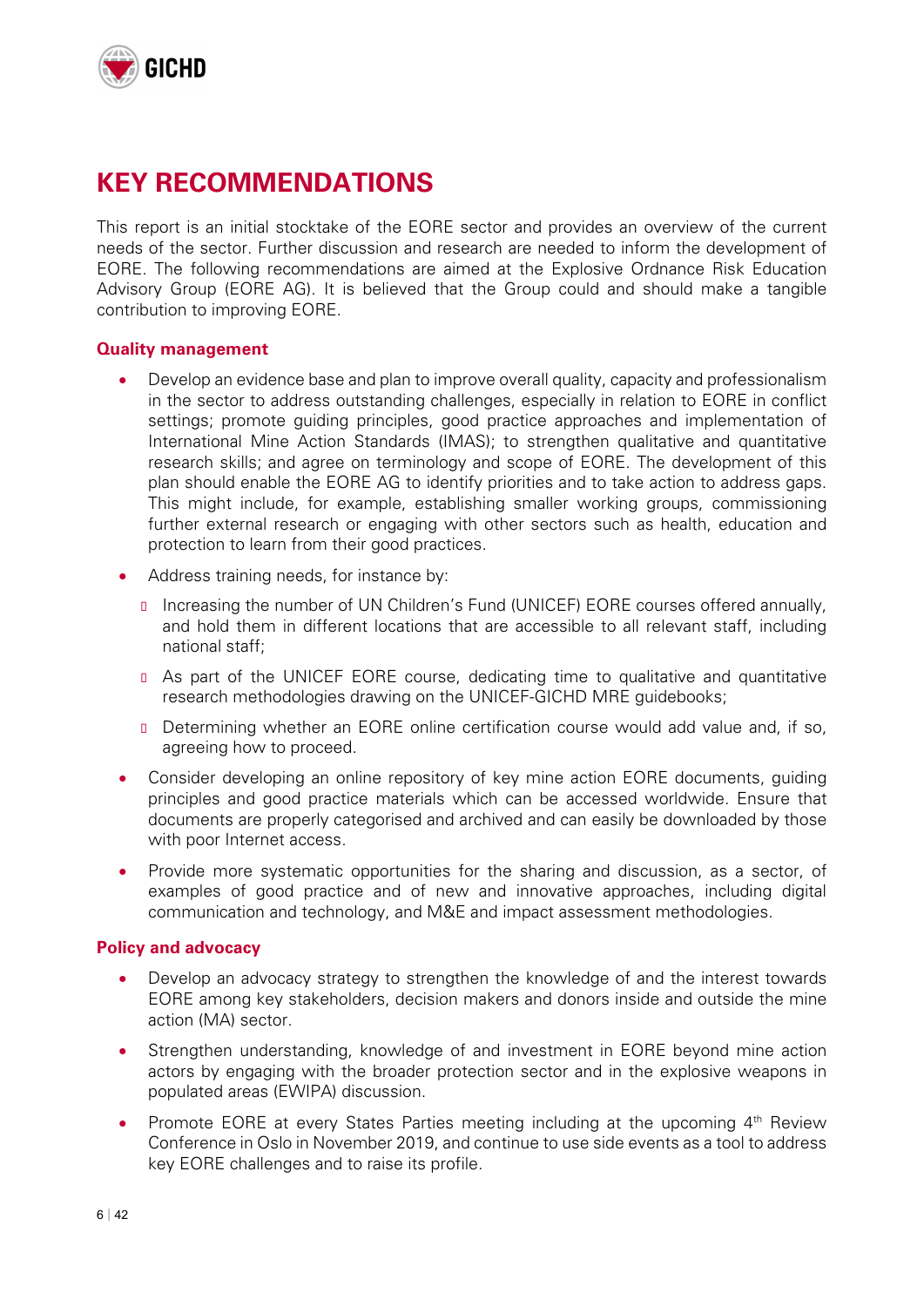

 Advocate for the UN Inter-Agency Coordination Group on Mine Action and the Global Protection Cluster to ensure that protection of civilians from EO, and EORE, are included in national development plans, humanitarian needs overviews, humanitarian response plans and regional response plans (this is a precondition for receiving funding in some instances).

#### **Coordination and cooperation**

- Clarify roles and responsibilities among UN entities for EORE and strengthen human resources accordingly.
- Use existing coordination structures effectively and strengthen them where necessary.
- Establish mechanisms for cooperation and sharing of technical expertise on EORE to facilitate implementation at local and national levels and ensure consistency and information sharing at the regional level.

#### **Data and reporting**

- Improve and standardise victim data and accident data collection at the country level to assist national mine action centres (NMAC) and operators in the design of future EORE programmes.
- Review how to demonstrate the global effectiveness of EORE, including its role in protection by recording activities, using M&E frameworks and identifying outcome indicators or qualitative methodologies to provide these insights. Explore whether Information Management System for Mine Action (IMSMA) data can be aggregated to raise the profile and relevance of EORE and, if so, how.
- Use Mine Action Review and Landmine Monitor as tools to ensure global reporting and analysis of global EORE activities and progress.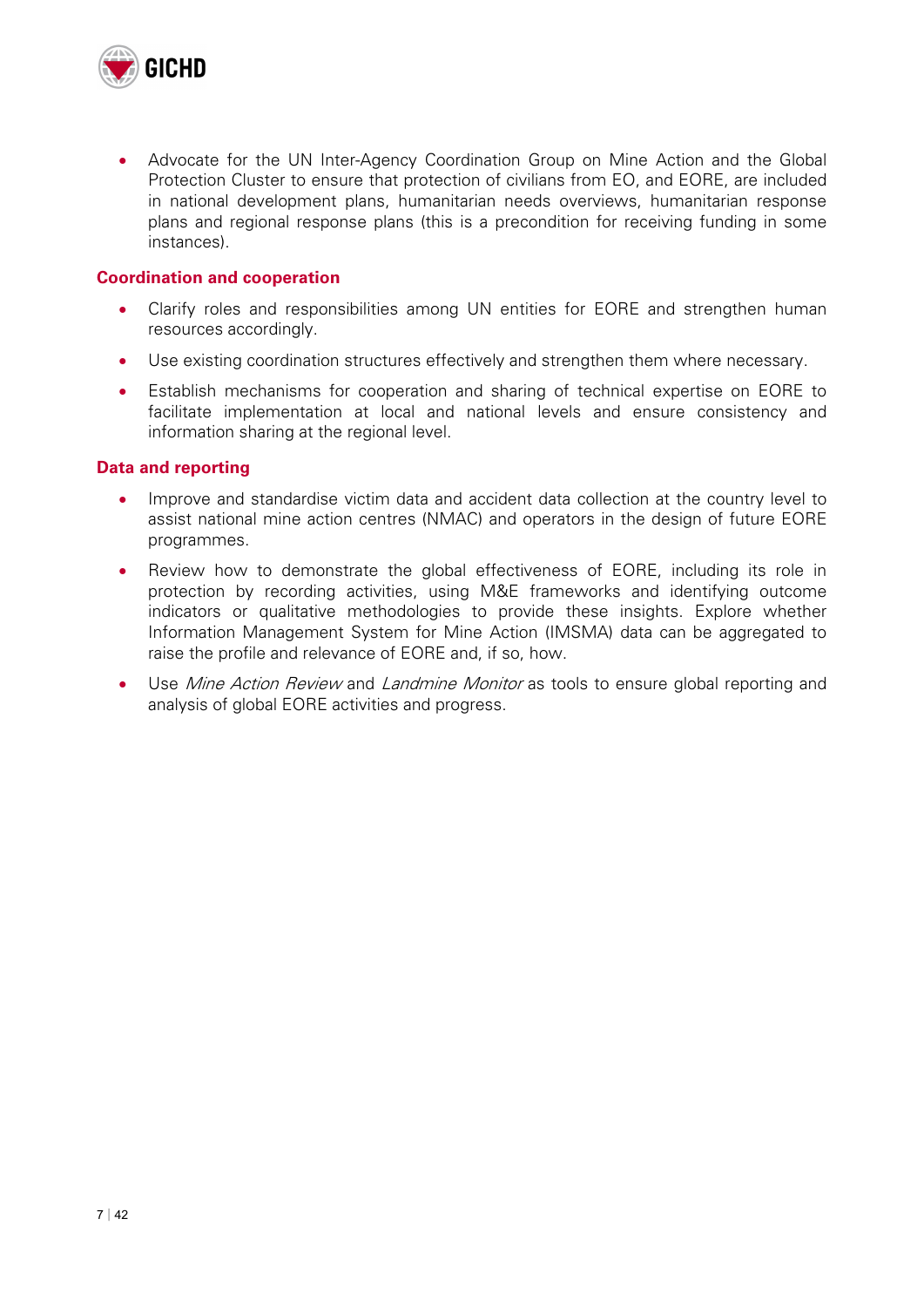

# **1. INTRODUCTION**

### **1.1 Rationale**

The number of civilians killed and injured annually by explosive ordnance has increased significantly since the lowest recorded rate in 2013. The increase is blamed on a number of factors including the growth in the use of mines of an improvised nature by non-state actors, ongoing complex conflicts with shifting front lines and multiple actors including transnational armed groups, contamination of urban areas with explosive ordnance and use of EWIPA, large-scale population displacement, the blurring of humanitarian and military space and lack of humanitarian access to civilians affected by conflict.

The rise in the number of casualties has triggered debate in the mine action sector about the effectiveness of mine action, including explosive ordnance risk education (EORE). Risk education is one of the five pillars of mine action but some in the sector are questioning whether it has been neglected. Consequently, the sector is undertaking a number of initiatives aimed at improving EORE to determine whether current practices and resources are an appropriate response to the new and emerging challenges. As such, this report was commissioned by the GICHD with funding from the Norwegian Ministry of Foreign Affairs, to address two key questions:

- What is the current status of EORE capacities, implementation and coordination, and what are the current expected needs?
- What do we know already about the effectiveness of EORE methods, tools and approaches and are there specific methods, tools and approaches that show particular promise for responding to current and emerging threats?

### **1.2 Approach and methodology**

Research for the analysis was conducted between May and July 2019 by a team of external consultants through document review and semi-structured interviews with key stakeholders to provide insights into EORE policy, strategy, coordination and implementation at the global, regional, national and local levels. To examine the emerging threats and challenges to the mine action sector and delivery of EORE, the research focuses on the issues identified during the document review and by respondents as the most pertinent. The semi-structured interviews were conducted in person and via Skype and, to gather a range of perspectives, included a variety of stakeholders from United Nations entities, research organisations, local and international nongovernmental organisations (NGOs) and national mine action authorities. This approach enables information to be triangulated and to provide analysis from the global to the local level.

The content of the report has been validated by the EORE AG. The EORE AG was launched in May 2019 to provide overall guidance and identify ways to improve the integration, effectiveness, efficiency and relevance of EORE within the mine action sector and beyond. It is co-chaired by UNICEF and a rotating NGO representative (currently the Mines Advisory Group – MAG) and counts over a dozen members.<sup>2</sup> Represented organisations were able to contribute to the validation process of the findings and recommendations through a virtual validation meeting held on 9 July 2019 and / or through written comments.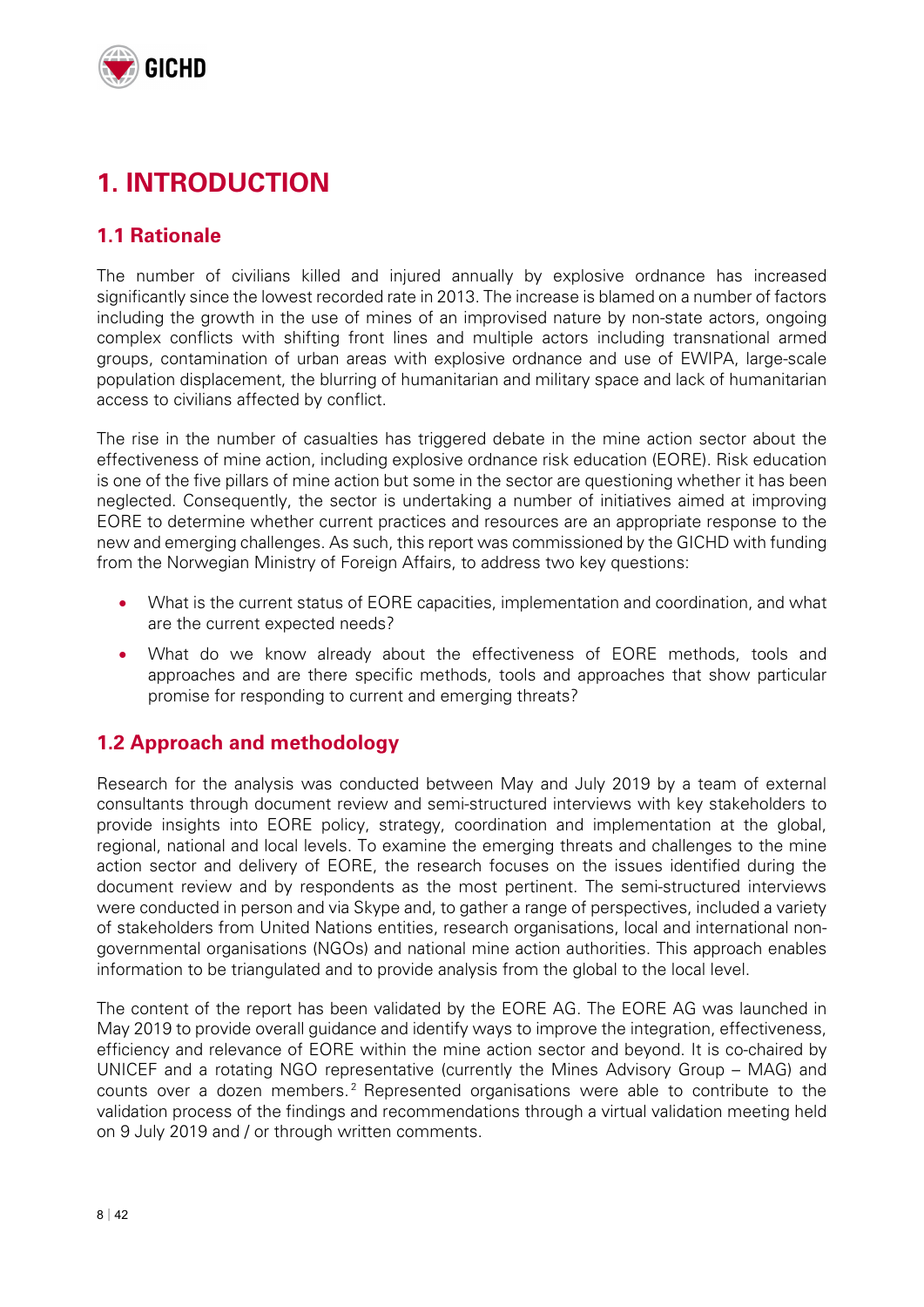

Overall, this report provides insights into the current effectiveness of EORE, the capacities to deliver EORE, and expected needs. It is not a comprehensive review or evaluation of the mine action sector's EORE management and programming; rather, it is an initial stocktake contributing to the sector's ongoing examination of risk education. Where time constraints have prevented the research necessary to reach firm conclusions, recommendations include areas that require further discussion or research. As this was designed to be a rapid assessment, the GICHD regrets that more respondents from local NGOs and national authorities could not be consulted. It is therefore strongly recommended that the inclusion of such actors be prioritised in future discussions and research.

### **1.3 Note on terminology**

This report uses the term explosive ordnance risk education (EORE), often shortened to risk education (RE), rather than the traditional mine action term, mine risk education (MRE). This is because the nature of explosive hazards is changing and is broader than landmines – although, in reality, MRE has usually included a range of explosive devices. However, it should be noted that many key mine action documents refer to MRE and many stakeholders continue to use the term risk education, or have developed their own terminology which they believe describes their risk education activities more accurately. For consistency reasons, use of the term EORE has been maintained throughout this report, including in reference to activities otherwise referred to as MRE / RE, with the exception of instances where other terminology is quoted from official documents, standards or policies.

The IMAS define explosive ordnance as including "mines, cluster munitions, unexploded ordnance, abandoned ordnance, booby traps [sic], other devices (as defined by CCW APII), [and] improvised explosive devices".<sup>3</sup> There have been extensive discussions among mine action stakeholders regarding when improvised explosive devices (IEDs) fall within the scope of mine action. The fact is that IEDs are being used in ongoing conflicts and as such the decision to engage in activities to mitigate the threat posed by IEDs to civilians could potentially compromise the neutrality of humanitarian actors. It has been agreed that IEDs fall within mine action's response if IEDs meet "the definition of mines, booby-traps or other devices …[and] when their clearance is undertaken for humanitarian purposes and in areas where active hostilities have  $EXPL<sup>4</sup>$ 

4 IMAS, 04.10, 3.99

 $\overline{a}$ 

<sup>2</sup> Current core members are DCA, Danish Demining Group, FSD, GICHD, The HALO Trust, HI, International Campaign to Ban Landmines – Cluster Munition Coalition, MAG, NPA, UNDP, UNICEF and UNMAS. In addition, IOM and UNHCR are associate members, and ICRC participates as an observer. 3 <sup>3</sup> IMAS, 04.10, 3.99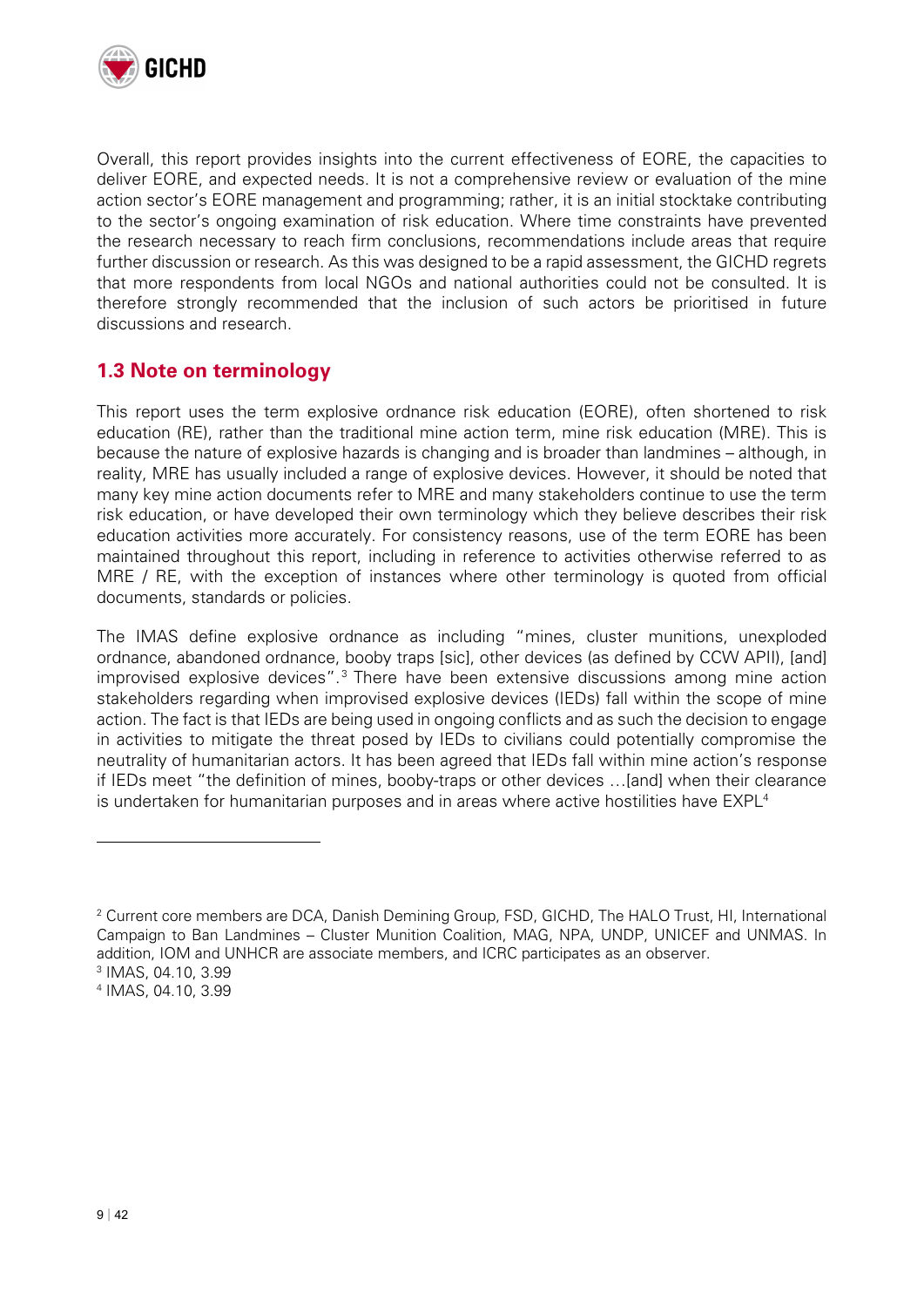

# **2. EORE IMPLEMENTATION AT POLICY LEVEL**

### **2.1 Implementation challenges**

Respondents to this study consider EORE a highly relevant tool in most scenarios to protect civilians from explosive ordnance. Risk education is one of the five pillars of mine action defined in the Anti-Personnel Mine Ban Convention (APMBC) and addressed specifically in the Maputo Action Plan. Yet despite its historically central role in MA, and widespread recognition among respondents of its importance, EORE has been neglected by the mine action sector for the last decade. EORE has received limited attention, resources and donor funding in recent years. The steady global decrease of mine victims and the fact that MA operators often have "mainstreamed" their EORE capacities into clearance, non-technical survey and / or community liaison teams are factors that the respondents mentioned as having contributed to this situation.

#### **2.1.1 A need for increased global leadership**

There are numerous excellent examples of good and relevant EORE projects ongoing in a number of countries and organisations, and there are highly qualified and dedicated EORE experts within a number of organisations. Nevertheless, most, if not all, respondents agree that the MRE pillar of mine action has stagnated and seen limited progress and innovation, in comparison with the other mine action pillars. Few organisations shared having a policy or clear strategy related to their EORE work. An illustration of the change that has occurred is the development seen within UNICEF. UNICEF, as the global lead on EORE, had in September 2006, an estimated 12 full-time MA international specialists in the field, while in 2019 there are no full-time international MA experts in the field. At UNICEF HQ level there were three full-time MA internationals (and a number of MA consultants) in 2006, while there is one member of international staff in 2019 covering both MA and the emerging EWIPA agenda. This decrease of international expertise is, according to UNICEF, counterbalanced by an increase of MA capacity among national staff. EORE is now fully infused in child protection programming, therefore MA is no longer a distinct function within UNICEF despite its leading role in the sector.<sup>5</sup>

Global leadership from a technical perspective was also provided by the GICHD in the past. Up until 2010, it had an advisor working on EORE, ensuring continuous development within this pillar of mine action, but in more recent years this capacity was not sustained, reinforcing the leadership gap at the global level. However, in the new GICHD Strategy (2019-2022) it seems that the GICHD is committed to re-engaging on this subject. The intermediate outcome of the strategy states: "Risks from explosive ordnance are reduced through greater clarity on the extent of explosive hazards, more efficient hazard removal, and enhanced resilience to these hazards." EORE is seen as integral to building the resilience of people and communities, and as such the GICHD has created two new positions fully dedicated to EORE.

#### **2.1.2 Weak information management and reporting**

Another issue that significantly hampers the EORE community is the mine action sector's limited ability to present accurate and reliable aggregated data on EO victims, accident-related data and risk education activities. A system like IMSMA Core has the capability to store and present the data, however the EORE community lacks commonly agreed standard definitions and in-country systems to systematically, consistently and transparently report these basic data. *Landmine Monitor* has had to stop tracking EORE activities due to lack of reliable data on activities and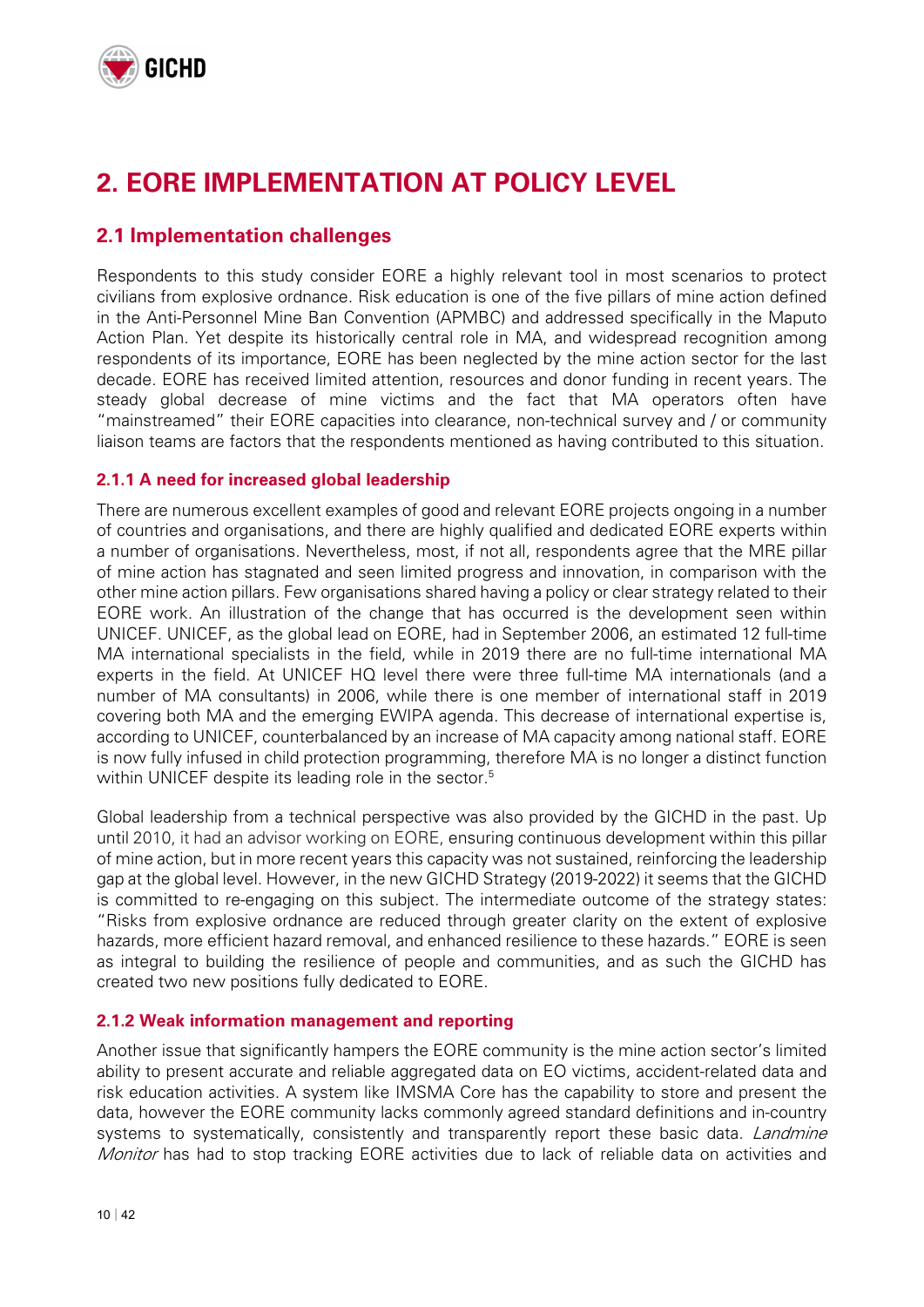

outcomes from the field – another unfortunate sign that has strengthened the impression of EORE as a topic of the past. The *Landmine Monitor* still collects data on mine / ERW victims, but it depends on quality data from the field.

It is also unclear why no major concern has been formally raised within the framework of the two disarmament conventions, the APMBC and the Convention on Cluster Munitions (CCM), regarding the lack of and / or poor reporting on risk education, especially when risk education is explicitly mentioned as a treaty obligation.

Without reliable data it is difficult for States Parties, and others, to have a proper discussion about the needs, effects and relevance of EORE. Ultimately, this also hampers funding opportunities for EORE; as many of the respondents have pointed out, the effectiveness of EORE is difficult to measure. To find good indicators related to preventive actions ("counting something that has not happened") is difficult, and a factor for the poor reporting.

#### **2.1.3 More dedicated individuals are needed to lead the way**

Unlike the rest of mine action, the EORE pillar has a relatively high rate of turnover compared to other sectors and pillars of MA, resulting in the loss of expertise that could otherwise secure EORE development and innovation. When people with the necessary experience and authority do remain in the sector, the organisations that they represent do not always have the resources required to invest in developing the EORE pillar further. The consequences are particularly visible at the global and regional levels as they hamper coordination, cooperation, innovation and standardisation. EORE has been merged into most organisations' M&E, non-technical survey (NTS), victim assistance (VA) and / or community liaison capacities (or as seen with UNICEF, into child protection). With a few exceptions, organisations do not have dedicated EORE resources at headquarters level anymore. The EORE community suffers, therefore, from a lack of strong and visible EORE champions that can lead the way to ensure evolution.

#### **2.1.4 EORE as an integral part of the protection agenda**

Effective EORE, and in general the response to protection challenges, must be cross-sectorial. Complex and longer-lasting crises in an increasingly urban setting have strengthened the need for a wide range of protection measures, including EORE. In addition, a record number of people are forcefully displaced, over 70 million according to the UN High Commissioner for Refugees (UNHCR), with different protection needs.<sup>6</sup> Protecting large groups of people as they flee, resettle or return is another major challenge for the EORE community. To protect civilians effectively from explosive ordnance, the MA sector has to engage with the wider protection community. For example, many of the traditional MA actors, as well as UN agencies such as the Office for the Coordination of Humanitarian Affairs (OCHA), have engaged in the EWIPA campaign. In 2018, Action on Armed Violence recorded 32,110 deaths and injuries from the use of explosive weapons around the world. As with previous years, civilians bore the burden of this explosive violence. Of those harmed, 70 percent were reported to be civilians - 22,342.<sup>7</sup> Landmines, cluster munition remnants and other ERW constituted only a third of these casualties.

The UN is strengthening its mine action protection agenda. The 2019-2023 UN Mine Action Strategy states: "MA is about protection of people and communities from the threat and impact of explosive ordnance". EORE is addressed in one of three intermediate outcomes ("Ability of individuals, communities and national institutions to reduce the risk of EO is enhanced"), as well as under the strategic outcome one ("Protection of individuals and communities from the risks and socio-economic impacts of EO strengthened", followed up with two EORE related outputs).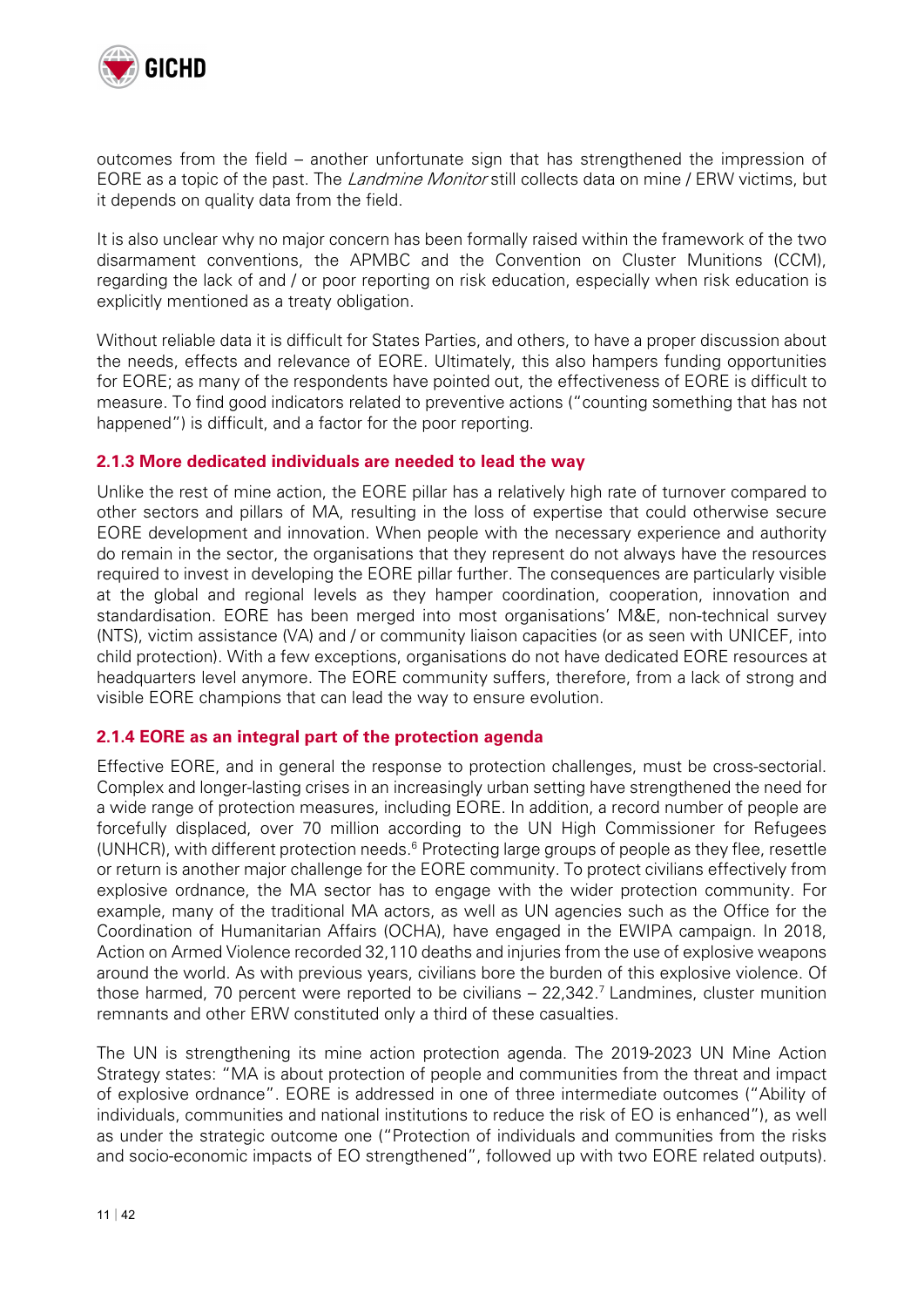

Questions have been raised as to whether more EORE resources are needed within the UN to meet these ambitious objectives.

A GICHD-UN Development Programme (UNDP) 2017 study titled Leaving No One Behind: Mine Action and the Sustainable Development Goals (SDGs) has also brought the MA community closer to the broader humanitarian and development sector in common efforts to achieve the 2030 SDGs. The study found that 12 of the 17 SDGs are "of direct relevance to mine action" and that mine action contributes to the achievement of 4 others. The report on the study further included guidance for policy and decision makers to mainstream mine action in broader sustainable development.

#### **2.1.5 MA and EORE needs demystifying – breaking down the "silos"**

Despite the importance of the protection agenda for EORE, one non-mine action respondent stated that MA is not discussed at Global Protection Cluster (GPC) meetings or other high-level UN meetings because, "Every organisation is aware of the danger of EO to civilians and to their beneficiaries, but MA is seen as a very technical matter and a subject better left to the experts." It seems that external actors have basic knowledge of mine action and its relevance, but do not understand how to (or have the will to) engage with the sector. If EORE is to be effective and included in overall plans, the sector has to be present and vocal at these strategic meetings and learn to interact with the broader protection sector.

The same message also applies within the mine action sector. There are a number of respondents that indicated that potentially there are "silos" or two distinct groups of experts within the MA sector: experts in clearance / explosive ordnance disposal (EOD) and those engaged in VA, EORE and community liaison. To be able to utilise the EORE team to its full potential there has to be a close partnership and understanding among the two groups of experts. EORE is a vital part of operations and will require highly skilled and experienced persons to be effective.

#### **2.1.6 The lack of aggregated EORE data**

The global reported casualty rate from mines / ERW has risen dramatically from the lowest recorded rate of 3,353 in 2013<sup>8</sup> to the highest recorded rates of 6,967 in 2015,<sup>9</sup> 9,437 in 2016 and 7,239 in 2017.10 The sharp increase in casualties is attributed to the use of mines of an improvised nature (which were reported to account for 2,716 casualties in 2017) and ongoing violent conflict in several countries including Afghanistan and Syria (which accounted for over half the casualties in 2017).<sup>11</sup> It has long been known that men and boys form the majority of casualties  $-$  case in point, 84 percent of recorded child casualties in 2017 were boys. Other vulnerable groups include those who are displaced because they lack local knowledge about the EO threat, socioeconomically vulnerable groups who are forced to take risks to survive, and children whose natural curiosity overrides caution.

Casualty figures and accident data are used by EORE providers to design and target their EORE activities to identify the most at-risk groups and prioritise the most severely affected areas. Ongoing conflict makes it highly challenging to collect accurate data and the sector widely believes that there is under reporting. Even in stable environments there can be under reporting because victims die alone in remote areas, poor infrastructure makes reporting difficult, or a lack of trust in the authorities results in a reluctance to report such incidents. Similarly, for security reasons, accidents among members of non-state armed groups are unlikely to be reported and military casualty numbers are not always publicised. Security concerns and reluctance to cooperate means that casualty data collected by mine action stakeholders is not always shared.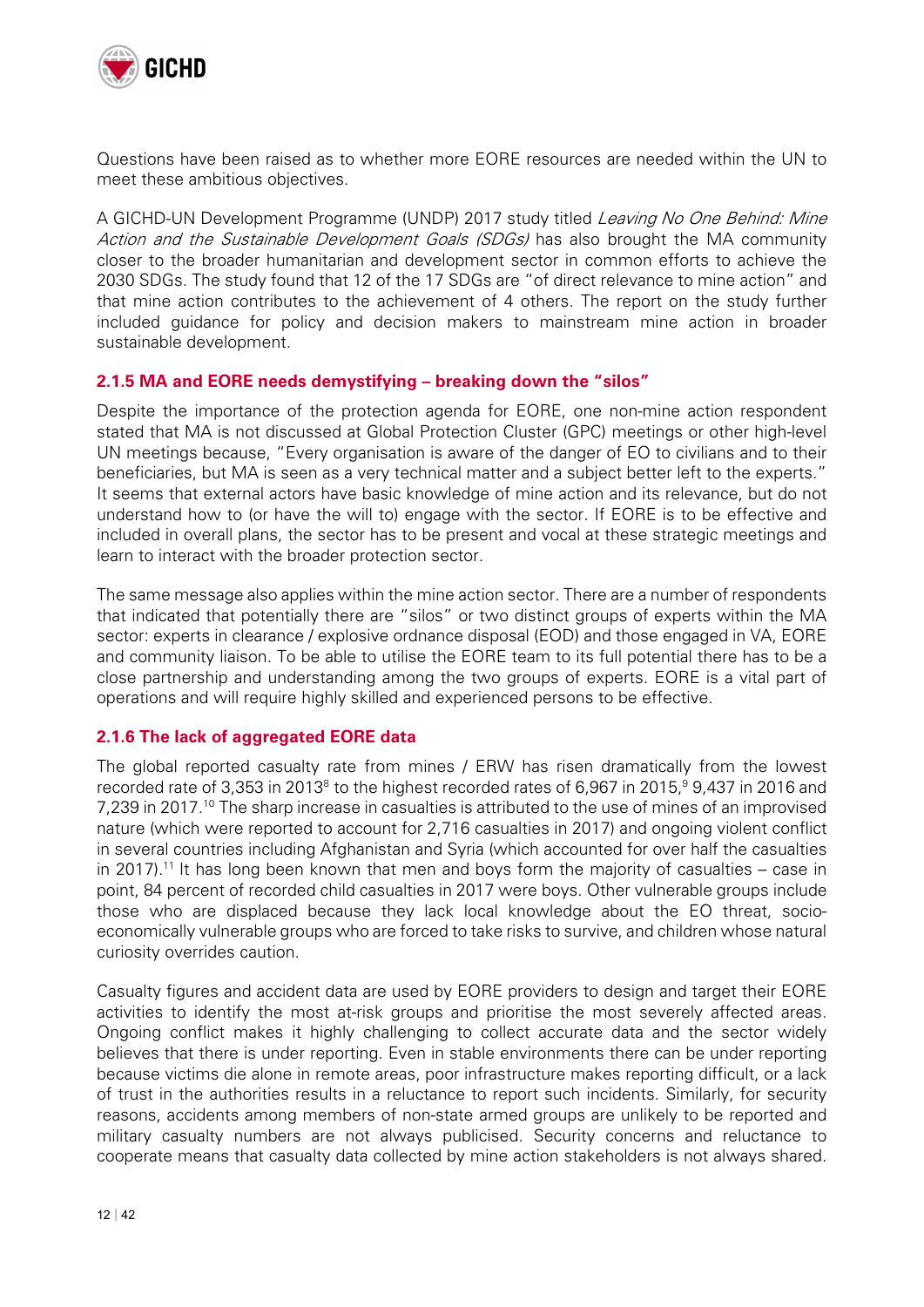

The lack of accurate and detailed data impedes the effective design of EORE interventions, but, in such situations, this is where EORE is often most needed. Its delivery is necessary for the development of accurate data which can be collected from affected populations once they are sensitised to the threat and apprised of the reporting mechanisms.

#### **2.1.7 Innovation**

The MA sector is a fairly small and transparent sector, highly technical with rigorous procedures, systems and structures. People tend to stay in the MA sector for years, and regular meetings make it easy to get a good overview of the capacities of the sector.<sup>12</sup> Development of standards and methods occurs regularly in a fairly transparent and inclusive manner. However, this description is less true for the EORE community; here the picture is less clear and it is not obvious to see where the technical capacities of the EORE community are, how they are trained (capacity building) or how they work to develop EORE from a technical perspective (tools, methods).

That said, development occurs where there are resources and when the context requires innovation. Countries in conflict are the biggest financial recipients of EORE-related funding and it is here where innovation and competence on EORE are found. However, it seems that innovation and good practice remain in the organisations and in the programmes where these methods and tools are developed. As a recent study by the International Committee of the Red Cross / Red Crescent (ICRC) highlights on digital applications in EORE, there is a lot of "ad-hoc" innovation ongoing in the field among EORE operators in the field – innovation and good practices that should have been shared and discussed among practitioners for the benefit of the whole sector.<sup>13</sup>

#### **2.1.8 The absence of dedicated funding for EORE – a changing situation?**

The above, slightly critical and discouraging description of the EORE pillar might now be proven wrong. The MA sector is witnessing a renewed focus on EORE, a pillar of mine action that has been neglected in recent years. The most obvious and notable reason for this renewed focus is donors' growing awareness of the disturbing increase in global mine victim numbers. Norway, for instance, has outlined in its newly published humanitarian strategy document that "Norway will increase its focus on protection in situations of crisis and conflict. Special priority will be given to the protection of women, children and young people, as well as to the protection of civilians against mines and other explosives."

It is also a fact that MA operators are now more often called upon to work in or close to armed conflicts, humanitarian crises and in complex stabilisation contexts (for example Libya, Yemen, Syria, Afghanistan, Myanmar, etc.) than in the past. In many of these conflicts, EORE has become a natural entry point for MA actors – a central component of the initial response and, in some instances, the only possible activity. With it follows a realisation that clearance is not always the solution in a short- to medium-term perspective. There is a realisation or awareness in the sector that a broader and more holistic approach is required. It is obvious that complex humanitarian crises require an integrated approach and closer coordination between the various actors and initiatives, as seen in Syria.

The sector, in particular the EORE community, has a unique opportunity now to raise its profile and prove its relevance to the traditional MA community / donors, as well as to the protection sector. To be able to explore these potential new funding streams, the EORE sector needs to raise awareness among donors (a possible core task for the EORE AG) that EORE might be the best approach to protect civilians from explosive ordnance in an emergency phase, as a stand-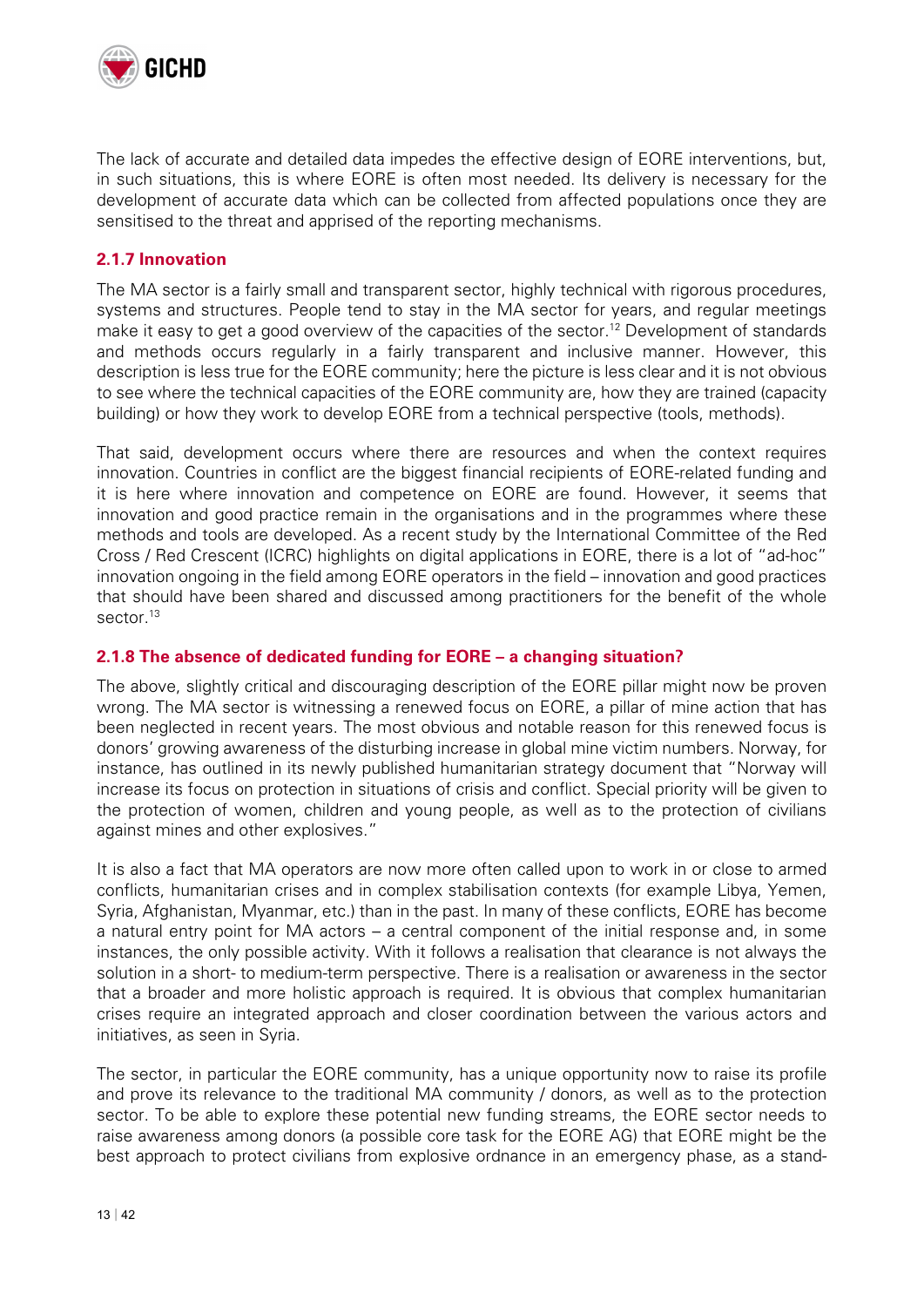

alone activity or as an integral part of a wider humanitarian response. It has been suggested that EORE needs to be included in humanitarian needs overviews (HNOs), UNICEF Humanitarian Action for Children appeals, and subsequently in humanitarian response plans (HRPs). This will raise the visibility of mine action and can help organisations raise funds. According to a UN Mine Action Service (UNMAS) report, key donors such as DFID or ECHO are unlikely to fund humanitarian projects that are outside the HRP.<sup>14</sup> Being mentioned in the HRP can also help organisations to access humanitarian pooled funds, in particular country-based pooled funds and the Central Emergency Response Fund, according to the same report.

Another funding opportunity that has not been properly explored is States' obligations mentioned in the disarmament conventions. The VA community has been very active flagging States Parties' treaty obligations to address VA and thereby drawing funding and attention to VA. The EORE community has not used the treaties and the States Parties' obligations to promote risk education in the same way. Risk education is an integral part of the APMBC, both under Article 6 on international cooperation and assistance (Articles 6.3 and 6.7), but equally important under Article 7 on transparency measures. Article 7.1 states that every State Party shall report on "The measures taken to provide an immediate and effective warning to the population in relation to all areas identified under paragraph 2 of Article 5." Similar language can be found in the CCM and in the CCW APII reporting requirements as well. The EORE AG could be the voice of the EORE community at informal and formal meetings of States Parties. Another opportunity for the EORE community to become more political and visible is to join the EWIPA campaign as described below.

Linked to the above, the MA sector has become more mature and most of the operators are slowly taking a more holistic approach to protection such as the Danish Demining Group in West Africa, Norwegian People's Aid (NPA) in Gaza / Syria and UNICEF in Yemen. These initiatives provide new funding opportunities outside the traditional MA funding stream. For example, NPA, as an implementing partner under the Norwegian Refugee Council in Myanmar, received funding from ECHO to teach EORE and survival skills derived from NPA's conflict preparedness and protection (CPP) to civilians affected by conflict.

### **2.2 Coordination**

Coordination implies that, under some kind of leadership and control, resources and activities are used as efficiently as possible in a pursuit of an overall agreed and known goal where the different actors have defined responsibilities or roles.

At operational level, the respondents see limited value in global EORE coordination. Effective coordination of country programmes occurs primarily at national level. However, during humanitarian crises or conflicts with large cross-border population movements, respondents welcome stronger regional coordination. This is especially true for EORE, as displaced populations are particularly vulnerable and often identified as a priority for EORE.

At technical level, global leadership is highly welcomed and, according to respondents, clearly needed. It is commonly agreed that, over the last decade, the sector has seen very limited coordinated efforts to develop and improve approaches, methods and tools. Developments occur within each and every organisation and mainly at country level, so institutional development is limited.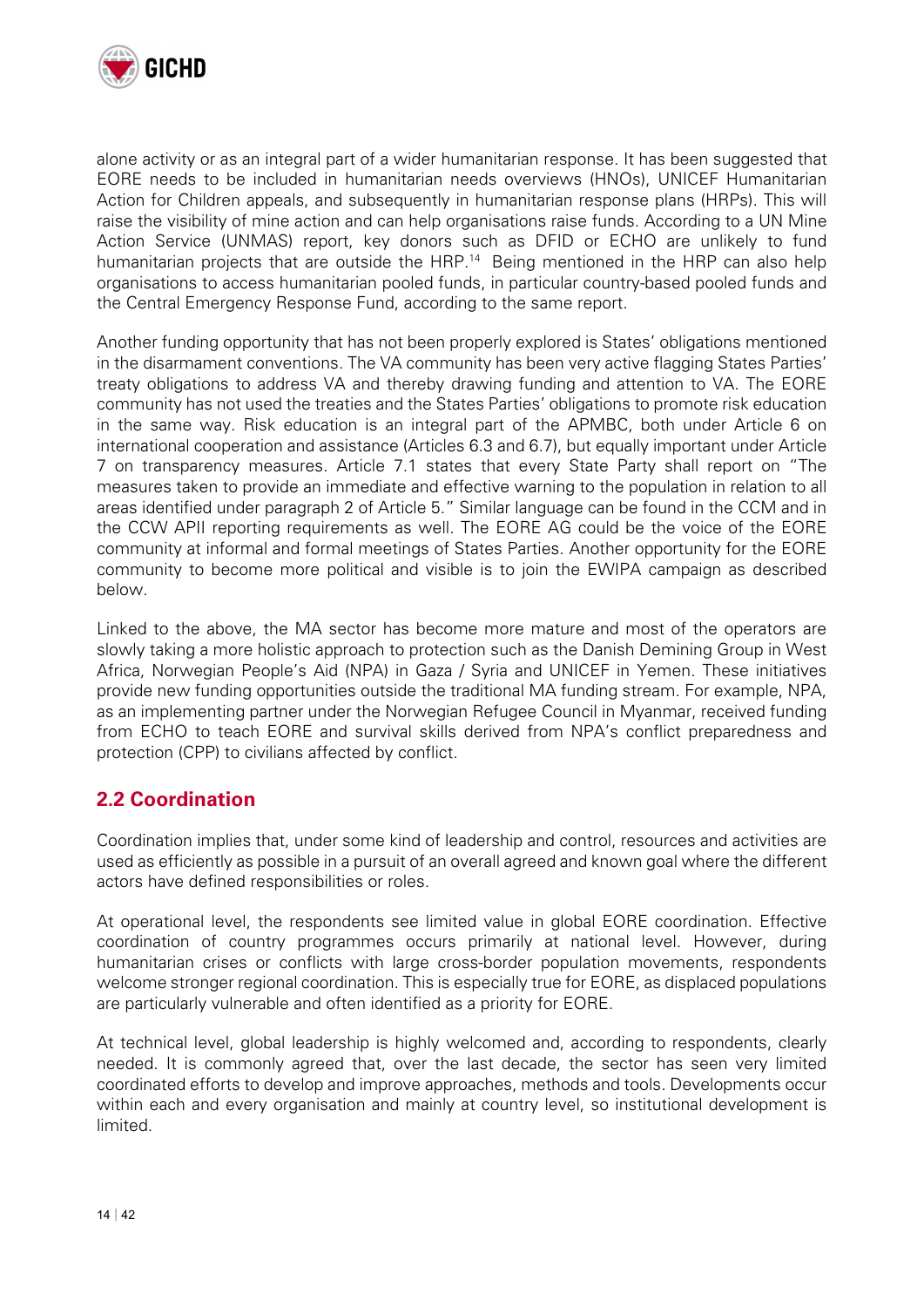

At policy level, opportunities to promote EORE in relevant global and regional decision-making forums are missed, according to the respondents. It is notable that EORE is absent from the traditional MA policy and advocacy arenas. Up until very recently, EORE has been seldom addressed at States Parties meetings nor at National Directors Meetings, partly because few, if any, EORE experts attend these meetings. Facts, statistics and updated aggregated information highlighting the results and needs of EORE is vital for good advocacy work. When the Landmine Monitor stopped collecting and reporting on EORE activities, the sector lost a global overview of ongoing EORE-related activities at an aggregated level, and, equally concerning is the lack of information about the needs for or effects of EORE. In combination with weak victim data, the situation is challenging for EORE advocacy work to reach the media, politicians and donors.

As mentioned in an UNMAS report, within the wider protection community EORE actors should lobby UN Resident Representatives, Humanitarian Coordinators, Protection Cluster Coordinators, Protection Cluster members, Humanitarian Country Teams and inter-cluster working groups to raise awareness of the impact of explosive ordnance and raise the profile of mine action in the Humanitarian Programme Cycle and with the humanitarian community.<sup>15</sup>

For EORE specifically it is difficult to find any single existing global or regional coordination mechanism that covers all the above needs for coordination. However, there are a number of useful arenas with the potential to improve cooperation, interaction and information sharing among EORE stakeholders. This section provides further details on some of these forums.

#### **2.2.1 Meetings related to the APMBC and CCM frameworks**

Both these important disarmament treaties are tools that encourage cooperation and information sharing, including on EORE given its inclusion in both convention texts.<sup>16</sup> During a typical year, three meetings are held in the framework of these conventions: a Meeting of States Parties for each of the two treaties and an intersessional meeting for the APMBC. These meetings provide a useful arena, including through side events, where operators, national authorities and affected states can discuss topics of mutual interest, and as such they represent a unique opportunity to discuss the implementation of EORE under the conventions. States Parties have EORE reporting requirements, as stated in Article 7 of the CCM: "The measures taken to provide risk reduction education and, in particular, an immediate and effective warning to civilians living in cluster munition contaminated areas under its jurisdiction or control". The newly established EORE AG could take the advocacy / policy lead on behalf of the EORE sector in these meetings.

#### **2.2.2 National Directors Meeting**

The International Meeting of Mine Action National Programme Directors and United Nations Advisers (NDM) in Geneva is another annual event that brings together all the mine action practitioners. It is an important forum where EORE could and should be discussed, as the agenda is based on inputs from the whole UN family and the rest of the MA community. The NDM is a technical meeting so UNMAS, UNICEF, the GICHD and the EORE AG could collectively ensure that relevant EORE technical challenges or innovations are presented and discussed at these meetings.

#### **2.2.3 UN Inter-Agency Coordination Group on Mine Action**

The UN has established an Inter-Agency Coordination Group on Mine Action. It consists of twelve UN agencies: The Department of Peacekeeping Operations / UNMAS (Chair), OCHA, OHCHR, UNODA, FAO, UNDP, UNHCR, UNICEF, UNOPS, UN-Women, WFP and WHO, as well as UNIDIR and the World Bank in an observer capacity.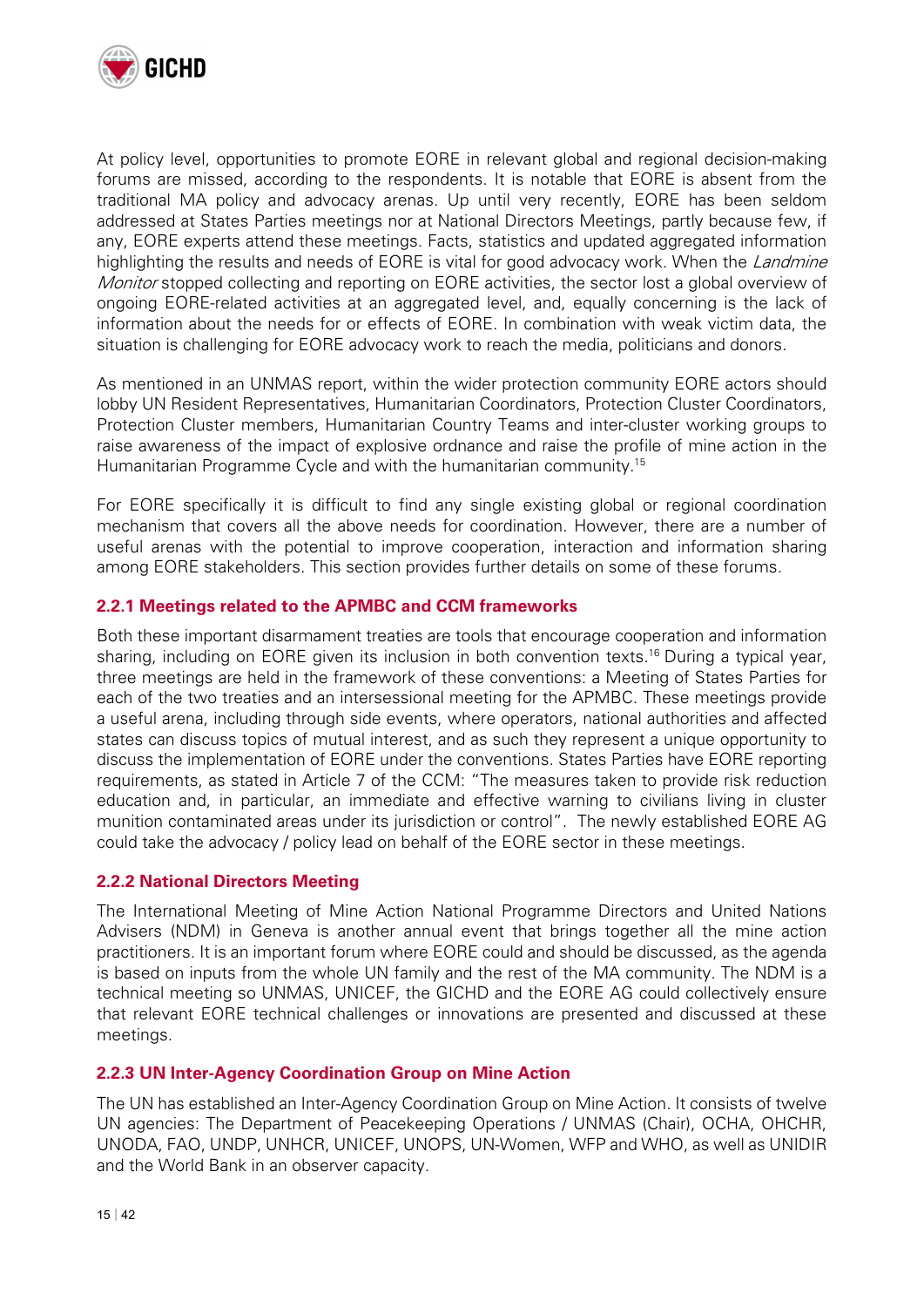

This is an internal UN coordination mechanism at strategic level. It is the responsibility of UNICEF and UNMAS to bring EORE to the table when useful / relevant.

#### **2.2.4 Global Protection Cluster (GPC)**

The mechanism to ensure that mine action engages with the wider protection sector is the GPC.<sup>17</sup> The GPC coordinates and provides global-level inter-agency policy advice and guidance on the implementation of the cluster approach to Protection Clusters in the field.

UNHCR is the Global Cluster Lead for Protection and, in this capacity, has the responsibility to lead and coordinate other United Nations agencies, inter-governmental organisations and nongovernmental organisations participating within the GPC. The GPC is not an entity that coordinates MA or the EORE response on the ground. Few mine action actors who were interviewed cited the GPC as relevant to EORE; nevertheless, it seems to be a very useful arena to strengthen interaction with the wider protection sector as well as its core actors. It also has the potential to be a tool that can promote MA and EORE as a core activity and response in humanitarian response plans.

#### **2.2.5 The Global Protection Sub-Cluster: Mine Action Area of Responsibility (MA AoR)**

The GPC has established four sub-clusters with specific areas of responsibility: Child Protection (UNICEF); Gender-based Violence (UNFPA); Land, Housing and Property (NRC); and Mine Action which is co-chaired by UNMAS and Humanity and Inclusion (HI). The MA AoR is the main global coordination mechanism where EORE can be addressed; however, most of the respondents struggled to see benefits from the MA AoR's work at global level on the implementation of their EORE programmes. While most traditional MA actors are members of the MA AoR, few seem to be active participants. That said, it is perceived as a relevant arena for information sharing and less of a coordination body (as discussed in more depth below), and no respondents suggested establishing a new coordination mechanism at this level. It is the responsibility of the organisations represented at MA AoR meetings to promote EORE and to use the GPC mechanism to raise EORE considerations in broader discussions and response plans when relevant.

#### **2.2.6 Regional coordination**

Traditionally, the MA sector has limited experience of addressing an EO threat from a regional perspective. However, there are obvious reasons to strengthen regional and sub-regional coordination when addressing cross-border humanitarian crises, especially if the conflict leads to migration and / or spill-over of hostilities into neighbouring countries. In these instances, multiple countries face the same threat and challenges, and a regional response has the potential to significantly improve the efficiency and effectiveness of the intervention.

UNHCR seems to be the natural body for a coordinated regional response when refugees are involved. However, at a technical level, the EORE community must establish its own mechanism under the cluster structure or potentially as a sub-EORE AG to ensure technical cooperation and sharing of experiences across borders.

#### **2.2.7 In-country coordination**

MA, including EORE, is first and foremost a national authority responsibility. In most countries with functional governmental structures, EORE is coordinated by the National Mine Action Authority (NMAA; usually an inter-ministerial board). EORE typically involves a number of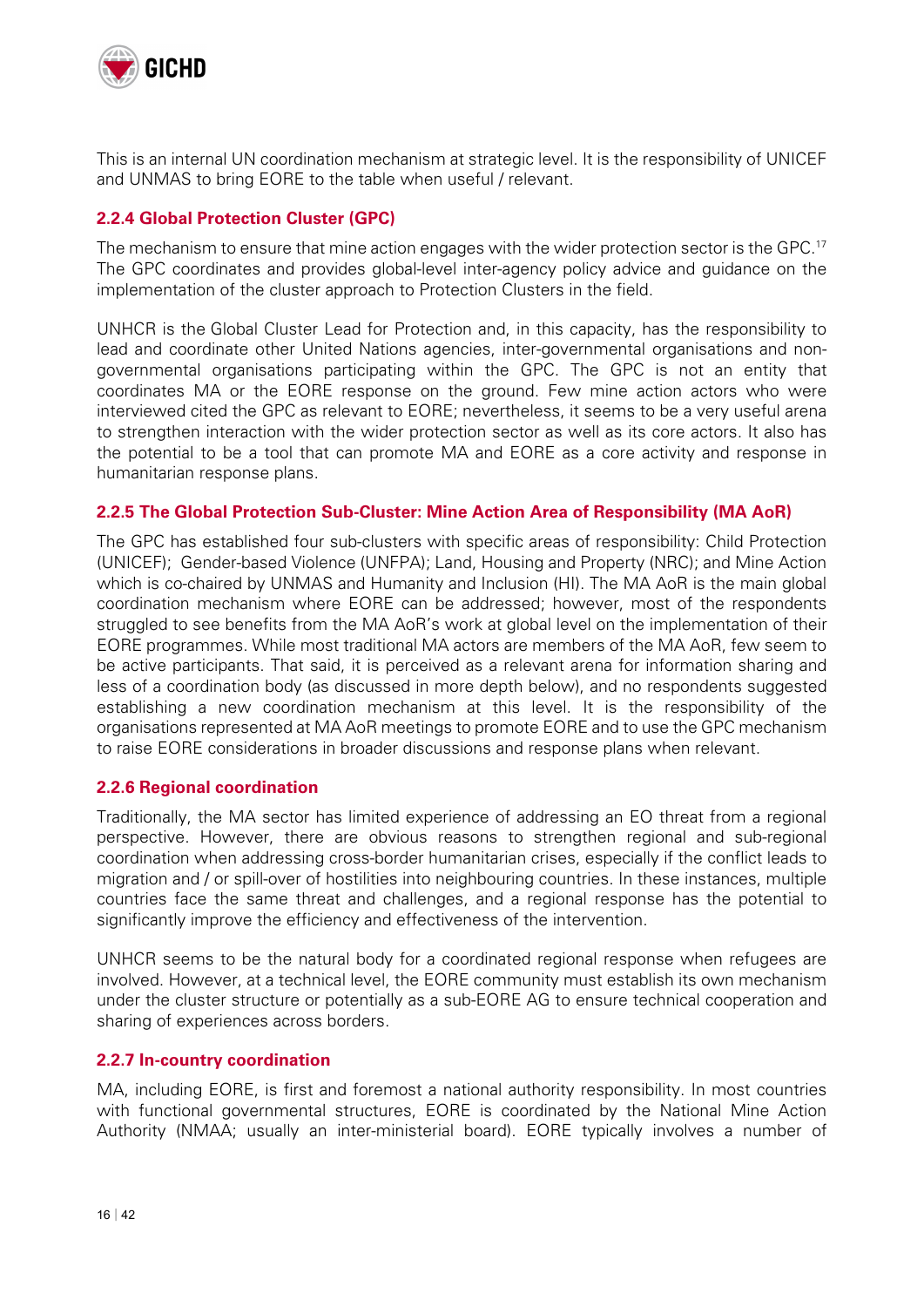

ministries, such as the Ministry of Education and Ministry of the Interior, and its EORE messaging and approach need the NMAA endorsement.

The day-to-day supervision and coordination of EORE is typically delegated by the NMAA to the national mine action centre (NMAC). The NMAC may accredit EORE operators, approve messaging and conduct quality assurance of the EORE actors' activities. Most NMACs require operators to report on their EORE activities, and countries like Afghanistan require all MA operators to undertake EORE activities within their area of operations.

Most actors find existing in-country coordination mechanisms to be appropriate. It is the NMAC and / or the operators' responsibility to promote and establish EORE working groups if needed, to improve quality and efficiency. In contrast to clearance (where the actors are relatively few and well known), in EORE there are normally a large variety of national actors and equally many different approaches to EORE. Therefore, EORE coordination at country level is seen as particularly important.

#### **2.2.8 Sample case: the Syrian crisis**

The complexity and the political sensitivity of the Syrian crisis is a good illustration of the challenges with coordination and cooperation across borders. In December 2018, United Nations agencies and NGO partners released the latest Regional Refugee and Resilience Plan (3RP) 2019- 2020, a USD 5.5 billion plan designed to support national efforts to host refugees from Syria in Turkey, Lebanon, Jordan, Egypt and Iraq to deal with the continued impact of the Syrian crisis. Co-led by UNHCR and UNDP, the 3RP offers a strategic, coordination, planning, advocacy and programming platform for humanitarian and development partners to respond to the Syrian crisis at the regional level and in host countries. It comprises one regional plan, with five stand-alone country chapters covering Turkey, Lebanon, Jordan, Egypt and Iraq. EORE is not addressed in the 3RP documents so as to avoid being seen as promoting return, with the unfortunate consequence that limited actions have been taken to provide Syrian refugees with relevant EORE.

The 3RP, the whole of Syria approach, the GPC, the Mine Action Sub-Clusters (MASC) are all plans and mechanisms to ensure a holistic and coordinated response. Additionally, Durable Solutions Working Groups (DSWG) – which exist at both regional and national level, convened by UNHCR – promote greater coordination with respect to refugees specifically. UNICEF, UNMAS, UNDP, UNHCR and OCHA are all supporting MA and EORE, in addition to national authorities in refugee hosting countries and numerous international organisations, international and national NGOs, commercial actors and various military forces. The challenge in such a complex environment is to ensure clear oversight and understanding of who is doing what, where and under what mandate.

The EORE AG can potentially assist in identifying gaps and clarifying and advising on the roles and responsibilities for EORE of the various actors involved in the Syria response, to maximise the effectiveness of existing coordination mechanisms (without creating duplicate or parallel structures). For example, under the joint leadership of UNDP, the Lebanese Mine Action Center, UNICEF and the GICHD, a first regional EORE workshop was held in Lebanon in April 2019 to initiate a more coordinated response to the Syrian crisis from an EORE perspective. UNHCR committed to follow up this initiative by convening an ad-hoc EORE technical working group under the regional DSWG to develop common EORE messages, frameworks and standard operating procedures (SOPs) for the Syrian refugee population.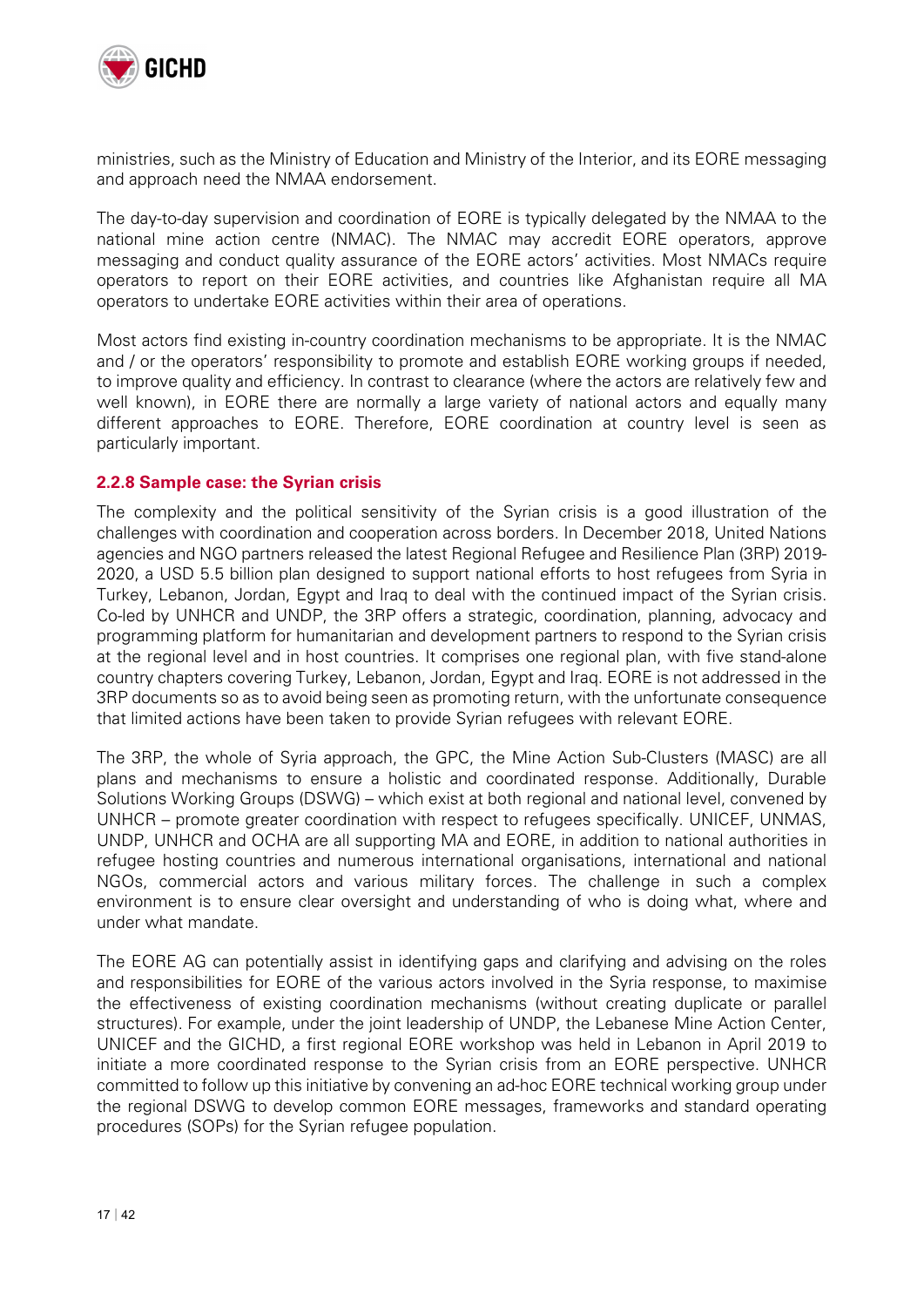

#### **2.2.8 Role of the EORE AG**

As described above, the sector has many coordination mechanisms to address the challenges related to EORE. However, the EORE AG has the potential to fill some of the gaps and improve coordination and cooperation in a number of areas. The following is what the respondents want from the newly established EORE AG:

- Not a talking shop but a platform where ideas and good practices can be exchanged and solutions to challenges explored that address problems at the implementation level, as well as at the levels of policymaking and strategy development;
- To raise the profile of EORE by representing EORE and the sector at a high level to States Parties of the APMBC and CCM, UN member states, mine-affected states and donors;
- To raise the profile of EORE among the Global Protection Cluster and ensure EORE is integrated into regional response plans and humanitarian response plans; and
- To enable stakeholders to identify synergies and complementarities to facilitate coordination at the implementation level.

6 UNHCR, 2019

- 7 AOAV, 2019: 3
- 8 ICBL-CMC, 2016
- 9 ICBL-CMC, 2017
- 10 ICBL-CMC, 2018
- 11 ICBL-CMC, 2018
- <sup>12</sup> Meetings of States Parties to the CCM and APMBC (and Intersessional Meetings), National Directors Meeting, etc.
- <sup>13</sup> Sørensen with Walton, 2018
- 14 Marzi, Abdo and Bishara, 2018
- 15 Marzi, Abdo and Bishara 2018
- 16 Art. 4 of the CCM and Art. 6 of the APMBC
- <sup>17</sup> www.globalprotectioncluster.org

<sup>5</sup> Figures provided by Hugues Laurenge, UNICEF, via email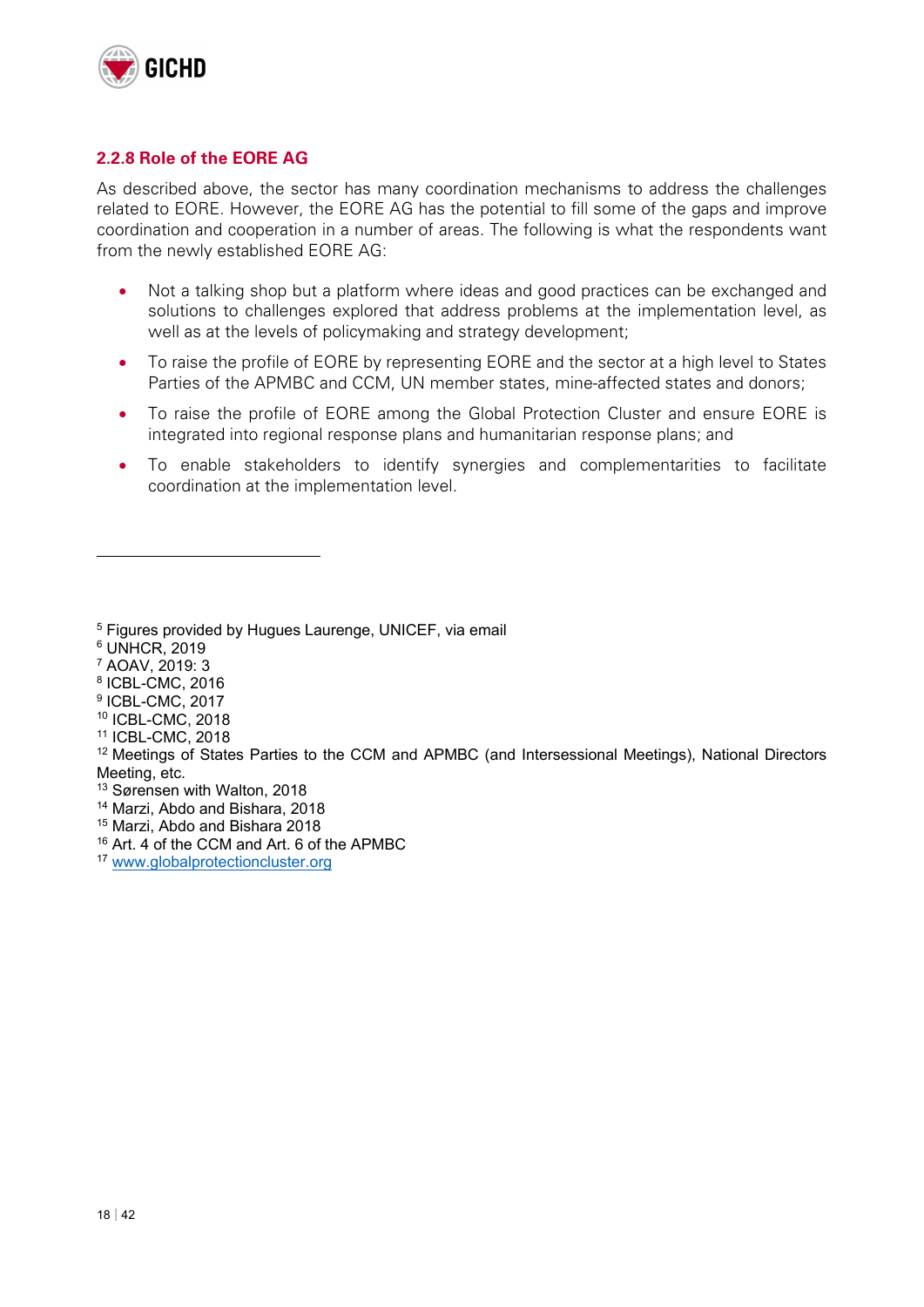

# **3. IMPLEMENTING EORE**

Risk education has been developed over the last three decades, and there are standards and approaches that are widely considered to be appropriate and effective, so these are not discussed in detail. Instead, the following sections focus on the issues that the document review or respondents identified as the most critical to current operations, particularly in conflict-affected countries.

### **3.1 Standards, capacity and delivering quality**

#### **3.1.1 IMAS and guidelines**

There is an IMAS (12.10) for mine risk education which respondents consider appropriate.<sup>18</sup> IMAS 12.10 was reviewed and updated in 2018 to include EORE language and EORE for IEDs. At the time of writing (June 2019) IMAS 12.10 is in the final stages of editing before being published.

In response to the increasing IED threat, a first version of a technical note has been developed for risk education for IEDs.<sup>19</sup> The key issues raised are the possibility that provision of RE for IEDs puts humanitarian actors and those in receipt of RE at risk when IEDs are being used in ongoing conflict. Those providing RE may be seen as allying themselves against the groups using IEDs, and those in receipt of RE may also be assumed to be taking sides or revealing the location of devices which groups consider their property and to be an important resource in their conflict. The technical note stresses the importance of conflict sensitivity and to 'do no harm', although the definition of do no harm seems narrow and inappropriate within the content of the technical note.

Another issue raised by the technical note is the difficulty in developing appropriate messaging for explosive ordnance assembled from everyday objects. It suggests focusing on promoting safer behaviour and observation to identify whether anything seems out of place. Although all respondents agreed that the messages are not necessarily substantially different for IEDs from other EO, there was a feeling that the sector has not yet found the right wording or images. The technical note contains some guideline questions for the gathering of information needed to analyse the context and nature of the EO threat. This IMAS note is still in development and the extensive consultation and review processes should help to produce standards that inform EORE responses to mines of an improvised nature.

To supplement the IMAS RE standards, UNICEF and the GICHD have developed a series of guidebooks.20 Although published in 2005, much of the content is still useful, guiding the reader through the entire project cycle management for RE, its different aspects and approaches including a variety of research methodologies, both quantitative and qualitative, for assessing need, monitoring progress and assessing impact. The guides are not prescriptive and provide the processes and tools for developing good quality RE programmes. It is beyond the time available for this report to assess them in detail, but they could be reissued without changes to the content in a more user-friendly online format. Currently, all 12 guides appear in one document of over 750 pages which is difficult to navigate. The guides are available individually on a website but this has proved difficult to find. The 12 guides consist of:

- 1. An Introduction to Mine Risk Education
- 2. Data Collection and Needs Assessment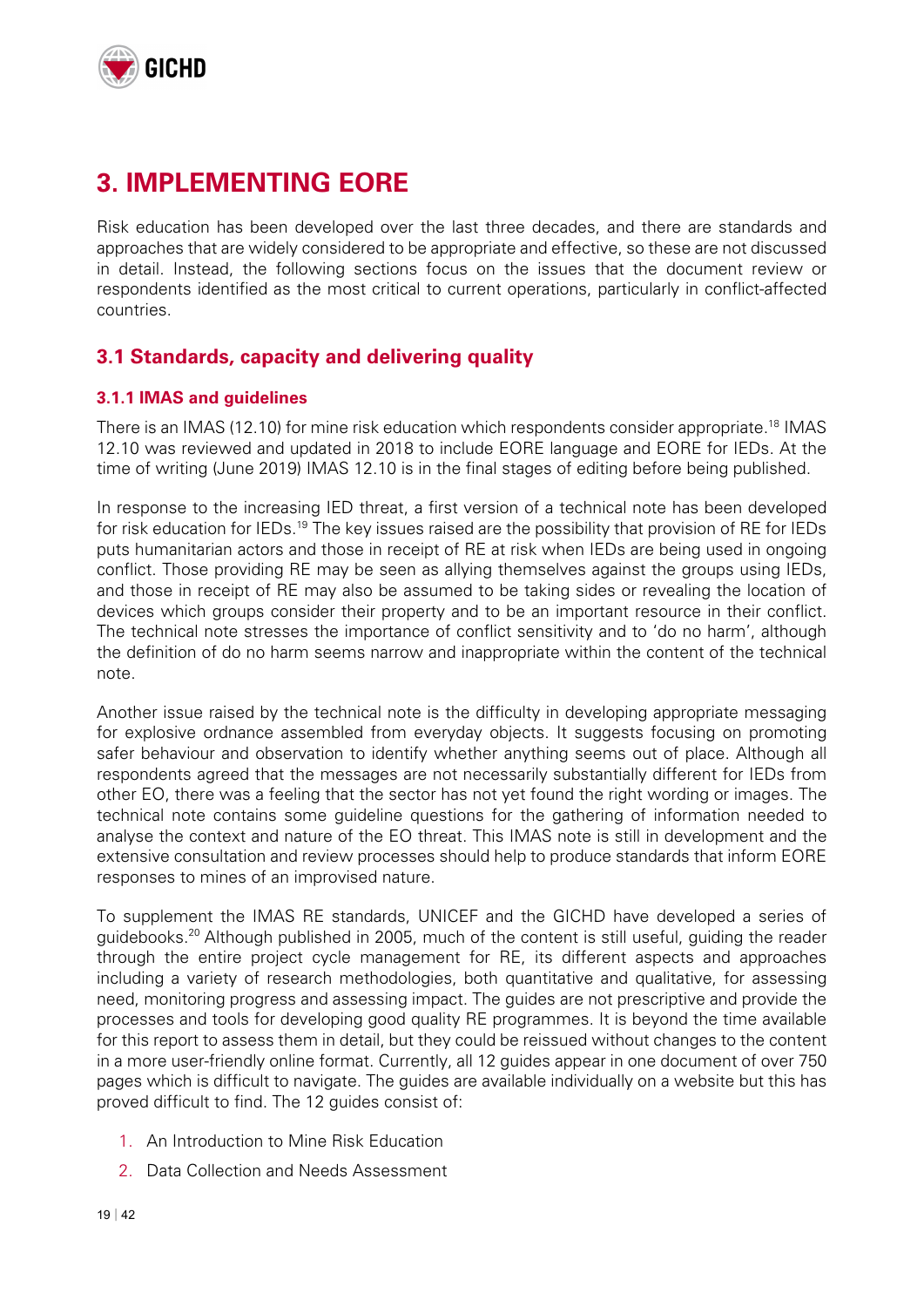

- 3. Planning
- 4. Public Information Dissemination
- 5. Education and Training
- 6. Community Mine Action Liaison
- 7. Monitoring
- 8. Evaluation
- 9. Emergency Mine Risk Education
- 10. Coordination
- 11. The Collected IMAS on Mine Risk Education
- 12. Glossary of Terms and Resources

In 2009, UNICEF and the GICHD also produced training modules for these guidebooks intended to be used by those with previous training experience. They are generic so have to be adapted to specific contexts and provide ideas for activities. They include:

- Needs Assessment for Risk Education (for use with guidebook 2)
- Planning for Risk Education (for use with quidebook 3)
- Communication for Risk Education (for use with guidebooks 4 and 5)
- Community Liaison (for use with guidebook 6)
- Monitoring Risk Education (for use with guidebook 7)
- Emergency Mine Risk Education (for use with guidebook 8)
- Coordination of Risk Education (for use with guidebook 10)

IMAS 12.10 is used by national mine action authorities as the basis for National Mine Action Standards on RE. The international NGOs that shared relevant documents have comprehensive guidelines and SOPs for EORE that have either been recently revised or are being revised. EORE is usually integrated with community liaison and other aspects of mine action, and this is reflected in NGO guidelines and SOPs.

#### **3.1.2 Quality management**

An IMAS has also been developed for quality management in mine action which includes mine risk education. This IMAS advocates for evidence-based decision-making and lists the standards and processes for each pillar of mine action throughout the project cycle. The IMAS serves as a useful checklist to determine whether an organisation has a quality management culture and identifies areas for improvement.<sup>21</sup> However, it is insufficient to improve the quality management of EORE and would have to be supplemented with other materials or technical support if organisations identified gaps in their quality management.

#### **3.1.3 Guiding principles**

In addition to international standards, mine action is also implemented according to guiding principles. Organisations and programmes can adopt many different guiding principles depending on their operating context and objectives. Below are those that are fundamental and constant to mine action.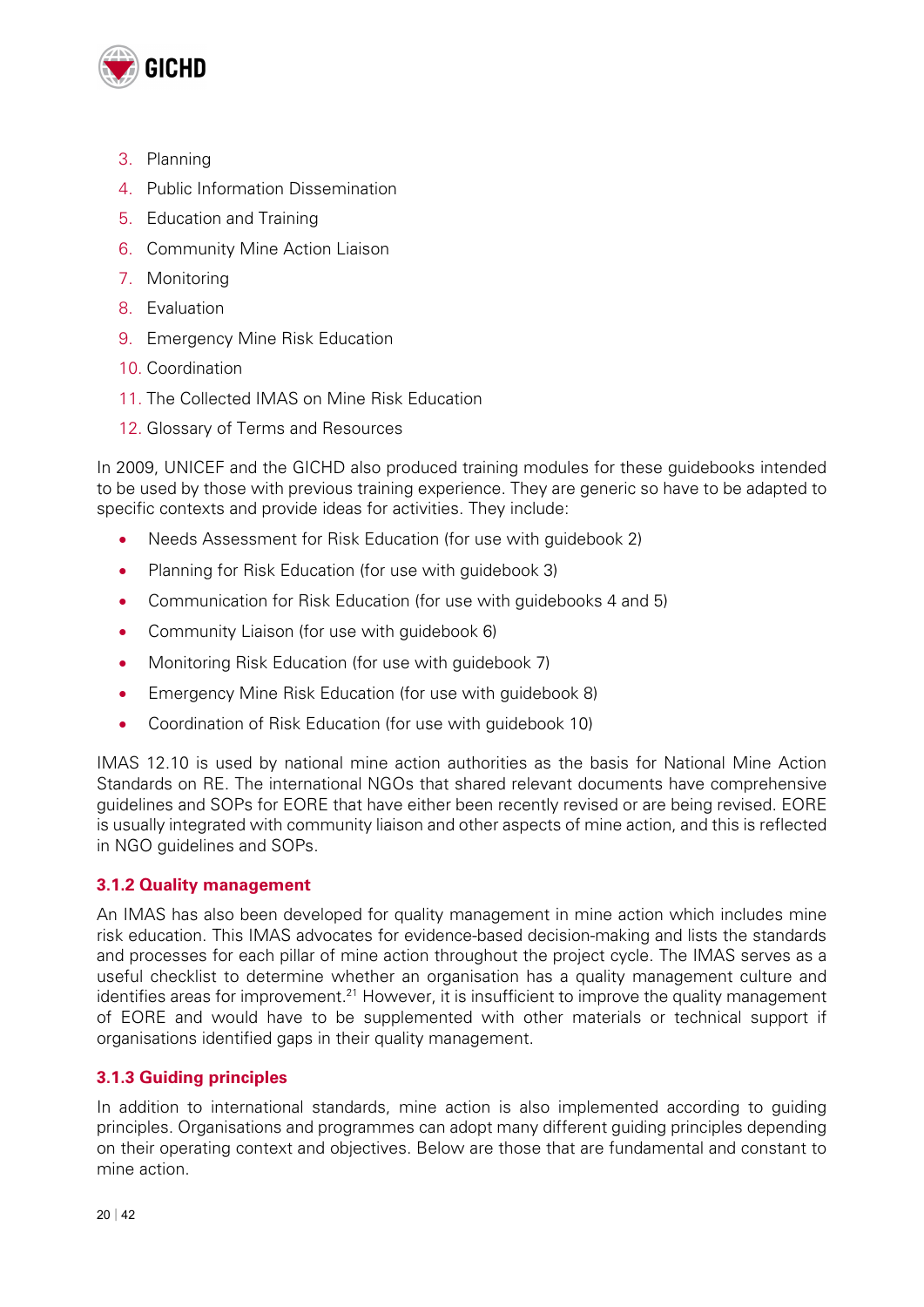

#### **Humanitarian principles**

The humanitarian principles of humanity, impartiality, independence and neutrality underpin mine action. To reinforce these principles within an organisation's culture and practices, mine action actors can voluntarily follow the Core Humanitarian Standard on Quality and Accountability (CHS). CHS sets out nine commitments which humanitarian organisations make to crisis-affected populations along with criteria to assess adherence to these commitments, with the objective of improving quality and accountability.<sup>22</sup>

#### **Gender and diversity**

Mine action programmes must consider and meet the needs of different gender and diverse groups – including persons with disabilities and different ethnic, religious and socio-economic backgrounds. The UN Gender Guidelines for Mine Action Programmes include principles for designing and delivering gender-sensitive RE.<sup>23</sup> Consultation of the Convention of the Rights of Persons with Disabilities and the Convention on the Rights of the Child and related documentation provide insights into mine action's RE obligations to these groups. Context analysis and consultations with relevant stakeholders provide insights into the demographic composition of the population to be included in the provision of EORE to inform its design and implementation.

#### **Do no harm and conflict sensitivity**

An organisation pursues the guiding principles to 'do no harm' and is conflict sensitive when it understands its operating context and the potential interactions between its activities and its operating context, so that it can avoid exacerbating the conflict, putting its own staff and the participant population at risk, and maximise the positive impacts of its activities.<sup>24</sup> Mine action and EORE should always be conducted in a conflict-sensitive manner because, although there may not be visible violent conflict or widespread conflict, there could be latent or localised conflict. Mine action organisations are reporting that, because of their current operating environments and the fact that some are providing EORE on IEDs or are clearing mines of an improvised nature, the need to be conflict sensitive is greater than before.

#### **3.1.4 Capacity**

It has not been possible to determine the EORE capacity of the mine action sector in terms of numbers of EORE staff, their level of expertise and experience and geographical coverage. All mine action stakeholders seem to have some EORE capacity, and many mine action NGOs implement EORE through dedicated teams and / or multiskilled teams that undertake other aspects of mine action including community liaison, data collection, NTS and EOD. Most international NGOs seem to have a focal point, and a few have dedicated advisors at their headquarters or regional office to provide additional support and a lead for EORE in country. Some respondents felt that their organisations lacked EORE expertise, citing lack of funding. The numbers of staff delivering EORE was also often considered too small, particularly in areas of ongoing conflict and large amounts of contamination. UN entities and the ICRC, in cooperation with national societies, also provide EORE, whilst international organisations often partner with local NGOs with EORE capacity. EORE may also be provided by the police, security services, schoolteachers, religious leaders and volunteers, with the support of the national mine action authorities and various ministries such as health, education and social affairs.

#### **3.1.5 Qualifications and training**

There are no specific qualifications required for EORE staff and, until UNICEF developed a course in 2017, there were no specific EORE qualifications available for EORE. In the past, many among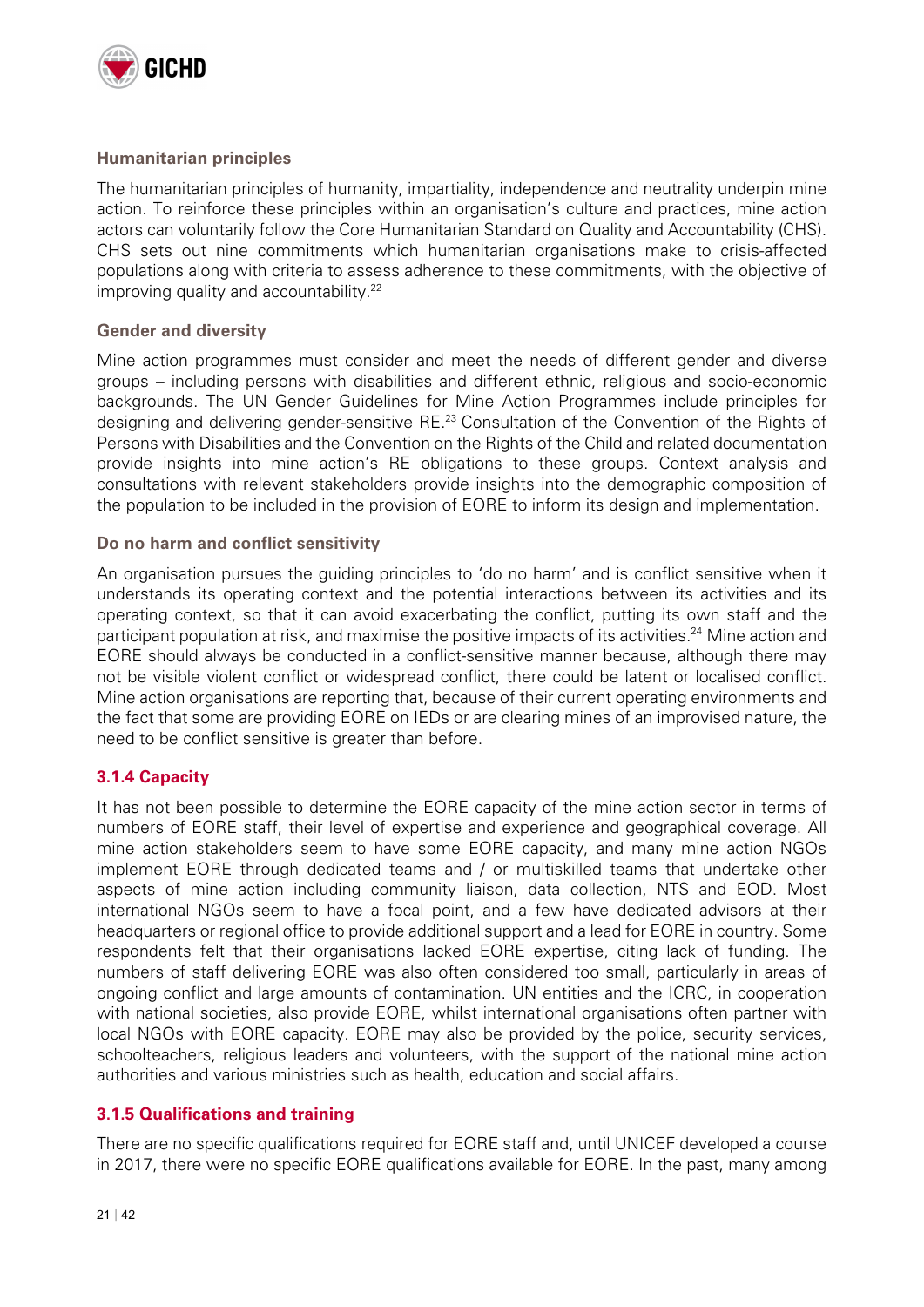

the international mine action staff taught themselves EORE. Today, most international NGOs seem to have developed their own training packages and provide EORE training to their own staff. Some international NGOs have dedicated EORE training, while others include EORE as part of broader initial training when joining the organisation. The extent of the training and level of internal expertise varies among the international NGOs, and some felt that their organisation's internal expertise could be improved. The management and development of risk education in country depends on the individual organisation. Some have dedicated EORE staff; others have staff that combine EORE with other responsibilities.

Most organisations say that they have written EORE standards, guidelines and training and, in some cases, these were shared as part of this study. These documents appear to be comprehensive and cover the key components of EORE, good practices and guiding principles. The scope of the documents depends on the approach each organisation adopts for EORE and the role it plays in their programming.

Training is provided to in-county staff on the specific methodologies to be used for particular projects and locations. Training usually takes place over several days and some of the training manuals recommend refresher training. EORE teams are accredited by the national authorities in some but not all countries before deploying.

UNICEF has been offering, on an annual basis, the courses Effective Explosive Ordnance Risk Education (formerly known as Effective Mine Risk Education) since 2017 and Integrated Mine Action since 2016, which have been well received. Anecdotal evidence from respondents suggests that participants are generally positive about the courses and find them useful, and feedback collected after the Effective MRE workshop in 2018 was good, with average numerical ratings from the 21 participants ranging from 7.7 to over 9 out of 10 for the various elements of the workshop.<sup>25</sup> Participants have different expertise and expectations from the workshops so not all elements are universally relevant or useful. It might be difficult to revise the workshops to please everyone.

The Effective EORE course runs for nine days and is aimed at mine action officials and practitioners from mine-affected countries, and officials from mine action agencies in donor countries. It is certified by UNICEF and the Swiss Armed Forces and is compliant with IMAS and UN results-based management (RBM) standards. The course covers the multiple roles of EORE, as well as how to plan, implement, and monitor and evaluate EORE. To date, 49 people have attended the course which has focused on raising the quality of EORE among UN entities, international NGOs and the ICRC. The number of places available is relatively small, and respondents believed it would be beneficial to increase the number of places available and the number of times each year the course is offered. Respondents suggested opening the course to implementing partners and running them in different locations to facilitate logistics and visa access.

The five-day Integrated Mine Action course, although not specifically focused on EORE, is important to understanding how the different aspects of mine action, including EORE, complement each other. The workshop aims to promote the practical and strategic linkages between EORE and the other pillars of mine action.

In the absence of widely available qualifications, certification or standard training for EORE, it has been suggested that an online training course could be developed. Respondents were cautious about this suggestion, fearing that it could become either a meaningless tick-box exercise or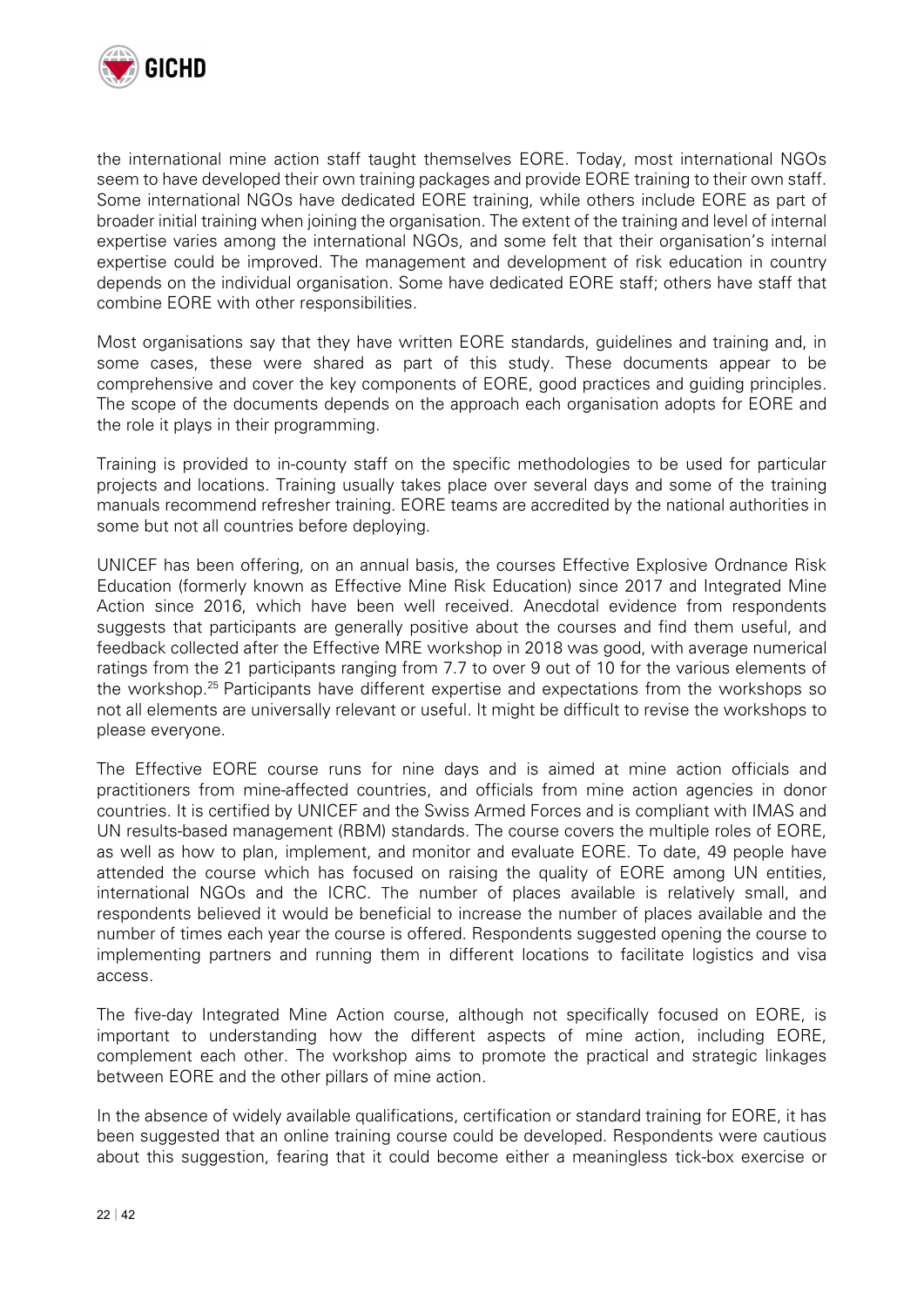

overly prescriptive guidelines resulting in a loss of innovation and ability to tailor EORE to a specific context. However, some respondents thought that online training would be useful if it helps to raise standards by offering a grounding in the skills necessary to design and deliver effective EORE, including guiding principles and research methodologies. The proposed online certification course requires further discussion within the EORE AG.

#### **3.1.6 International Mine Risk Education Working Group**

The International Mine Risk Education Working Group consists of around 350 members and is managed by UNICEF. Members can exchange and disseminate information via email about emerging issues in risk education, events, research and good practice. Membership is open to UN and non-UN staff and acts as a digital forum for debate and information sharing among its members as well as providing an opportunity for members to request help. There is no hierarchy and it offers equal access to national and international staff.

#### **3.1.7 Conclusions**

EORE is provided by a range of international and national organisations, regulated through standards at international and national levels and guided by agreed operating procedures among mine action stakeholders and within individual organisations. Documentation to inform the effective development and implementation of EORE exists. However, it is unclear whether all organisations conducting EORE possess the expertise or human resources to translate written standards into good practice implementation. In other words, there is a lack of quality management in EORE. One respondent stated that, unless there are dedicated staff with the relevant expertise to take responsibility for EORE, and the time to understand the standards and guidelines and manage EORE implementation accordingly, there will not be effective high-quality EORE. Overall, respondents seem to feel that appropriate standards and guidelines exist at least at a global level; the challenge is to translate these to the national level and to secure funding and relevant capacity for effective EORE training and quality management within the sector.

### **3.2 Methods, tools and approaches**

The objective of risk education is to reduce the "risk of death and injury" from EO by "raising awareness and promoting safe behaviour…to recreate an environment where economic and social development can occur free from the constraints imposed by contamination".26 EORE is delivered in various formats through direct presentations and participatory methods, media campaigns, and, in recent years, through social media and digital communication. EORE is implemented directly by the mine action sector or indirectly by partnering with local NGOs, recruiting community-based volunteers and integrating EORE into school curricula. Organisations with extensive EO clearance capacity see EORE as essential to the effectiveness of their overall operations and rarely conduct EORE in isolation. Exceptions to this might include emergency situations, contexts where other mine action activities are restricted, or in preparation for establishing their organisation in a new country or area. Organisations with broader humanitarian and development objectives often regard EORE as part of protection and promoting safer behaviour or resilience to hazards. Such organisations were more likely to have stand-alone EORE activities or EORE activities integrated with other safety training such as first aid.

In addition to reducing the risk of death and injury, EORE is important for the successful execution of other mine action activities because it provides a legitimate entry point to communities and helps to establish trust and build relationships. The combination of trust and sensitisation to the threats posed by EO improves reporting of contamination and the sector's understanding of how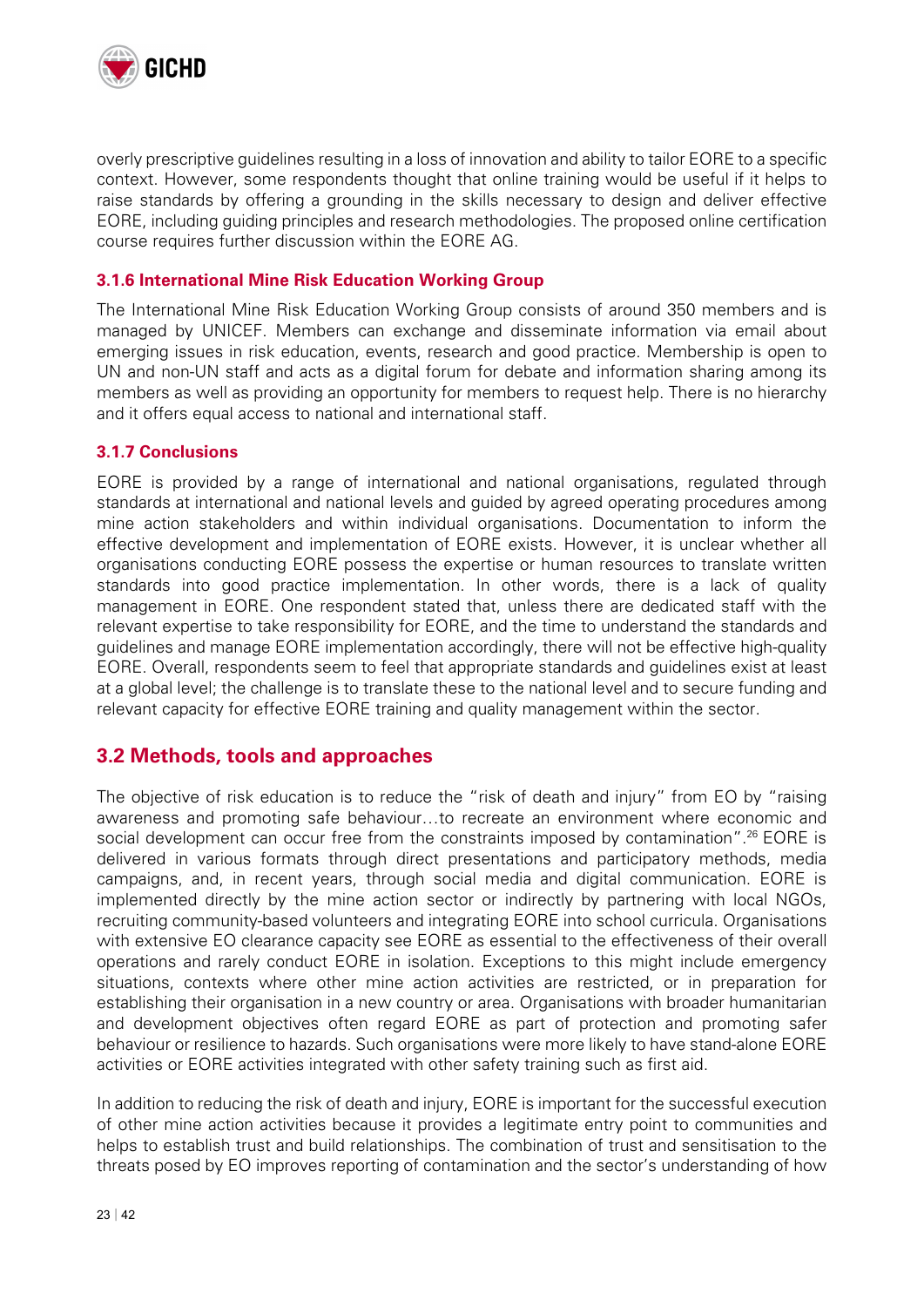

the population is affected by the contamination. This information facilitates the planning and prioritisation of survey and clearance, and prioritisation and design of EORE, to ensure it reaches and is appropriate to the most at-risk groups. EORE also helps to identify why civilians are vulnerable to explosive ordnance. It can be because they lack appropriate knowledge about contaminated areas or safe behaviour, which is something that EORE can address, or because individuals are forced to adopt unsafe behaviour to survive and access resources in contaminated areas, or because recovery of metals and explosives from explosive ordnance provides a livelihood. In these latter cases, the solutions may be beyond the scope of the mine action sector, but the information can be shared to inform the focus and design of interventions by other sectors to help reduce the impact of the contamination.

Below is a brief overview of some EORE approaches, highlighting contextual issues and some more detailed discussions of some of the innovations and good practices identified through the literature review and discussions with respondents.

#### **3.2.1 Team composition**

There is no standard composition for teams delivering EORE among affected populations. EORE performs different roles for different organisations in different contexts so team composition is adapted accordingly. EORE is often integrated into multiskilled teams that perform community liaison, NTS or EOD tasks. Gender balance is important, as are teams comprising individuals from appropriate ethnic, religious or other demographic groups to ensure that teams are appropriate, credible and can access and communicate with affected populations without causing tensions and be accepted. In Libya, DanChurchAid (DCA) has two all-female teams who were previously teachers or university staff. They can access women and men and are good at communicating with all age groups because of their professional backgrounds. In Afghanistan, to achieve a gender balance, community liaison and EORE teams often comprise male and female relatives because it is socially acceptable for them to work and travel together. These mixed teams can access men and women in affected communities.

#### **3.2.2 Delivery of EORE: opportunities and key moments**

EORE is delivered directly through presentations to affected populations through local meetings, door-to-door visits and schools, and indirectly through a variety of printed materials, radio and television broadcasts and, more recently, to a limited extent, through social media. Training is provided to teachers, volunteers and community focal points as well as implementing partners so that they are able to deliver EORE. Despite the multitude of methods and the fact that large numbers can be reached through mass leafleting and media campaigns, the mine action sector generally prefers direct face-to-face presentations as a means of delivering EORE. This is because the interaction between the person or team delivering EORE, and the participants, enables misconceptions to be corrected and to determine how well the messages are understood. It also facilitates community liaison and other aspects of mine action.

It is important to identify a suitable time and place for the delivery of EORE sessions which is convenient for the intended participants. Logistical challenges and security concerns can make this difficult as EORE teams might be restricted to certain areas or be limited in the time they can spend outside a secure area. It is important to ensure that all at-risk members of the population can attend. For example, agricultural workers spend most of their time labouring so they can be difficult to locate, and women and girls, because of traditional attitudes in many contexts and responsibilities for the home and family, can be restricted in their ability to attend EORE sessions.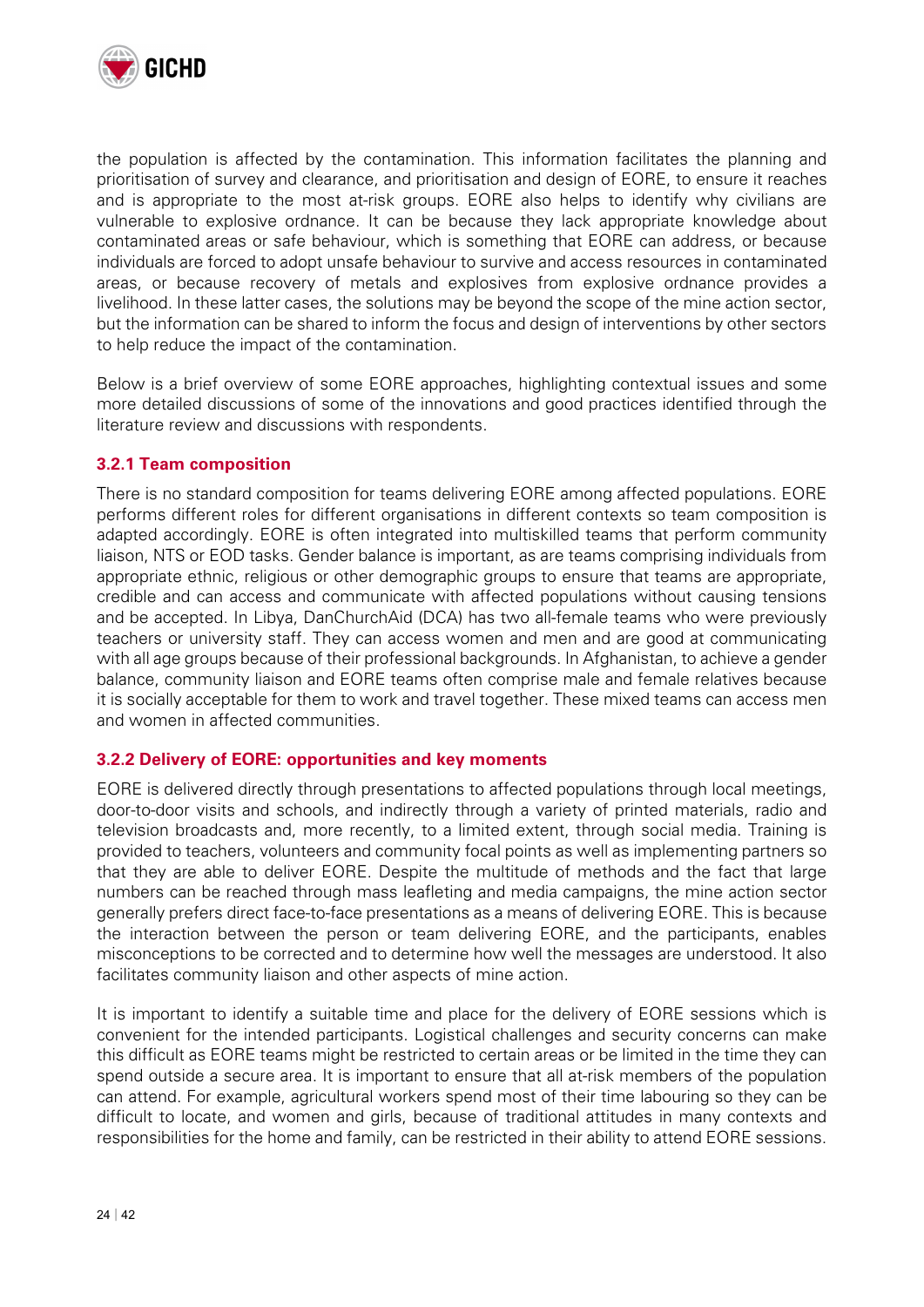

It is generally thought that, as women are usually the primary caregivers, they have more opportunity to ensure that their children have the relevant information about EO contamination.

Opportunities and key moments have to be identified for delivering EORE and it is necessary to be innovative. Use of remote messaging might be necessary. In Syria, for example, EORE posters have been pasted to water tankers and EORE has been integrated within internally displaced person (IDP) reception centres, within food / non-food item packages and within gender-based violence, child protection and education programming. In several countries, EORE teams visit health clinics and provide information to parents (it is usually mothers) and children while they are waiting, or EORE is provided during immunisation programmes. In Iraq, this approach was found to be ineffective, which demonstrates the need to tailor responses to the context and monitor interventions to determine whether they are appropriate. In Syria, UNICEF is cooperating with the Ministry of Health, which has access to all the Governorates, to provide EORE at its clinics. Returnees travelling home on buses can be given EORE during the journey. Their attention is focused, and they are receiving the information at the appropriate time. In Ukraine, those queuing to cross into the east of the country are given EORE.

#### **3.2.3 Materials and messaging**

EORE should be designed to be appropriate to the needs and potential exposure to threats of different demographic groups because gender, age, ethnicity, cultural practices and socioeconomic status affect how people interact with explosive ordnance. Messages and images should be clear and unambiguous. Materials have to be transportable, produced to the appropriate size to be visible to the audience and be robust. All materials should be field tested and, in the forthcoming revised IMAS 12.10, field testing will be mandatory. Standardised EORE materials can be useful because coordination is easier as methods and delivery are the same. Other benefits of standardisation include cost savings from economies of scale when producing materials, strengthened quality control, unity under a common identity for the sector, and increased space for organisations to support each other and share resources. Although having standard EORE approaches and materials has benefits, it is important to adapt EORE to the local context. In Northern Syria, DCA explained that it produced a leaflet for EORE with the same text but with people dressed in different clothing, appropriate for the different populations living in Kurdish, Sunni, and IS-controlled areas.

In Colombia, the mine action sector has developed criteria for EORE materials which include using pictures that show EO in the environment in which people would find them and ensuring that all materials are attractive, persuasive, relevant, socially acceptable and understandable. Such an approach, whereby criteria to guide interventions are agreed, helps to ensure a high-quality and standard approach without being overly prescriptive, so that materials can still be tailored to the context.

Materials should also be age appropriate. Animations, colouring activities and puppet shows are often used for younger children. Games are considered a useful approach for children because they enable misconceptions to be corrected and re-enforce learning. Social media is considered an appropriate tool for teenagers and young adults, although further research is needed, and presentations, radio messaging, video clips and television dramas are all used to reach various age groups. The Swiss Foundation for Mine Action (FSD), responding to local suggestions in Ukraine, supported the development of EORE for children under five. Although the organisation suspects that it would be difficult to replicate the exact methods and approach which were driven by the tradition that mothers volunteer in kindergartens and that kindergarten teachers were accustomed to engaging in role play and fancy dress, FSD believes, based on that experience,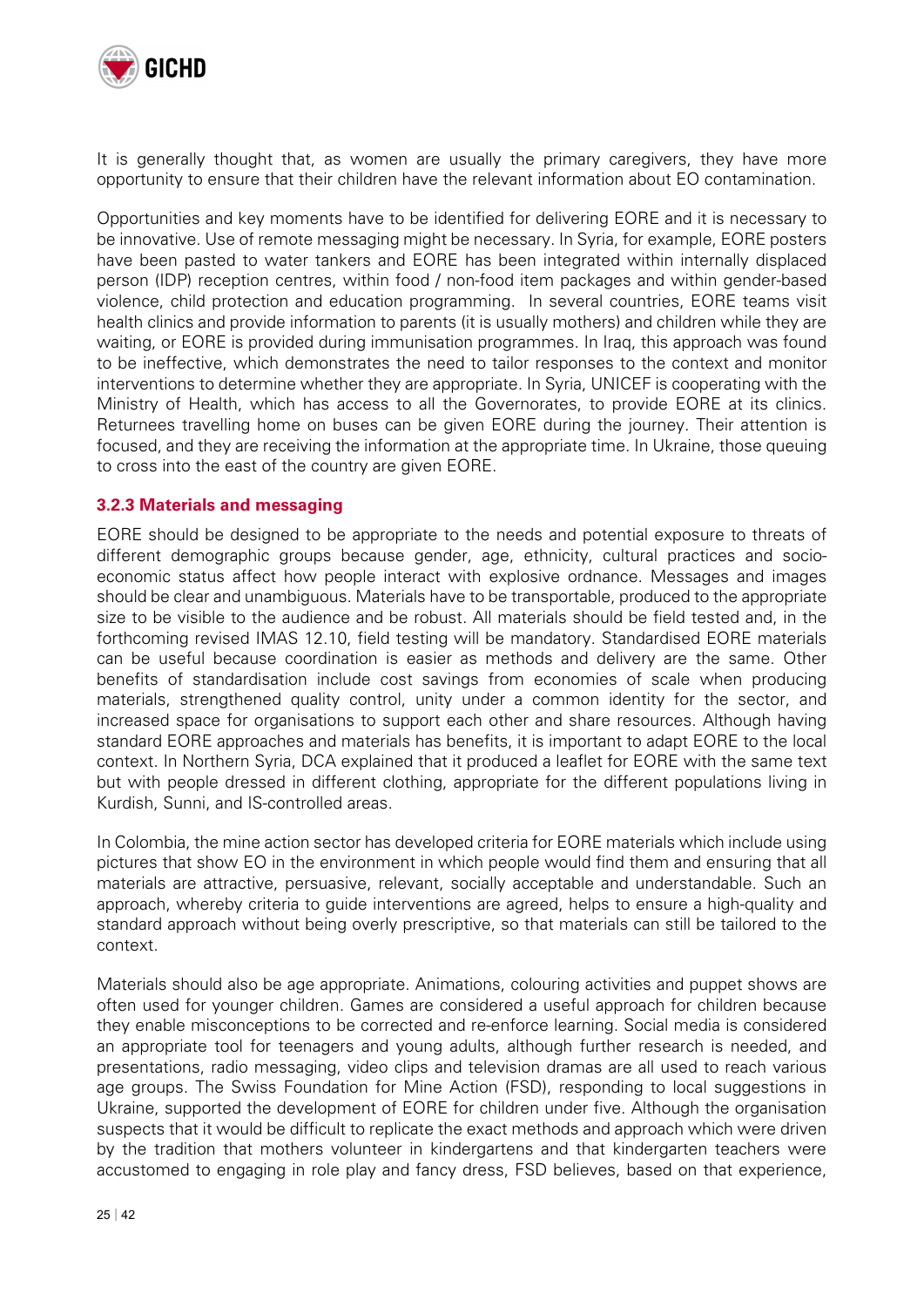

that it is possible to deliver effective EORE to children under five. It would be interesting to learn more about this experience and examine whether EORE for young children is possible elsewhere and whether it is of benefit.

#### **3.2.4 Rapid roll-out and emergency risk education**

Sometimes, emergency risk education is needed. These campaigns often need to be launched quickly without extensive research to understand the nature of the risk. They are based on assumptions of the contamination and the groups at risk, and the focus is on saving lives. To implement EORE as quickly and as extensively as possible in government-controlled areas of Syria, numerous opportunities are being used. The Ministries of Education, Health, Social Affairs and Religion are actively involved. The Ministry of Education has mainstreamed EORE into the curriculum which is used in all state schools, religious schools and schools for Palestinian refugees. Mosques, churches, religious leaders and professionals with psychosocial training and experience have all been mobilised to provide and support EORE. UNICEF, in cooperation with ministries, UN entities and local NGOs, has developed various EORE materials including a brief document for returnees and IDPs. It contains key EORE messages as well as information about the use of mines of an improvised nature and other IEDs in urban settings.

As yet, the extent of the contamination is unknown so the assumption is that people will be travelling through contaminated areas or returning to contaminated areas and therefore need EORE. Respondents suggest that, to date, there has been little information, or possibly no sharing of information, about the flow of refugees and IDPs so distributing the information to the right people is challenging. EORE providers in Syria do not know if returnees received EORE in the locations to which they were displaced. However, initiatives are being developed among multiple national and international stakeholders to improve coordination and information sharing, including the EORE technical working group being convened under the durable solutions working group as described on page 17.27

#### **3.2.5 Cooperation**

Different organisations have different areas of expertise. In Libya, DCA and The HALO Trust have pooled funding and expertise to complement each other's operations and avoid duplication. DCA has an established presence in Libya and experience in conducting community liaison. HALO is initiating mechanical clearance of urban areas which involves the removal and sifting of rubble to find and destroy EO. Although these urban areas are contaminated, they are occupied, so DCA is liaising with the local population to explain the planned HALO operations and raise awareness about the need for civilians to clear the area while these operations are in progress. The clearance is potentially sensitive because property owners are expecting compensation from the Libyan authorities for loss of and damage to property. The community liaison involves reassuring people that the clearance of the rubble and making it safe will not jeopardise any compensation claims.

While respondents for this report all agree that EORE should be of a high quality, they did not necessarily believe that all organisations should have high EORE capacity in all locations. Rather, respondents advocated for more effective cooperation so that organisations could benefit from each other's expertise and avoid wasting or duplicating resources, or developing capacity for a certain mine action pillar merely to tick a box.

#### **3.2.6 Digital communication**

Although the mine action sector uses technology for many aspects of its work, much of the sector remains unsure about the effectiveness of digital communications and social media as a means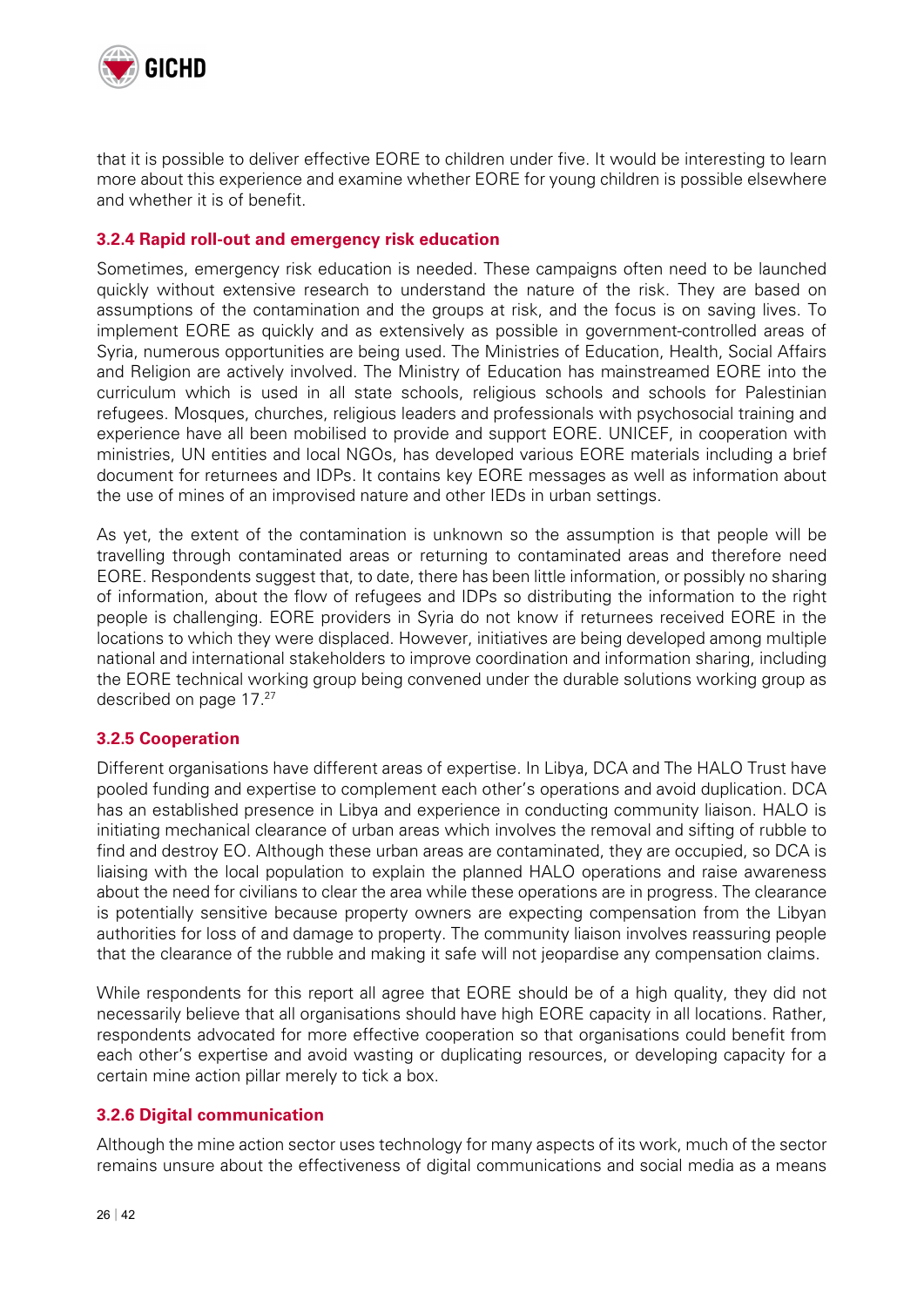

of providing EORE. A study conducted on behalf of the ICRC examined various digital methods of delivering EORE but did not draw firm conclusions about any of the individual methods. However, the conclusions of the overall report highlighted important lessons learned as well as ongoing reservations, many of which were echoed by respondents for this report.

Digital communication has proved a cost-effective and easy way of producing and transporting EORE materials, enabling EORE teams to travel to remote and difficult-to-access areas with a range of materials to use for their presentations. Social media is thought to be an effective way of targeting young people but not older populations, and to be effective as a way of maintaining communication and following up on face-to-face communication. However, social media is not considered effective as a stand-alone communication tool as it is necessary to establish trust with a population for EORE to be effective; this is particularly important in unstable and insecure environments. It has also been reported that the use of social media has led to people turning down the opportunity to attend face-to-face EORE sessions because they have already seen the messages on social media. The use of digital devices in insecure areas or areas of ongoing conflict can be prohibited by armed actors. Respondents reported that, in some areas, devices have been confiscated and staff has been threatened. Such actions also prevent the use of GPS for NTS so simplified surveys, known as contamination impact surveys, have been conducted instead. Similarly, although it is possible to report contamination to the authorities through social media, it is difficult to verify the reports. The cost of creating applications can be time consuming and expensive so securing the initial funding can be difficult. Some respondents remained unconvinced that applications are an efficient means of delivering EORE, and others argue that it is difficult to measure their impact.

The mine action sector reports that WhatsApp and Facebook have been used successfully in situations of ongoing conflict and restricted mobility to maintain regular communications and disseminate information quickly about contamination and EO incidents. It is also thought that such approaches could help to improve cross-sectoral information sharing, but it is unclear whether this is currently happening. Undoubtedly, the mine action sector and the delivery of EORE can benefit from the use of digital communication, but more research and / or discussion is needed to determine the most effective uses for this technology.

#### **3.2.7 Risk awareness and safer behaviour**

The ICRC implements EORE as part of its broader Risk Awareness and Safer Behaviour (RASB) initiatives.28 RASB is a risk management approach that aims to increase awareness and facilitate safer behaviour for ICRC staff and those living in weapon-contaminated environments. It is designed to be complementary and linked with other interventions, such as those promoting economic security or to improve water and habitation. RASB is based on the recognition that raising awareness and communicating safer behaviour have limited impact when people are forced to take risks on a regular basis, for example, to collect water from contaminated areas. In this instance, microloans or repairs to restore or improve water systems might be more effective interventions than EORE alone. RASB messaging is developed in each country for that country, and implementation is often through national Red Cross or Red Crescent societies. The ICRC has a broad mandate and range of expertise so it can adopt an integrated, multi-disciplinary approach. Such an approach is unlikely to be feasible for most mine action organisations to undertake on their own, but information collected during their own research and activities could be shared to inform interventions by other sectors.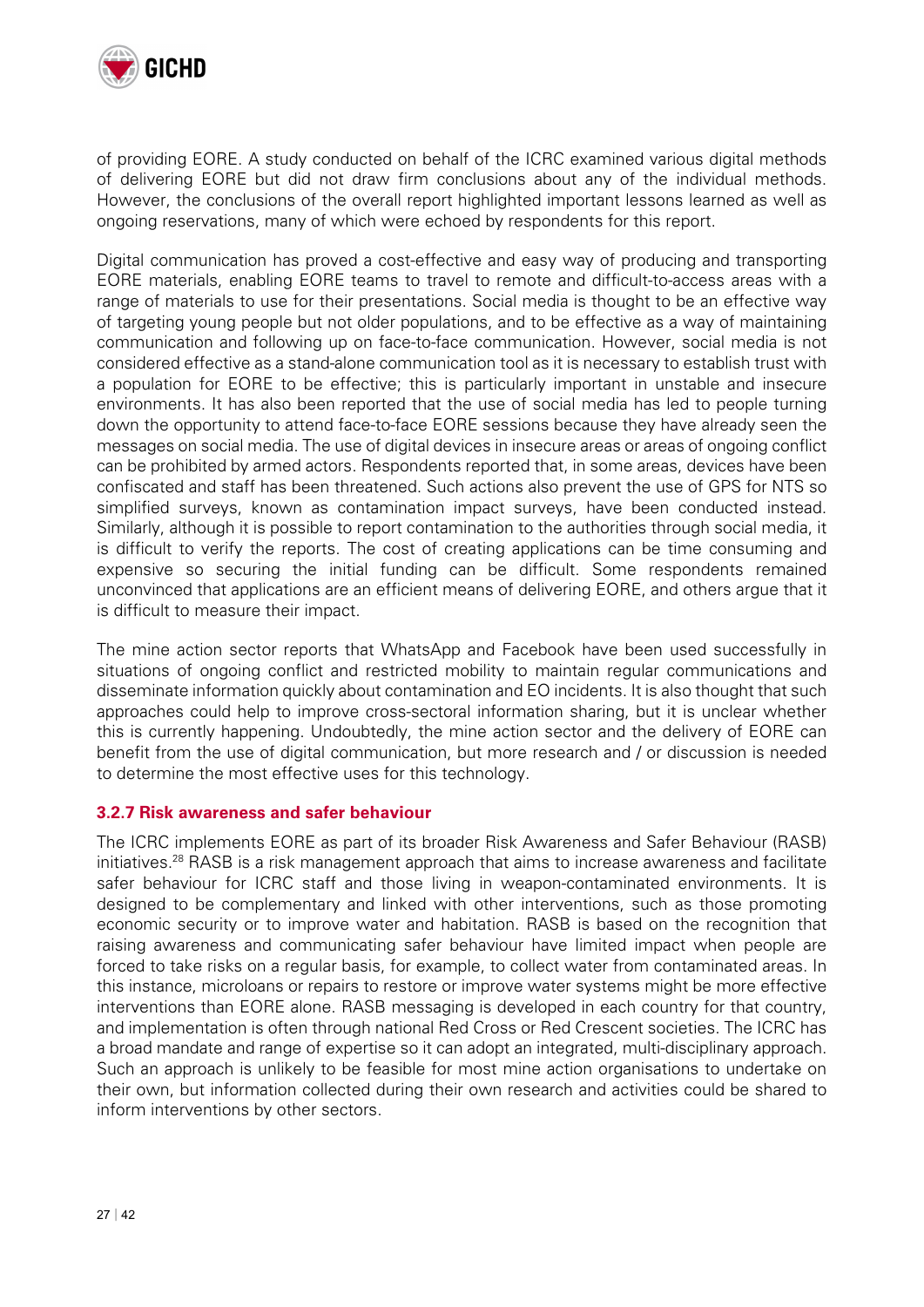

Data collection and the analysis of information to understand a context are important aspects of RASB. Issues around data protection and ICRC procedures often make it difficult for data to be shared, but information about casualties from EO might be shared in some contexts.

#### **3.2.8 Conflict preparedness and protection**

NPA, and more recently UNMAS, like the ICRC, are adopting a broader approach to EORE by incorporating it into CPP although securing funding has been a challenge, as CPP is not a wellknown concept. CPP is intended to be implemented before and during conflicts to mitigate the effect of explosive weapons and armed conflict and enable civilians to protect themselves more effectively. The design is based on knowledge, attitudes, practices [and beliefs] (KAP[B]) surveys and tailored to the context. In Gaza, CCP includes training on safer behaviour during an attack, first aid, evacuation, and preparedness, the latter of which includes securing the widows of homes to prevent shattered glass causing injuries and the purchase and storage of emergency supplies.

A growing number of MA actors have expressed an interest in CPP and adopting a broader approach to strengthen resilience to hazards. As yet, no external evaluations have been conducted but the findings could provide useful insights for the sector of alternative ways to provide EORE.

#### **3.2.9 Sustainability and exit strategies**

There is no consensus on how long or in what way EORE should continue among populations that live with contamination in the long term or in areas that have been declared mine-impact free. Some respondents argue that EORE should continue because the threat remains and, even when clearance is complete, there is a residual threat. Other respondents wonder whether long-term messaging remains effective. However, all agree that it is necessary to build national capacity and sustainability. For example, EORE can be incorporated into civil protection, as in the Balkans, or into public health. In Sri Lanka, developing sustainability has included integrating EORE into the school curriculum, using the already-established village development committees to monitor EO risk in low priority areas and supporting village mine action committees in highly impacted areas. Data is available to inform planning for mine action because, in addition to IMSMA, an injury surveillance system has been established in the country, primarily to monitor road traffic accidents. The authorities agreed to include screening for EO incidents and, to date, the system is working well and is sustainable. It also shows that EO accident rates in Sri Lanka are low – in 2018 there were no accidents. It is possible that there will be little funding for mine action including EORE in Sri Lanka in the future, so these measures are part of a process to ensure sustainable capacity and data collection to manage EO contamination.

#### **3.2.10 Conclusions**

There are standard good practices approaches to EORE that have been developed and honed over 30 years, and there are new and innovative approaches using digital communications or mainstreaming EORE into protection or broader initiatives to promote resilience to hazards. There are examples of the sector responding to difficult operating environments through maximising cooperation and coordination. The approaches, tools and methods depend on the individual organisation, operating contexts and the objectives of their EORE – is it solely to promote safer behaviour or is it to promote safer behaviour and in addition inform other mine action activities? Either objective is legitimate, but the aim must be to provide EORE that is appropriate to the context and of the highest quality possible.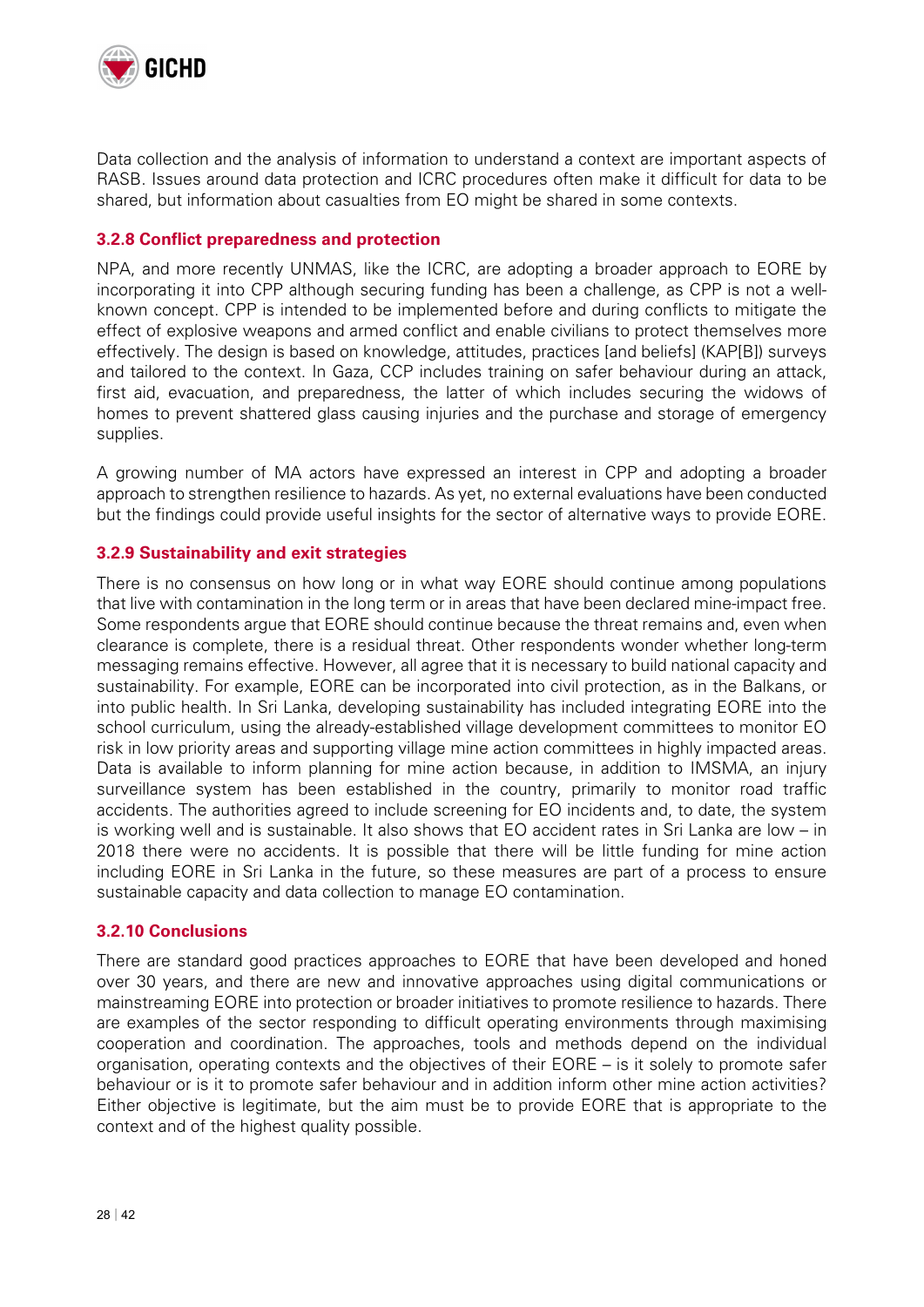

### **3.3 Challenges**

In recent years, mine action organisations find themselves operating in increasingly violent environments with unclear conflict dynamics. As a consequence, staff have limited mobility and are often confined to the office. This has forced organisations to adopt remote management and monitoring approaches and to deliver EORE indirectly. Operating in a conflict-sensitive manner and having a thorough understanding of the context have become imperative. Simultaneously, daily life for civilians has become more difficult and potentially dangerous. Some of the main challenges are discussed below.

#### **3.3.1 Remote training, monitoring and management**

All international organisations contacted for this report expressed a preference for being present in country and in the same location as the teams delivering EORE, and some stated a preference for employing EORE staff directly rather than training an implementing partner. This is because the more immediate and easier the oversight, the better the quality of EORE can be assured and improved when necessary. Direct management of EORE, whether through their own staff or implementing partners, means that EORE is better integrated into and more likely to contribute to other mine action activities. However, organisations must adapt to their context, and insecurity and ongoing conflict have made remote training, management and / or monitoring necessary in some circumstances to ensure the delivery of EORE. The consensus is that, while not ideal, EORE conducted remotely is better than no EORE at all.

In challenging environments, it is necessary to be flexible and to adapt. NPA reports that, for the three countries where it is delivering CPP, it has adopted three different approaches in these three different parts of the world; in one it is recruiting its own staff, in another it is working through an implementing partner with whom it is co-located and, in a third, it remotely monitors a partner which operates in an area it cannot access.

In Northwest Syria, international NGOs support local partners remotely to provide EORE, as well as other activities such as accident and victim data and forms of contamination surveys. Training has been delivered remotely via Skype and WhatsApp. This is a difficult approach for the trainers and course participants because of the lack of interaction and it is difficult for the trainer to assess whether the training is progressing well. Poor Internet connections, power cuts and renewed outbreaks of fighting mean that the training can take several days longer than planned. In Yemen, where travel is difficult, a cascade approach to EORE training has been adopted, where training of trainers is conducted several times, with relatively new recruits being responsible for training others.

Adopting remote approaches risks a loss of quality – particularly because in hard-to-access areas the threat is likely to be not as well understood and messages may not be correctly tailored to the context – but numerous techniques are being employed in an effort to maintain quality. In addition to the usual reporting on the numbers of EORE sessions held and the age and gender of the participants disaggregated, these include filming the sessions and sharing them for comment internally and with partners. HALO has employed two implementing partners in Syria so that one can act as a third-party monitor of the other. DCA is developing guidelines for remote monitoring and believes that a focus on providing rigorous training with plenty of opportunities to participate and practice is the way to ensure high-quality delivery of EORE through teams that cannot easily be monitored or contacted. The CHS emphasis on the need to be self-critical and encourage continuous learning is quoted as a means to promote a culture of learning among staff. Regular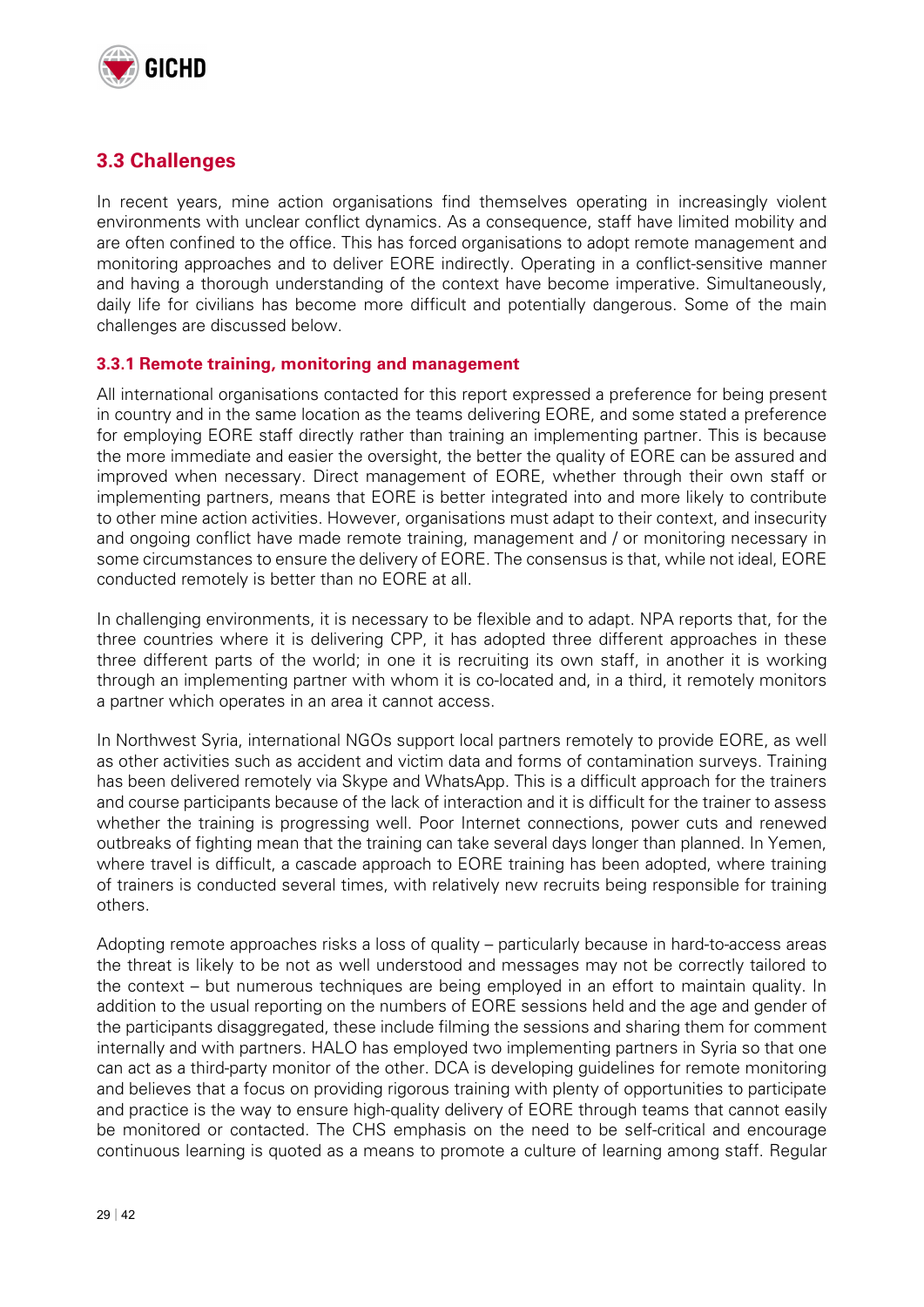

communication between the office and the field helps to re-enforce the importance of EORE and encourage staff who are remotely monitored to maintain high standards.

#### **3.3.2 Mines of an improvised nature**

Whether the MA sector should be involved in tackling the threat posed by mines of an improvised nature has been the subject of extensive debate. Some countries, such as Libya, have introduced an IED disposal policy which mandates the Libyan authorities to deal with all IEDs. NGOs do not clear IEDs in Libya and have been discouraged from providing RE for IEDs.

Afghanistan has adopted a different approach and in October 2018 issued a policy for clearance of abandoned improvised mines (AIMs). In March the following year it issued the Afghanistan National Mine Action Standards for clearing AIMs. An improvised mine in Afghanistan is defined as one that is victim operated and operates in a similar way to a conventional mine. Clearance of AIMs in Afghanistan is sensitive because they are used by parties actively engaged in conflict and the mine action sector must maintain its neutrality to be able to protect its humanitarian credentials. Therefore, both documents stress that MA actors must adhere to humanitarian principles, steer clear of counter-IED operations, ensure that any AIMs cleared are in areas free from conflict and obtain consent from the local population before beginning their activities. According to the Afghanistan Mine Action Standards (AMAS), teams deployed as part of AIM operations must have the capacity to support RE for improvised mines as well as other EO.

Opinion is divided about whether RE has evolved sufficiently to effectively address the threats posed by improvised mines. Many believe that the basic messages are the same but are unsure that the timing, targeting and descriptions of the danger signs to recognise the presence of mines of an improvised nature are fully effective. Good practices for how the sector and affected countries should respond to contamination from improvised mines are evolving and likely to differ from one context to another depending on what types of interventions are deemed most appropriate.

#### **3.3.3 Urban environments**

The extent of the contamination of urban dwellings in heavily-affected countries such as Libya, Syria and Yemen is not yet established, and displaced populations are too large to be prevented from returning home. Mine action has been conducted in urban areas in the past, for example in Kabul, but, until relatively recently, the sector has been more accustomed to working in rural environments.

From November 2018 MAG began implementing an adapted community liaison approach in contaminated urban environments in Syria to work in areas that have not been surveyed and where there are no National Mine Action Standards. The affected neighbourhoods are divided into manageable areas, and community liaison teams deploy systematically along safe routes initially meeting with key members of the community and sensitising the community to MAG's presence and activities. The teams conduct EORE and NTS household surveys for all occupied buildings as well as undertaking accident and victim reporting, protection referrals and housing, land and property verifications. Following NTS, other survey and clearance activities are completed as necessary until neighbourhoods can be released back to the community. The teams maintain their community liaison activities as required throughout operations.<sup>29</sup>

Updates on this approach will help to inform the sector's response to EO contamination in urban areas.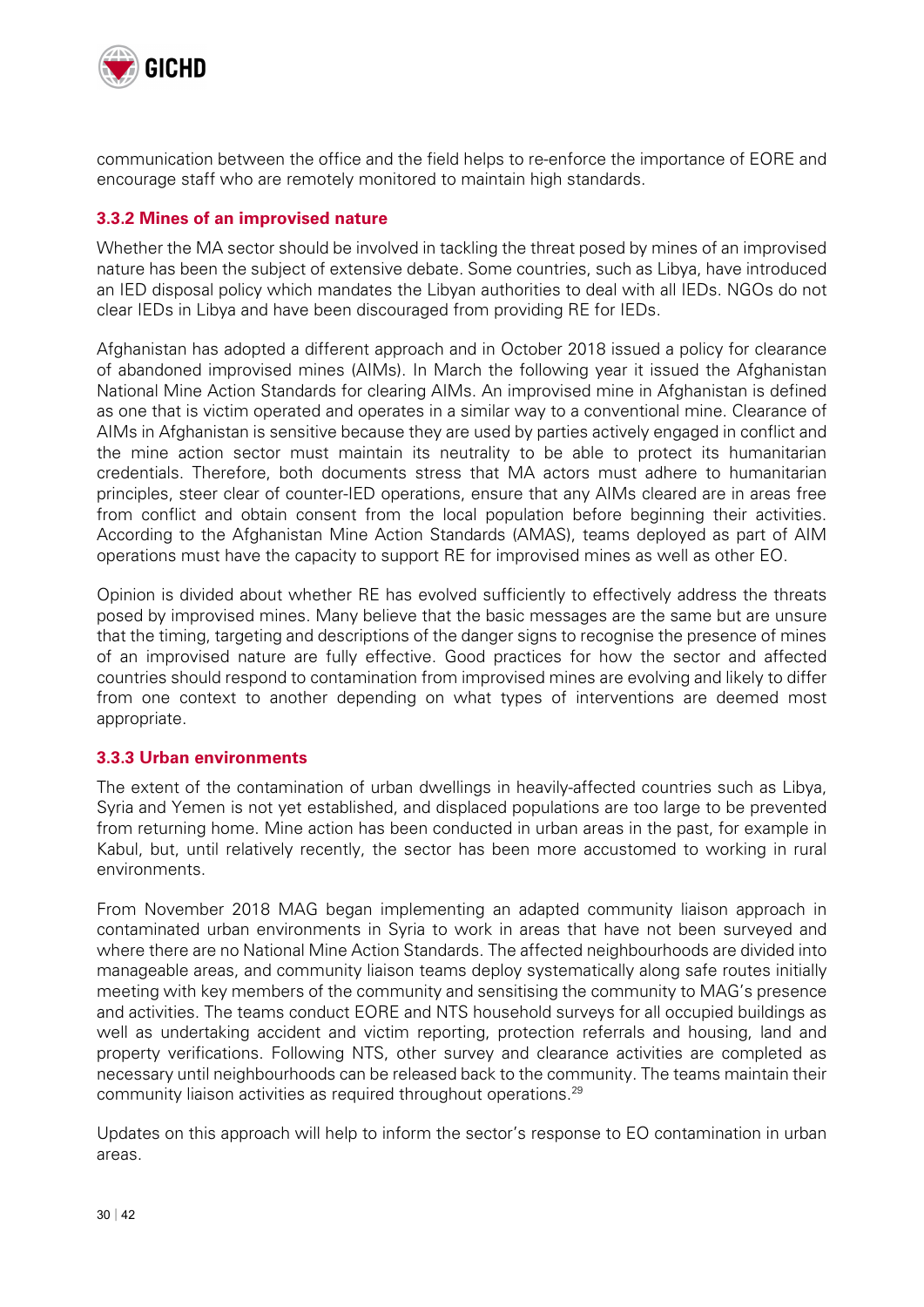

#### **3.3.4 Displaced, migrant and nomadic populations**

Migrant and nomadic populations are considered vulnerable to EO because they travel through areas and are potentially unaware of contamination. They may be undocumented and prefer to evade the authorities so avoid official border crossings and well-used routes. Groups fleeing conflict are often displaced multiple times so risk entering contaminated areas multiple times. The mobility of these groups, as well as their accommodation provision, also makes it difficult to ensure that they receive EORE. Refugees may not be accommodated in large camps but settle among the host community, as is the case of Syrian refugees in Turkey. In Lebanon, Syrian refugees are dispersed throughout the country, sometimes in small unofficial settlements which the Lebanese authorities argue are insecure and therefore the delivery of EORE is unsafe.

Local knowledge and information about seasonal migration and popular migration routes can help to target risk education for those at risk among migrant and nomadic groups. However, mobile populations can be marginalised and difficult to reach in situations of chronic crisis and ongoing conflict. For example, in Libya it is thought that hundreds of thousands of migrants from sub-Saharan Africa travel to the country in search of work to pay for passage to Europe. These groups are used as casual labour, often in the heavily bombed urban areas to clear rubble which is riddled with explosive ordnance. The Libyan Mine Action Centre (LibMAC) prefers EORE to be delivered formally and in formal settings, to enable it to monitor the quality of EORE. It has been critical in the past of organisations claiming large numbers of beneficiaries through large-scale public events and leafleting. This approach facilitates quality control but may unintentionally exclude groups from EORE without formal links to, for example, schools, workplaces or humanitarian and development actors. The lack of information about migrant groups and difficulty in accessing them means that they are thought to be at risk, although no official data exists. It was not possible to establish for this report whether, when victim data is recorded, the status of the person as a migrant, IDP, refugee or returnee is noted.

#### **3.3.5 Appropriate EORE timing and messaging**

Determining the right time to provide EORE to Syrian refugees in Lebanon has provoked a debate among various actors. Some organisations believe that providing EORE too early creates the impression that it is safe for Syrians to return home or that, if they do not return immediately, they will have forgotten the EORE messages by the time they return. Others fear that providing EORE and drawing attention to EO contamination might inadvertently discourage Syrians from returning.

EORE has to be relevant to the risk. In Lebanon the threat to the urban populations from EO has been from legacy minefields and ERW which has informed the design of EORE being delivered to Syrians in Lebanon. In Syria, urban areas are heavily contaminated with a range of EO so simply translating EORE messages from one context to another may be inappropriate. Limited data is available to determine which type of EO are responsible for the most casualties in Syria.

#### **3.3.6 Sea mines**

According to the mine action sector, sea mines used off the coast of Yemen are endangering the lives and livelihoods of fishermen. The mine action sector in Yemen wants to provide EORE to the fishing population but has been unable to source any pre-existing material and is unsure where to ask for advice about how to develop these materials. (Initially, requests for resources and advice could be circulated to the International MRE Working Group.)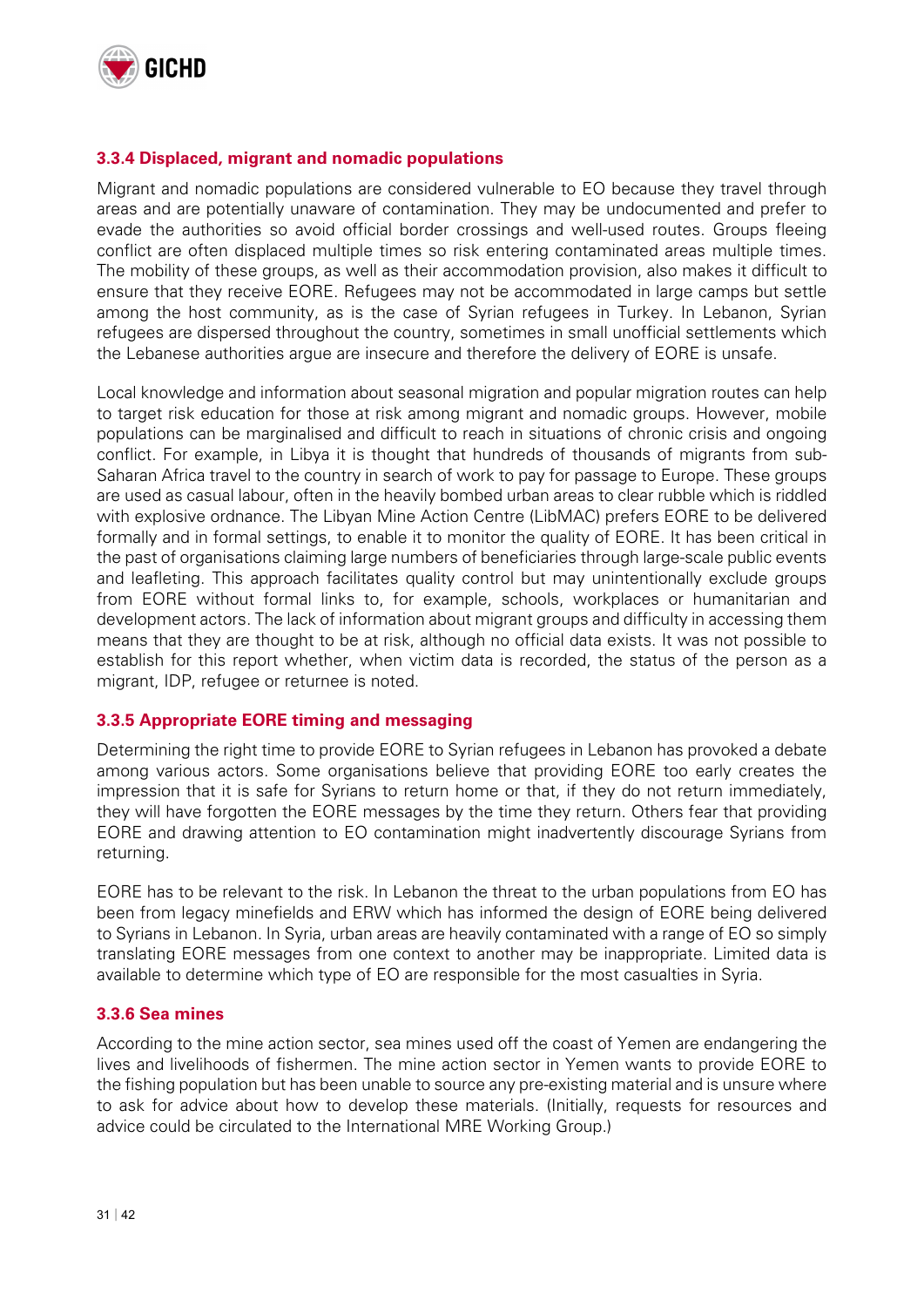

#### **3.3.7 Reporting contamination**

EORE is often used as a means of sensitising populations to the presence of contamination and providing them with contact information to report the presence of EO. The sector has found that in areas of ongoing conflict, asking populations to report contamination can pose a threat to the civilian population and the sector. In some countries with an operational national mine action centre, reporting has been routed through a third non-government party because of fears that calls made directly to government entities are intended to lure government employees into an ambush. In Afghanistan, "[c]ivilians who have reported the presence of improvised mines, tried to clear them themselves or whose animals have accidently detonated them, have been threatened and attacked by anti-government elements (AGE) for 'wasting' the improvised mines intended for government actors". Confidential hotlines can protect civilians reporting contamination and it is possible that community leaders have access to conflict parties and the mine action sector to negotiate clearance.<sup>30</sup>

#### **3.3.8 Funding and advocacy**

Where possible, the mine action sector embeds EORE within its mine action programmes so that it complements and contributes to other aspects of mine action. Consequently, funding proposals often include EORE components. However, several implementers reported that EORE is often one of the first elements to be cut or dropped when proposal costs need to be reduced. Several respondents stated that it is easier to secure funding for clearance because it is regarded by some as higher profile and with more tangible results. Some respondents thought that EORE and mine action are often misunderstood as military-type interventions focused on clearance, and that broader mine action activities and protection elements are overlooked; therefore, the sector tends to attract donors focused on security, stabilisation and post-conflict recovery rather than those concerned with protection.

In recent years, some donors have started to stipulate that EORE should be integrated into the mine action activities that they are funding. This is a positive step that needs to be reinforced through strengthening of donor capacities to assess the quality of proposed EORE interventions – and to ensure that priority is placed on achieving behaviour change (rather than on visibility and extensive coverage).

#### **3.3.9 Conclusions**

There are a number of challenges to EORE design and implementation that are yet to be satisfactorily resolved. Greater discussion and sharing of good practices among EORE implementors might help to identify or develop appropriate responses. Lobbying, advocacy and coordination at a higher level and with other sectors would also help to address some of these issues. The EORE AG could help to raise the profile of these issues and mobilise support among the appropriate actors.

### **3.4 Understanding the needs for and effectiveness of EORE: monitoring, evaluation and assessment**

Baselines, context analysis, casualty data, monitoring, evaluation and impact assessments are important for evidence-based planning, to understand the effectiveness of interventions and to maintain accountability. However, lack of accurate casualty data, funding restrictions, hostile environments and methodological limitations all pose challenges to collecting information that enables operators to assess the effectiveness of their EORE. The situation is particularly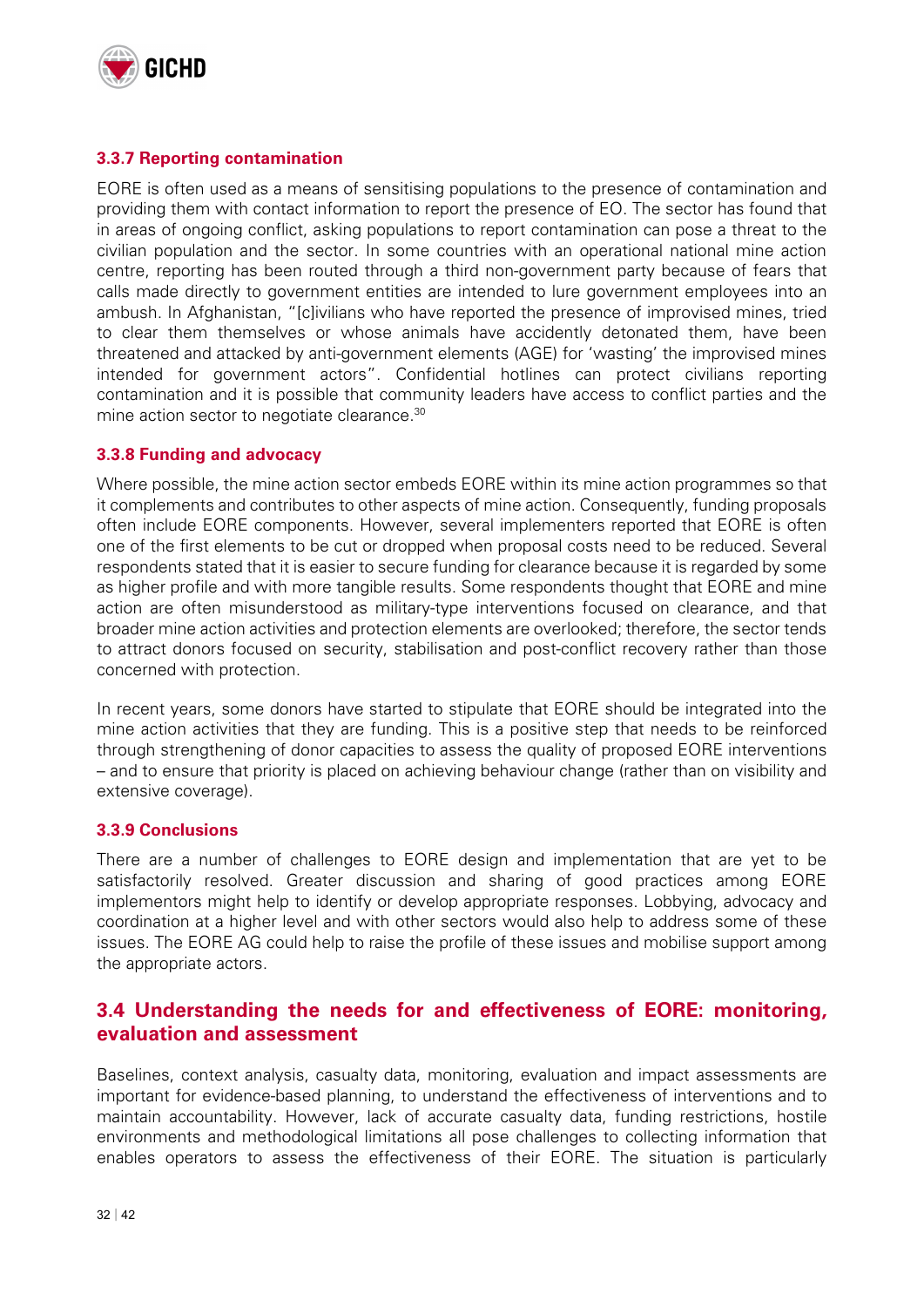

problematic for measuring behaviour change, the long-term aim of EORE, because sustained behaviour change takes place over an extended period of time. Retention of EORE is important to inform behaviour change in the long term, however, annual funding cycles limit the time horizon for assessments of EORE to that funding cycle. Furthermore, measuring behaviour change is likely to require more complex and composite methodologies and analysis that are beyond what is usually funded and outside of standard mine action practices.

#### **3.4.1 Context analysis**

Understanding the context is fundamental to developing effective EORE. Without accurate casualty data that can be analysed to prioritise geographical areas and demographic groups for EORE, the sector has a limited ability to conduct needs analyses and to plan its interventions. It also lacks baseline data without further research.

#### **3.4.2 Knowledge, attitudes, practices [and beliefs] surveys**

KAP[B] surveys are typically used as a baseline for EORE.<sup>31</sup> They help to show how populations behave around EO and why. This information is used to tailor EORE to the local context. Often, the KAP[B] is repeated at the end of the project cycle to provide an endline and the difference in responses analysed to assess the effectiveness of the EORE. KAP[B] surveys provide an insight but have their limitations and are relatively expensive. Some KAP[B] surveys assume that behaviour change is linear, which is rarely the case as various factors unrelated to risk education and EO contamination influence the way people behave. If not properly designed, it is possible that populations that are surveyed several times using KAP[B] surveys learn what the enumerators want to hear, so provide answers to please rather than answers that are true. Different organisations often use different KAP[B] surveys so there are limited opportunities for comparison and analysis across surveys. Adopting a standardised format in a country or region would help to share the cost and provide comparable data for analysis.

To derive the most from KAP[B] surveys, responses from multiple questions should be analysed together, but sometimes responses to individual questions are examined in isolation which means the survey is not being used to capture as complex a picture or as in depth an understanding as it might. In some instances, there is no analysis at all, merely a description of the responses to each question and sometimes no comparison between the baseline and endline surveys. Such surveys and their reports provide no insights. To avoid wasting time and resources on surveys that provide little useful analysis, HI's 2009 guidelines recommend that a specialist in data collection and analysis, with the appropriate methodological background, is engaged to design and manage a KAP[B] survey.

#### **3.4.3 Monitoring and evaluation**

Monitoring and evaluation frameworks that use indicators are usually linked to project proposals and, despite the name, tend to focus on monitoring rather than evaluation. The indicators are generally designed for countable outputs and outcomes such as the numbers attending EORE sessions, fluctuations in the EO incident rate and numbers of EO reported to the relevant authorities. EORE sessions often begin with a pre-test and end with a post-test conducted among a percentage of the participants to determine how much participants have understood. These provide a rapid way to assess whether the EORE has been effectively delivered and designed, and help to inform improvements. However, these post-tests occur immediately after EORE delivery, so it is unknown how much information participants retain over a longer period of time and how much they are likely to put into practice. Some practitioners undertake retention surveys, usually 3-6 months after the EORE session.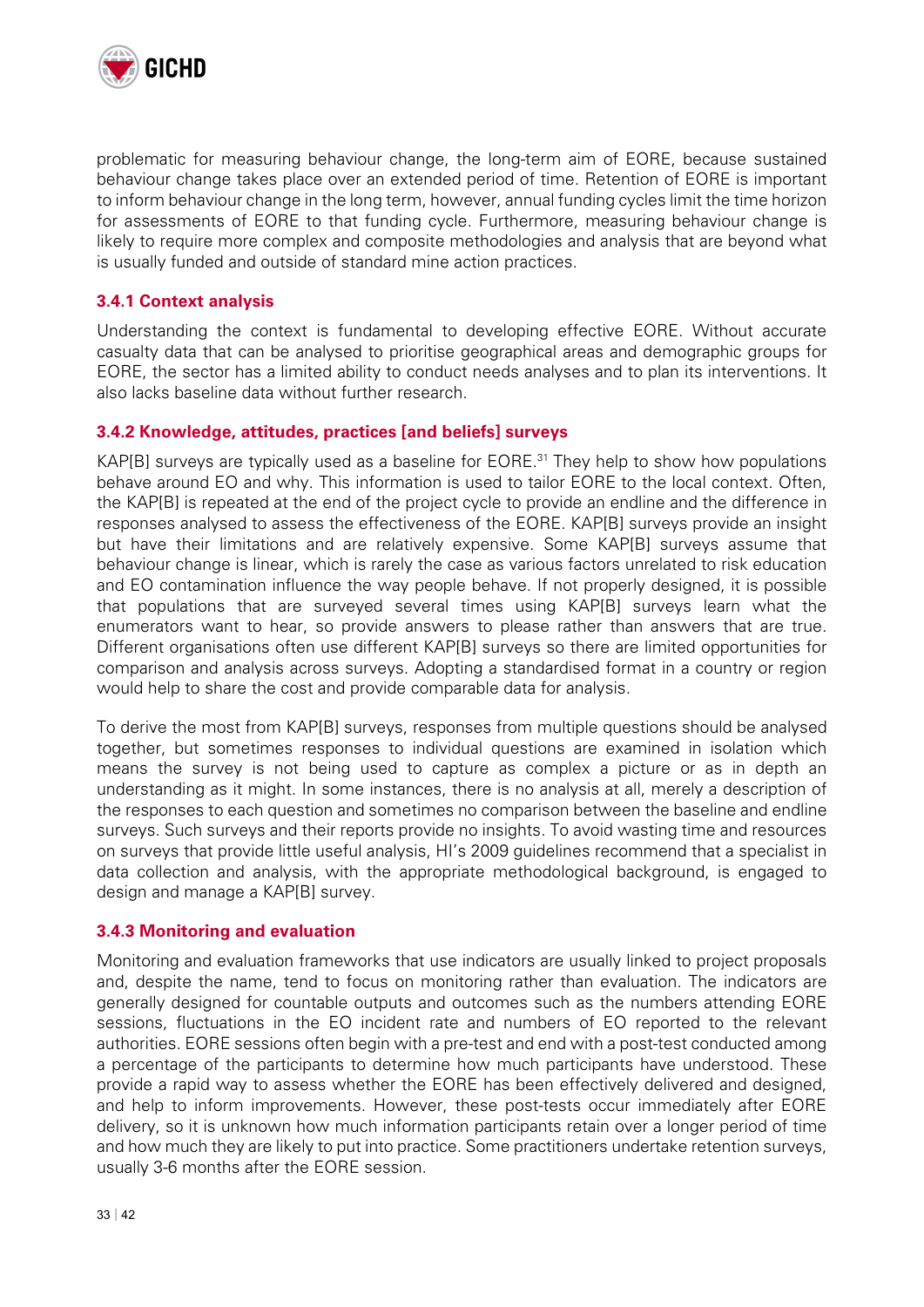

Fluctuations in rates of EO casualties cannot necessarily be linked directly to the effectiveness of EORE as, for example, forced migration or changes in livelihood activities can result in people behaving differently around EO, regardless of their knowledge of the EO, or receipt of risk education. The number of reported casualties may increase after EORE because there is an increased understanding among the affected population that this information is important. Reports of EO are often used as proxy indicators and EORE teams themselves can be actively involved in collecting information about contamination. For example, in Cambodia between August 2017 and December 2018, over 70,000 people received EORE and, as a result, EORE participants reported nearly 11,000 items of ERW and some 50 anti-personnel mines to the EORE teams. The information was passed to the EOD teams for controlled demolition. Although some of the reported contamination included ordnance caches, the figure demonstrates the success of EORE in helping the mine action sector identify and destroy EO.<sup>32</sup> However, as noted above, in areas of ongoing conflict, local populations can be wary of reporting contamination, particularly mines of an improvised nature, because they fear reprisals from those who laid them. Consequently, reports of EO are not necessarily a universally appropriate indicator for effective EORE.

In an effort to identify trends and to monitor its own programmes to see whether there are gaps, or if additional support is needed, HALO analyses the monitoring data collected by its country programmes at the global level.

#### **3.4.4 Results-based management**

RBM is popular among donors and is widely used in the UN system. It is promoted as an approach through the UNICEF EORE and Integrated Mine Action courses. RBM is intended to improve strategic planning, monitoring and evaluation, and accountability. It is also possible to harmonise the contributions of multiple organisations towards the same results. However, some critics argue that RBM emphasises the importance of what is measurable using tangible, unambiguous indicators, thereby oversimplifying complex processes and often focusing on short-term results. Defenders of RBM would argue that these criticisms are a consequence of a failure of application, which is too rigid and not combined with qualitative measures of impact.<sup>33</sup>

#### **3.4.5 Analysing the impact of EORE and measuring behaviour change**

Lack of funding overall and the short-term nature of existing funding are the main reasons operators give for being unable to undertake assessments of the longer-term impact of EORE. Endline surveys and post EORE training retention surveys are most likely to be conducted up to a maximum of three to six months following delivery, if at all. If organisations are operating in the same area for several years, such longer-term assessments are possible. Several organisations stated that donors seldom ask for impact assessments of EORE. FSD reported that, as far as it was aware, for the first time in its history it had been specifically asked and provided multi-year funding by a donor to conduct a socio-economic impact study of its mine action programme, including EORE. Other organisations supplement monitoring data with case studies in an effort to capture the more complex impacts of EORE. To measure behaviour change specifically, as part of the UK Department for International Development Global Mine Action Programme 2 grant, HALO, MAG and NPA are piloting a methodology using focus group discussions (FDGs) among affected populations before EORE starts, and again three to six months after EORE has been delivered. The results will be shared in the future.

The public health sector uses behaviour change theories to design, implement and measure the effectiveness of its activities and it may provide some useful insights for the mine action sector.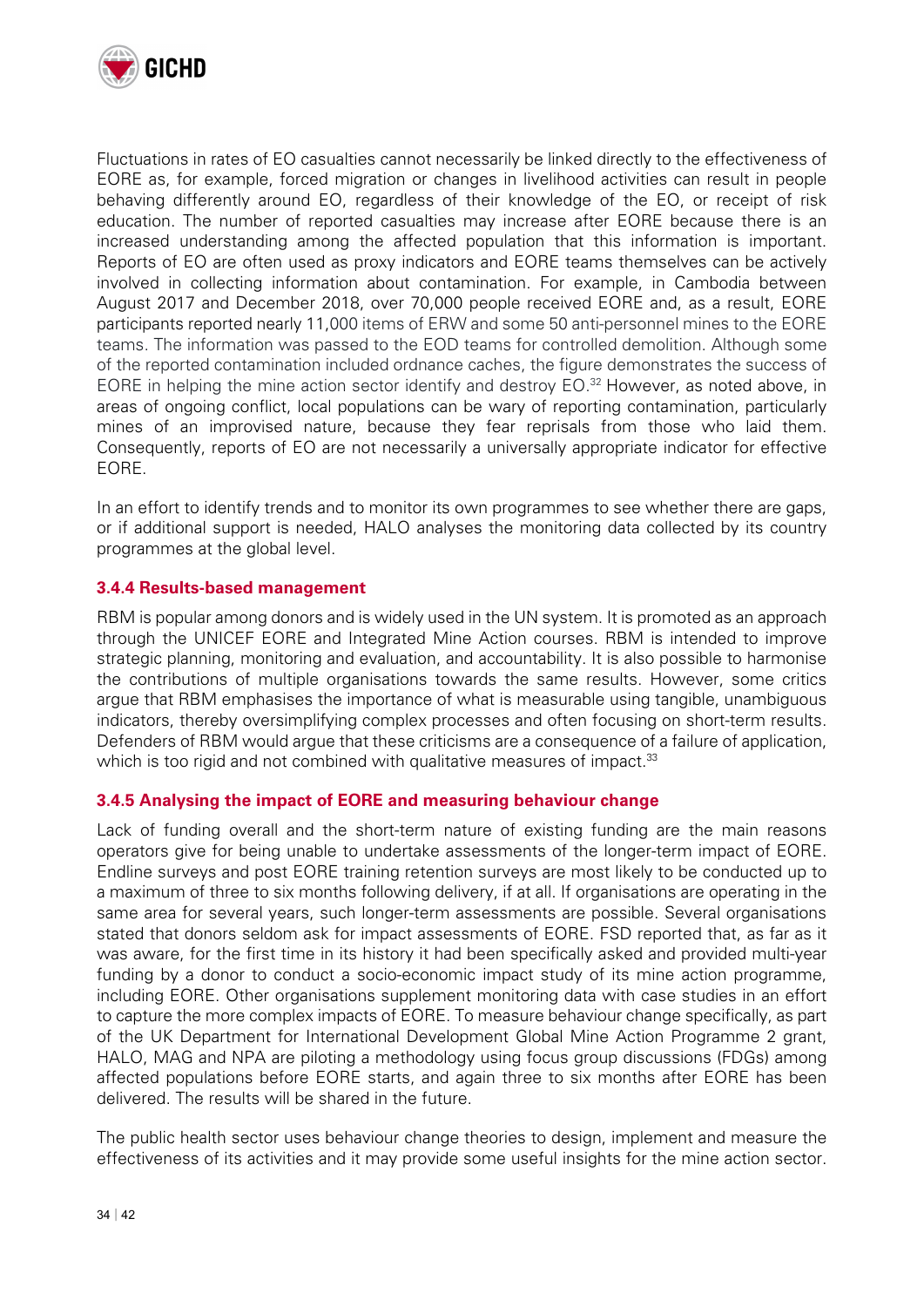

The ICRC has adapted a behaviour change model for its interventions to promote safer behaviour around weapons contamination.34

#### **3.4.6 Cost-benefit analysis**

In Lebanon, a cost-benefit analysis of mine action was undertaken over several months in 2018. It attempts to calculate the cost of all mine action activities, including risk education, and the monetary impact of those interventions over a 30-year period from 1998 to 2027. In Lebanon, as is common in many countries affected by EO, there is a lack of basic data such as the size of the population, so many figures in this cost-benefit analysis are estimated. The authors claim to have been conservative with estimates so that the calculated benefits are realistic and possibly lower than they might be in reality. It is difficult for the reader to judge, as limited information about the methodology and the basic figures used in the calculations is provided. The analysis concludes that for every USD spent on mine action in Lebanon, the return is USD 4.15. For MRE, the authors estimate the percentage of additional accidents that would have occurred had MRE not been provided. The estimates vary between 5 and 40 percent depending on the context,<sup>35</sup> and in total from 1998 to 2027 it is estimated that MRE will have saved the population almost USD 11 million. $36$  It should be noted that the authors assume that the impact of MRE reduces over time.

#### **3.4.7 EORE participant numbers**

There are agreed approaches to calculating how many people have received EORE such as those described by HALO, MAG and NPA in their guidance on standardising beneficiary definitions.<sup>37</sup> These organisations have decided to focus on reporting those in direct receipt of comprehensive EORE through presentations and participatory approaches delivered face-to-face. According to the standards, the number of indirect recipients of EORE may be estimated, but the calculation of these numbers should be transparent. The numbers of those receiving training to deliver EORE should be calculated separately. It is difficult to avoid multiple counting of beneficiaries – as EORE is a preventative action, it is good to participate in multiple EORE sessions over time. To address this issue, some programmes assess the number of persons receiving EORE for the first time as 'first-time-recipients' which shows good targeting initially and over time the need to scale down and redesign EORE approaches.

UNICEF has decided that its target EORE participant numbers will be defined by a percentage of the at-risk population. Therefore, 80 percent of the at-risk population should be reached, by either direct (face-to-face) or indirect (media campaigns) EORE. Its M&E mechanism disaggregates both types of EORE, by age, sex and disability. This is a minimum target for all of UNICEF's country programmes and will be used as a minimum benchmark in its 2020 Core Commitments for Children in emergencies.

Despite such guidelines, there are claims from the sector that the numbers receiving EORE are often overestimated, particularly those reached through indirect methods. Attempts, such as those undertaken for monitoring the implementation of the UN Mine Action Strategy, to aggregate EORE participants at the global level, have proved difficult because of the lack of standardisation in calculation methodologies. These attempts also revealed that large numbers were being reported at single training sessions when the recommended number is around 20 or 25, to ensure that individuals can participate and the quality of EORE can be maintained. Some in-county respondents felt that EORE participant numbers had been inflated in the past which had damaged the sector's reputation and led to tighter controls by some national authorities.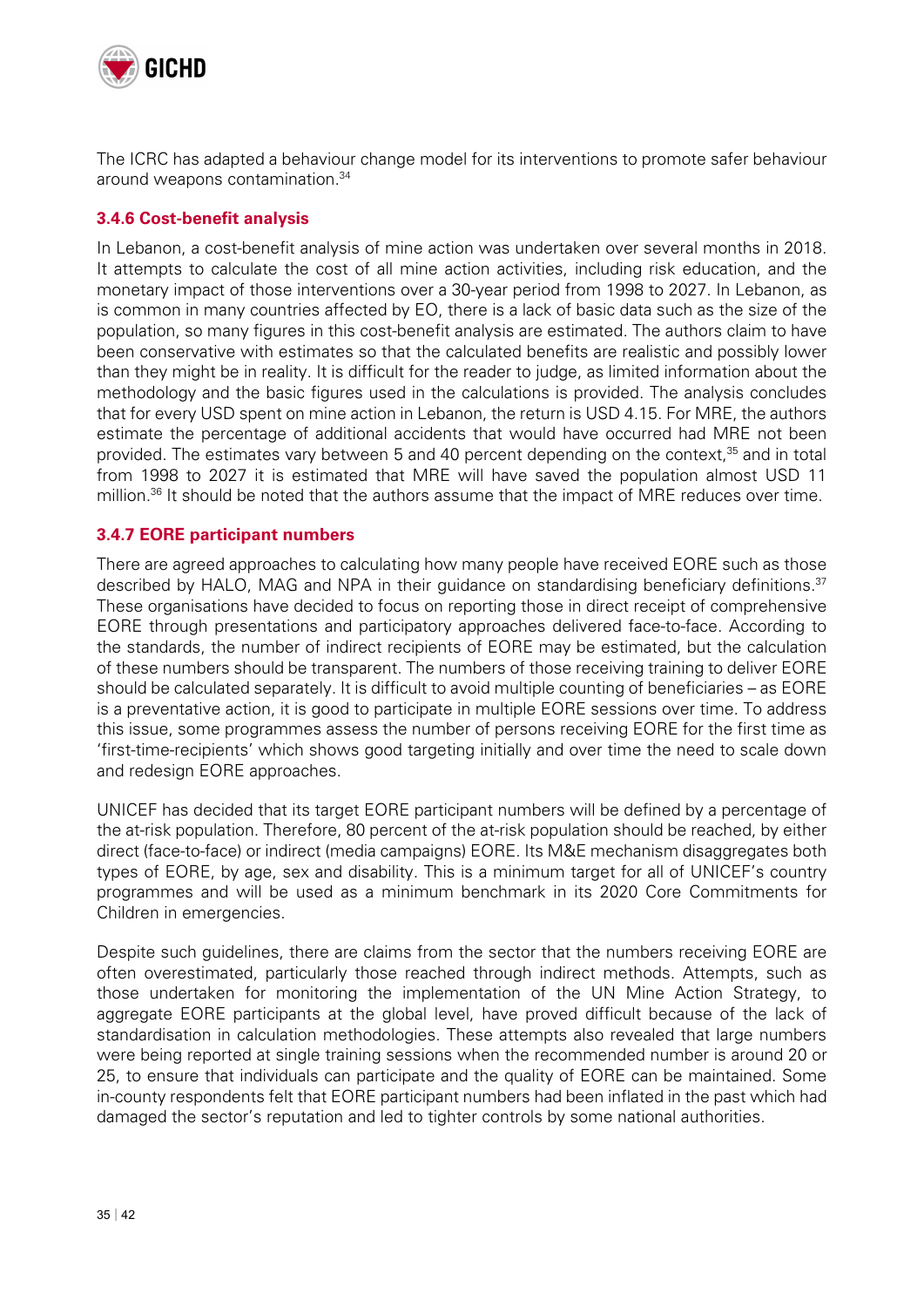

Following the development of the latest UN Mine Action Strategy in 2018, it was agreed that the M&E approach needed to be enhanced to capture data on UN-funded outputs, and to contextualise results better using both quantitative and qualitative research. For EORE, UNMAS is developing minimum data standards as part of its implementation of IMSMA Core through its partnership with the GICHD. However, there is no common approach for contextualising the EORE data. For example, what percentage of a country's population or what percentage of the affected population do EORE beneficiary numbers represent? There do not seem to be standard calculations across organisations for targets to determine what percentage of an affected population should receive EORE, or standard approaches to understand knowledge acquisition through EORE. The lack of data and of comparable data means that there is not a proper global overview of EORE and it is not possible to make any judgement on its quality, or whether it is reaching enough of the affected population.

Another point raised is that those attending EORE sessions are usually referred to as beneficiaries, which suggests that they are passive recipients and assumes that they benefit from EORE. Such assumptions can bias reporting about the impact of EORE and use of other terms should therefore be considered.

#### **3.4.8 Conclusions**

The lack of accurate casualty data limits the ability of the sector to plan effective EORE interventions based on needs. Currently, the sector relies heavily on quantitative methodologies to assess EORE and tends to focus on outputs rather than outcomes or impact. The UNICEF-GICHD guidebooks recommend using a combination of quantitative and qualitative methodologies and suggest that rapid rural appraisal and participatory rural appraisal techniques are appropriate for community level research, and suitable for use in unstable and insecure environments. The guidebooks provide information on research design and implementation. Use of qualitative research would provide a deeper understanding of the operating context and of the impact of interventions to complement quantitative methodologies which provide breadth.

To improve monitoring, evaluation and impact assessments of EORE, more resources need to be planned at the design stage and made available to fund teams to undertake more extensive research and data collection, to improve the methodology and build the research skills of staff. The sector should note the very real challenges of conducting research in some contexts. Research is time consuming and costly, so it is necessary to achieve a balance between delivering EORE effectively and undertaking enough research at the appropriate level of rigour to inform programming and improve EORE. The team working on the monitoring and evaluation mechanism for the UN Mine Action Strategy might be able to provide some useful insights into the difficulties of aggregating mine action data, including EORE data, at the global level.

The results of research and examples of successful methodologies should also be shared within the sector. Opportunities to share data and research capacity among the various mine action stakeholders should be explored.

18 IMAS, 12.10

 $\overline{a}$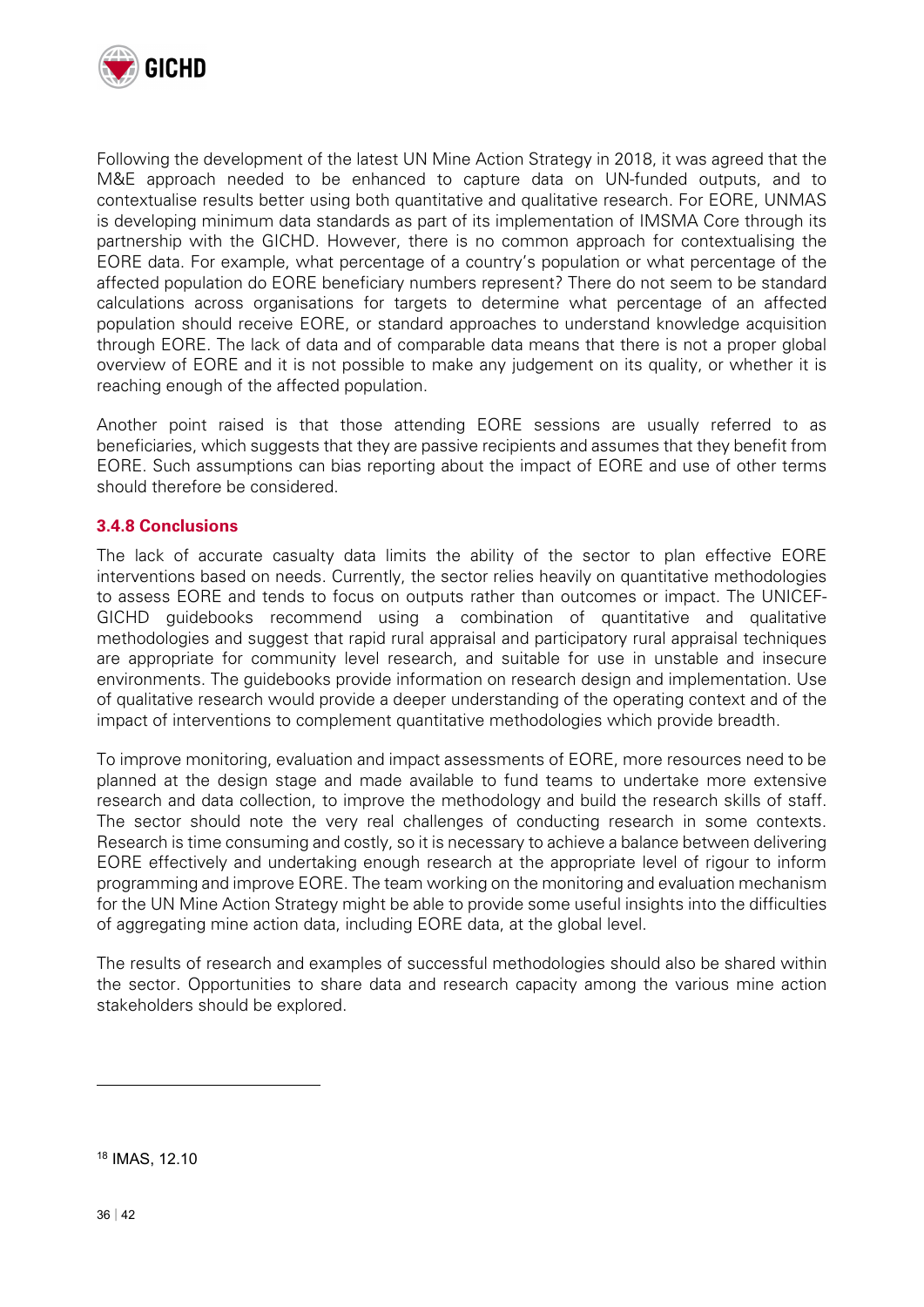

- 19 IMAS 12.10/01 Technical Note
- 20 UNICEF and GICHD 2005
- 21 IMAS 07.12

- 22 CHS, 2014
- 23 UN, 2010
- <sup>24</sup> Adapted from Conflict Sensitivity Consortium 2012
- <sup>25</sup> Course evaluation shared by UNICEF
- 26 IMAS, 12.10, 4.1
- <sup>27</sup> Stakeholders agreed coordinated action and information sharing at a workshop held in Lebanon 10-11 April 2019
- 28 ICRC, 2019
- 29 MAG, n.d.
- <sup>30</sup> Roberts, 2018
- <sup>31</sup> For example, see HI, 2009 and UNICEF-GICHD MRE Manual 2
- <sup>32</sup> Email exchange among UNICEF staff, 22-31 May 2019<br><sup>33</sup> Simister with Garbutt (2017); UNDG, 2011
- 

34 ICRC, 2019: 52

<sup>35</sup> For the early days of mine action it is estimated that there would have been 20 percent more accidents. Around the 2006 war an additional 40 percent of accidents would have occurred. Today and in the future the estimate is 10 and then 5 percent additional accidents without MRE <sup>36</sup> Hamade and Srour, 2019: 67

- 
- 37 HALO, MAG, NPA, 2016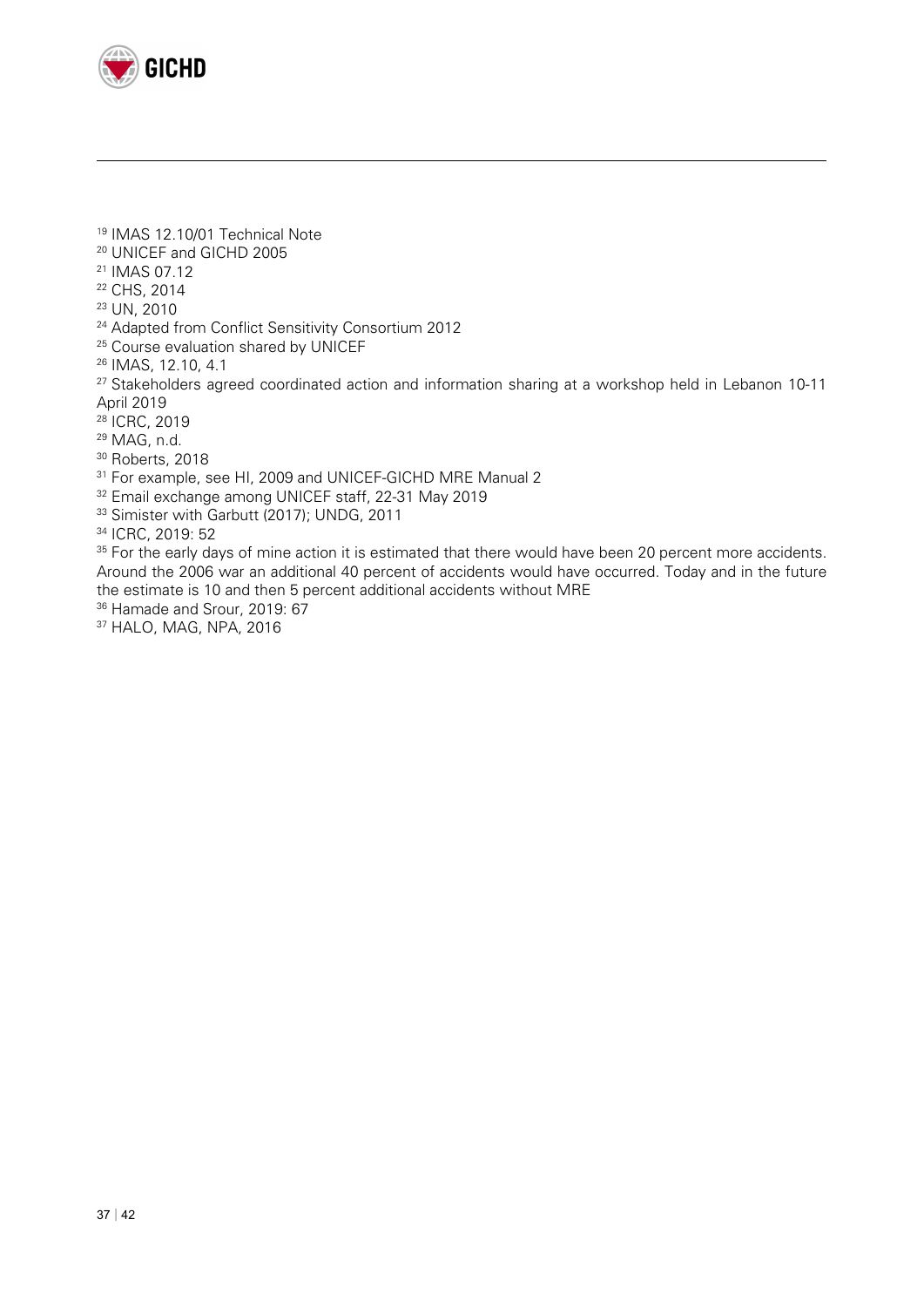

### **APPENDIX 1: Documents consulted**

Anti-Personnel Mine Ban Convention www.apminebanconvention.org

Action On Armed Violence (2019) Explosive Violence Monitor 2018, AOAV, May 2019 https://aoav.org.uk/wp-content/uploads/2019/05/Explosive-Violence-Monitor-2018-v5.pdf (accessed 8 July 2019)

Conflict Sensitivity Consortium (2012) How to Guide to Conflict Sensitivity, February, 2012, http://conflictsensitivity.org/wp-content/uploads/2015/04/6602\_HowToGuide\_CSF\_WEB\_3.pdf (accessed 6 June 2012)

Convention on Cluster Munitions www.clusterconvention.org

Core Humanitarian Standard (2014) Core Humanitarian Standard on Quality and Accountability, CHS, www.corehumanitarianstandard.org (accessed 29 May 2019)

DanChurchAid (n.d.) Implementation of Risk Education in Areas of Restricted Access

DanChurchAid (n.d.) Humanitarian Mine Action (MA) Mine and Explosive Remnants of War (ERW) Risk Education Community Liaison (CL) Guideline [currently under review]

Directorate of Mine Action Coordination (2016) National Mine Action Strategic Plan 1395-1399 (2016-2020) Islamic Republic of Afghanistan, Ministry of Disaster Management and Humanitarian **Affairs** 

Directorate of Mine Action Coordination (2018) Policy on Clearance of Abandoned Improvised Mines in Afghanistan, Mine Action Programme of Afghanistan (MAPA), October 2018

Directorate of Mine Action Coordination (2019) Afghanistan Mine Action Standards, AMAS 6.10, Abandoned Improvised Mine Clearance, first edition, March 2019

GICHD (2019) Workshop on Data Sharing Explosive Ordnance Disposal (EORE) Components, BTOR, 20-21 March 2019, Jordan

GICHD (2019), GICHD Strategy 2019-2022

GICHD and UNDP (2017) Leaving No One Behind: Mine Action and Sustainable Development Goals, Geneva: GICHD & UNDP

HALO Trust, MAG, NPA (2016) Standardising Beneficiary Definitions

Handicap International (2009) Knowledge, Attitudes and Practices for Risk Education: how to implement KAP surveys. Guideline for KAP Survey Managers

Handicap International (2017) Implementing Armed Violence Prevention Activities in Emergency and Open Conflict Contexts, Operations and Technical Resources Division, HI

Hamade, Kanj and Srour, Ilina (2019) Socio-economic Benefits of Mine Action in Lebanon, United Nations Development Programme (UNDP) and the Lebanon Mine Action Center (LMAC)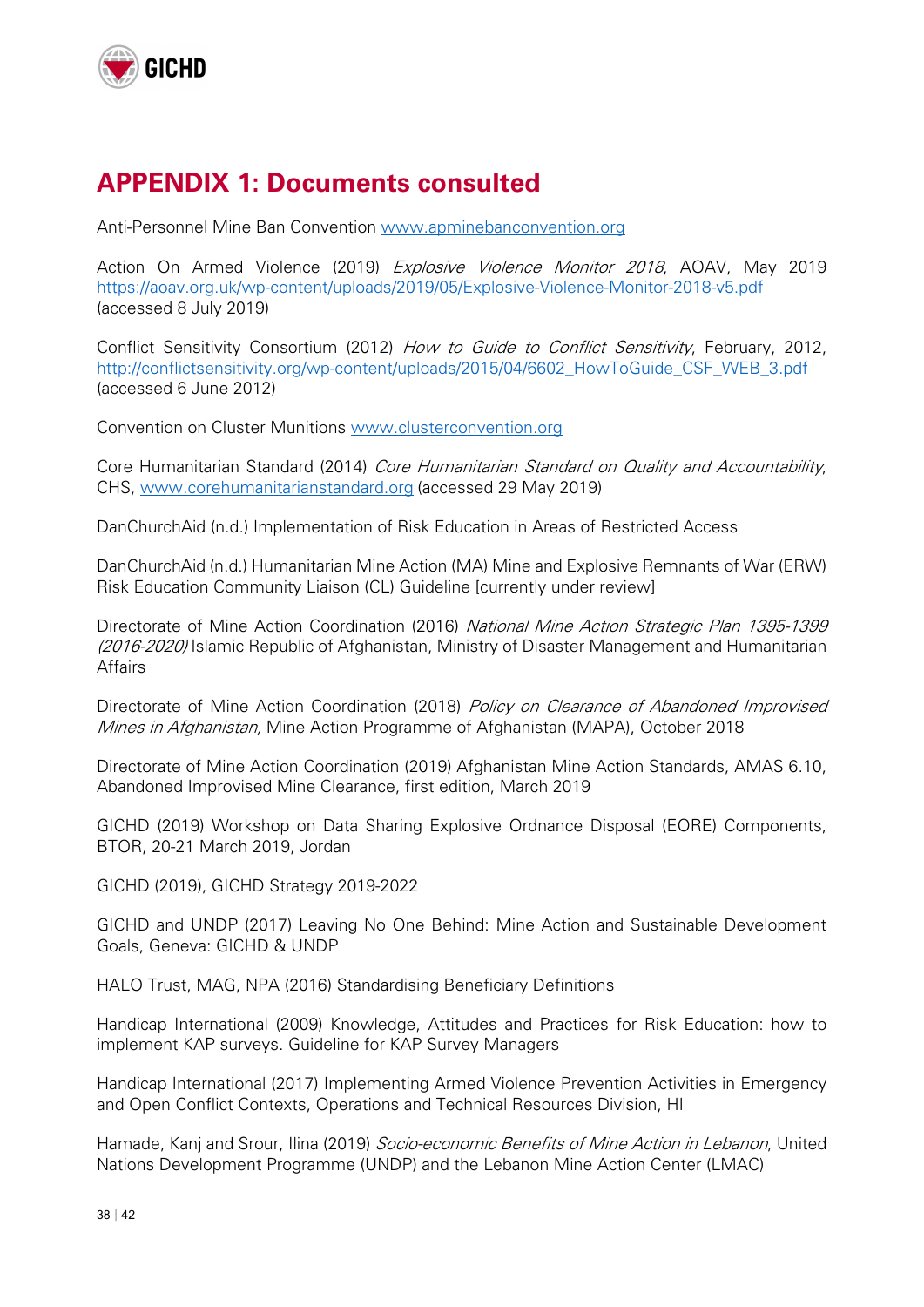

International Campaign to Ban Landmines and Cluster Munition Coalition (2016) Landmine Monitor 2016: Casualty and Victim Assistance http://www.the-monitor.org/engb/reports/2016/landmine-monitor-2016/casualties-and-victim-assistance.aspx (accessed 22 May 2019)

International Campaign to Ban Landmines and Cluster Munition Coalition (2017) Landmine Monitor 2017: Casualties http://www.the-monitor.org/en-gb/reports/2017/landmine-monitor-2017/casualties.aspx (accessed 22 May 2019)

International Campaign to Ban Landmines and Cluster Munition Coalition (ICBL-CMC) (2018) Landmine Monitor 2018: Casualties http://www.the-monitor.org/en-gb/reports/2018/landminemonitor-2018/casualties.aspx (accessed 26 May 2019)

International Committee of the Red Cross (2019) Increasing Resilience to Weapon Contamination Through Behaviour Change

Kisakeni Sørensen, Karen with Walton, Maryam (2018) Digital Communications in WeC Programmes: a study on the use of digital communication in risk awareness and safer behaviour in weapon contaminated contexts (external report) International Committee of the Red Cross (ICRC)

Marzi, A., Abdo, P., and Bishara, D. (2018) Mine Action in 2018 Humanitarian Response Plans

Mine Action Review, www.mineactionreview.org

MAG (2018) MAG Technical and Standard Guidelines (TSG) for Community Liaison (draft)

MAG (n.d.) Stocktaking of Current EORE Activities and Future Challenges in the Context of the Syria Crisis – NGO Perspective

MAG (n.d.) Adapting to Urban Environments: MAG Community Liaison Operations in Raqqa City

Norwegian Government (2018) Norway's Humanitarian Strategy, An effective and integrated approach www.regjeringen.no/globalassets/departementene/ud/dokumenter/hum/hum\_strategy

Roberts, Rebecca (2018) *Rationale for Engagement: Mitigating the Threat from Improvised Mines* in Afghanistan, April 2018. This paper was produced with support from the UK Government's Conflict, Stability and Security Fund in partnership with DMAC, The HALO Trust and other MAPA stakeholders

Simister, Nigel with Garbutt, Anne (2012) Results-Based Management, INTRAC

UN (2010) Gender Guidelines for Mine Action Programmes, New York: United Nations, March 2010

UN (2018) The United Nations Mine Action Strategy 2019-2023

UNICEF and GICHD (2005) IMAS Mine Risk Education Best Practice Guidebooks 1-12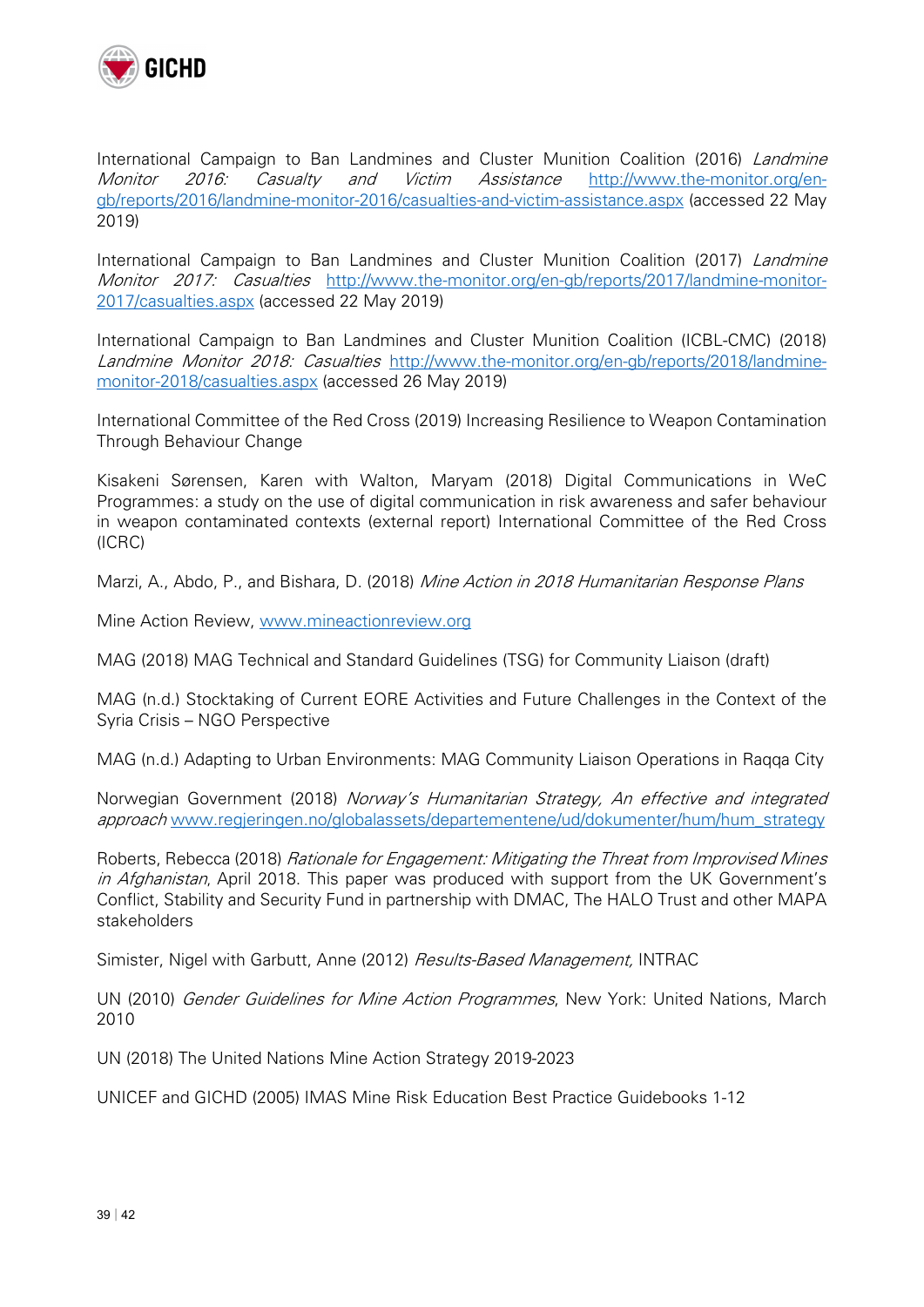

UNICEF and GICHD (2009) Training Manuals 1-7 in support of IMAS MRE Best Practice Guidebooks https://www.gichd.org/resources/publications/detail/publication/international-mineaction-standards-for-mine-risk-education-training-manual/#.XQekmY\_RZPY

United Nations Development Group (2011) Results-based Management Handbook. Harmonizing RBM concepts and approaches for improved development results at country level, UNDG

UNHCR (2019) Global Trends: forced displacement in 2018, UNHCR: Geneva

UNMAS (2003) International Mine Action Standards (IMAS) 04.10 Glossary of Mine Action Terms, Definitions and Abbreviations, second edition 1 January 2003, Amendment 10, February 2019, New York: UNMAS

UNMAS (2010) International Mine Action Standards (IMAS) 12.10 Mine/ERW Risk Education, second edition 1 April 2010, Amendment 2, June 2013, New York: UNMAS

UNMAS (2016) International Mine Action Standards (IMAS) 07.12 Quality Management in Mine Action, first edition, 1 July 2016, New York: UNMAS

UNMAS (2018) International Mine Action Standards (IMAS) 12.10/01 Technical Note version 1.0, Risk Education for Improvised Explosive Devices (IEDs), June 2018, New York: UNMAS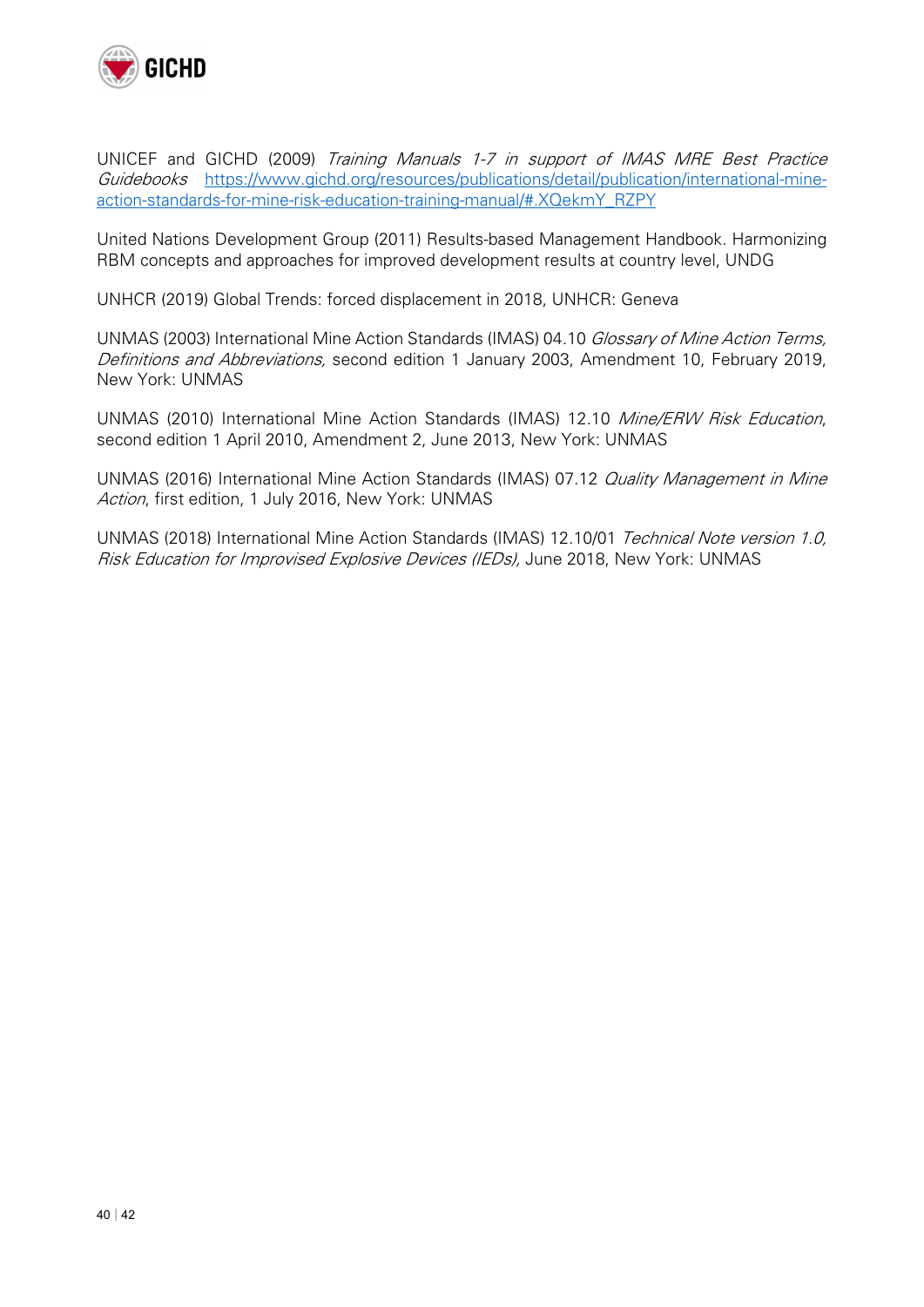

# **APPENDIX 2: Respondents**

| Date        | Name                                  | Position                                                     | Organisation                             |
|-------------|---------------------------------------|--------------------------------------------------------------|------------------------------------------|
| 23 May 2019 | Elke Hottentot                        | Co-chair MA AoR                                              | H <sub>l</sub>                           |
| 24 May 2019 | Sebastian Kasack                      | Co-Chair EORE AG                                             | <b>MAG</b>                               |
| 24 May 2019 | Mark Hiznay                           | Dir. of Arms Division                                        | <b>HRW</b>                               |
| 24 May 2019 | Lauren Burrows                        | Focal Point EORE                                             | <b>HALO Trust</b>                        |
| 26 May 2019 | Sebastian Kasack                      | Senior Community Liaison<br>Advisor                          | <b>MAG</b>                               |
| 27 May 2019 | Rasmus Sandvoll<br>Weschke            | <b>CPP Advisor</b>                                           | <b>NPA</b>                               |
| 28 May 2019 | Henrik Rydberg, via<br>e-mail         | IMSMA/Information<br>Management Advisor                      | <b>GICHD</b>                             |
| 28 May 2019 | Mihlar Mohammed<br><b>Abdul Malik</b> | Focal Point, Sri Lanka                                       | <b>UNICEF</b>                            |
| 28 May 2019 | Aisha Saeed                           | Chair                                                        | Yemeni Mine<br>Awareness<br>Association  |
| 28 May 2019 | Colin Bent                            | Programme Manager CPP                                        | <b>NPA</b>                               |
| 29 May 2019 | Saeed Hawari                          | RE Trainer/Coordinator,<br>Northwestern Syria                | Shafak Organisation                      |
| 29 May 2019 | Olaf Joergensen                       | Development and Mine<br><b>Action Specialist</b>             | <b>UNDP</b>                              |
| 29 May 2019 | Matthew Wilson                        | <b>Head of Operations</b>                                    | <b>FSD</b>                               |
| 29 May 2019 | <b>Bridget Forster</b>                | Programme Manager,<br>Jerusalem                              | <b>UNMAS</b>                             |
| 29 May 2019 | Rory Logan                            | Secretary IMAS Review<br><b>Board</b>                        | <b>GICHD</b>                             |
| 29 May 2019 | Paul Heslop                           | Chief of Programmes                                          | <b>UNMAS</b>                             |
| 29 May 2019 | Abdullah<br>Alkhasawneh               | RE lead, deputy PM                                           | <b>HALO Trust</b>                        |
| 29 May 2019 | Christelle Loupforest                 | Global Coordinator, Mine<br>Action Area of<br>Responsibility | <b>UNMAS</b>                             |
| 30 May 2019 | Mohammed<br>Bandora                   | Syria                                                        | <b>MAG</b>                               |
| 30 May 2019 | Hugues Laurenge                       | MA Focal Point/Child<br><b>Protection Specialist</b>         | <b>UNICEF</b>                            |
| 30 May 2019 | Jenny Reeves                          | Lebanon                                                      | <b>DCA</b>                               |
| 30 May 2019 | Matthew Wilson                        | <b>Head of Operations</b>                                    | <b>FSD</b>                               |
| 31 May 2019 | Ingrid Schøyen                        | <b>MA Advisor</b>                                            | Norwegian Ministry<br>of Foreign Affairs |
| 3 June 2019 | Lucy Pinches                          | Project<br>Manager/Researcher                                | Mine Action Review                       |
| 3 June 2019 | Olivia Selbie                         | Monitoring and Evaluation                                    | <b>UNMAS</b>                             |
| 3 June 2019 | Louis Maresca                         | Advisor, Weapons<br><b>Contamination Unit</b>                | <b>ICRC</b>                              |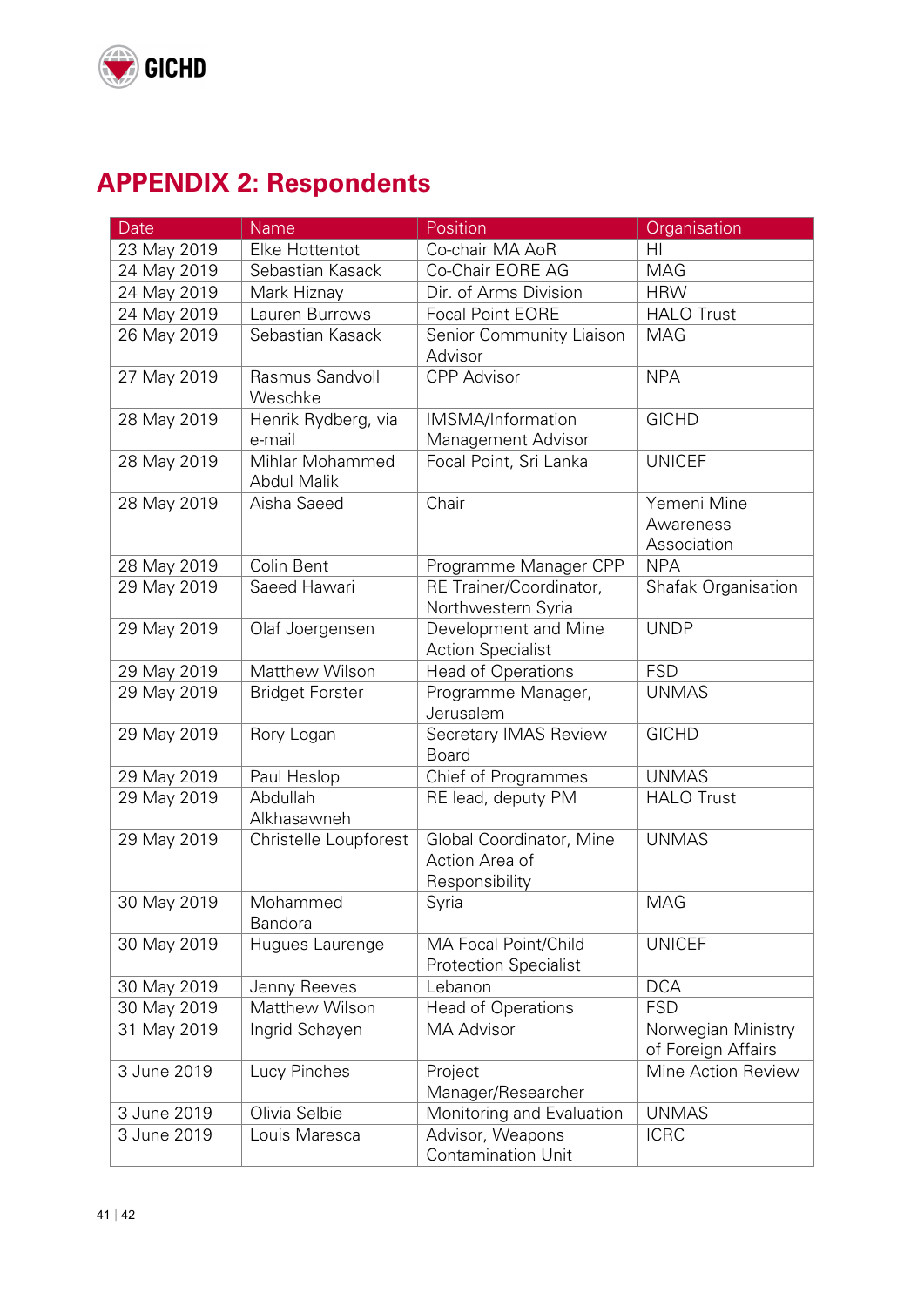

| Date         | <b>Name</b>              | Position                                                           | Organisation                                                  |
|--------------|--------------------------|--------------------------------------------------------------------|---------------------------------------------------------------|
| 4 June 2019  | <b>Richard Boutler</b>   | PM South Sudan                                                     | <b>UNMAS</b>                                                  |
| 4 June 2019  | Mette Krarup             | Programme Support                                                  | <b>DCA</b>                                                    |
|              | Andersen                 | Coordinator                                                        |                                                               |
| 4 June 2019  | <b>Richard MacCormac</b> | Director                                                           | <b>DDG</b>                                                    |
| 6 June 2019  | Camille Wallen           | Head of Policy                                                     | <b>HALO Trust</b>                                             |
| 7 June 2019  | <b>Steve Robinson</b>    | Yemen                                                              | <b>UNDP</b>                                                   |
| 7 June 2019  | Yitna Getachew           | Senior Protection Officer,<br>Dept. of Operations &<br>Emergencies | <b>IOM</b>                                                    |
| 7 June 2019  | Liam Chivers             | PM Libya                                                           | <b>HALO Trust</b>                                             |
| 10 June 2019 | Lama Shabani             | Child Protection Officer,<br>Syria                                 | <b>UNICEF</b>                                                 |
| 10 June 2019 | Graeme Ogilvy            | Programme Manager,<br>Libya                                        | <b>DCA</b>                                                    |
| 10 June 2019 | Mikael Bold              | <b>Technical Director</b>                                          | <b>MAG</b>                                                    |
| 10 June 2019 | <b>Olivier Cottray</b>   | Head, Information<br>Management Div.                               | <b>GICHD</b>                                                  |
| 10 June 2019 | Belinda Goslin           | Director                                                           | Risors Ltd.                                                   |
| 11 June 2019 | Adnan Telfah             | Head of RE/VA dept.                                                | NCDR/Jordan                                                   |
| 11 June 2019 | Mohammad Ashraf<br>Safi  | MIS Officer                                                        | Department for<br>Mine Action<br>Coordination,<br>Afghanistan |
| 12 June 2019 | Laurie Druelle           | <b>Global RE Advisor</b>                                           | HI                                                            |
| 13 June 2019 | Gilles Delecourt         | Programme Manager,<br>Syria                                        | <b>UNMAS</b>                                                  |
| 19 June 2019 | Reuben McCarthy          | Regional Manager,<br><b>Weapons Contamination</b>                  | <b>ICRC</b>                                                   |
| 24 June 2019 | Pehr Lodhammar           | Programme Manager, Iraq                                            | <b>UNMAS</b>                                                  |
| 24 June 2019 | Celine Cheng             | <b>EORE Project Manager,</b><br>Iraq                               | <b>UNMAS</b>                                                  |